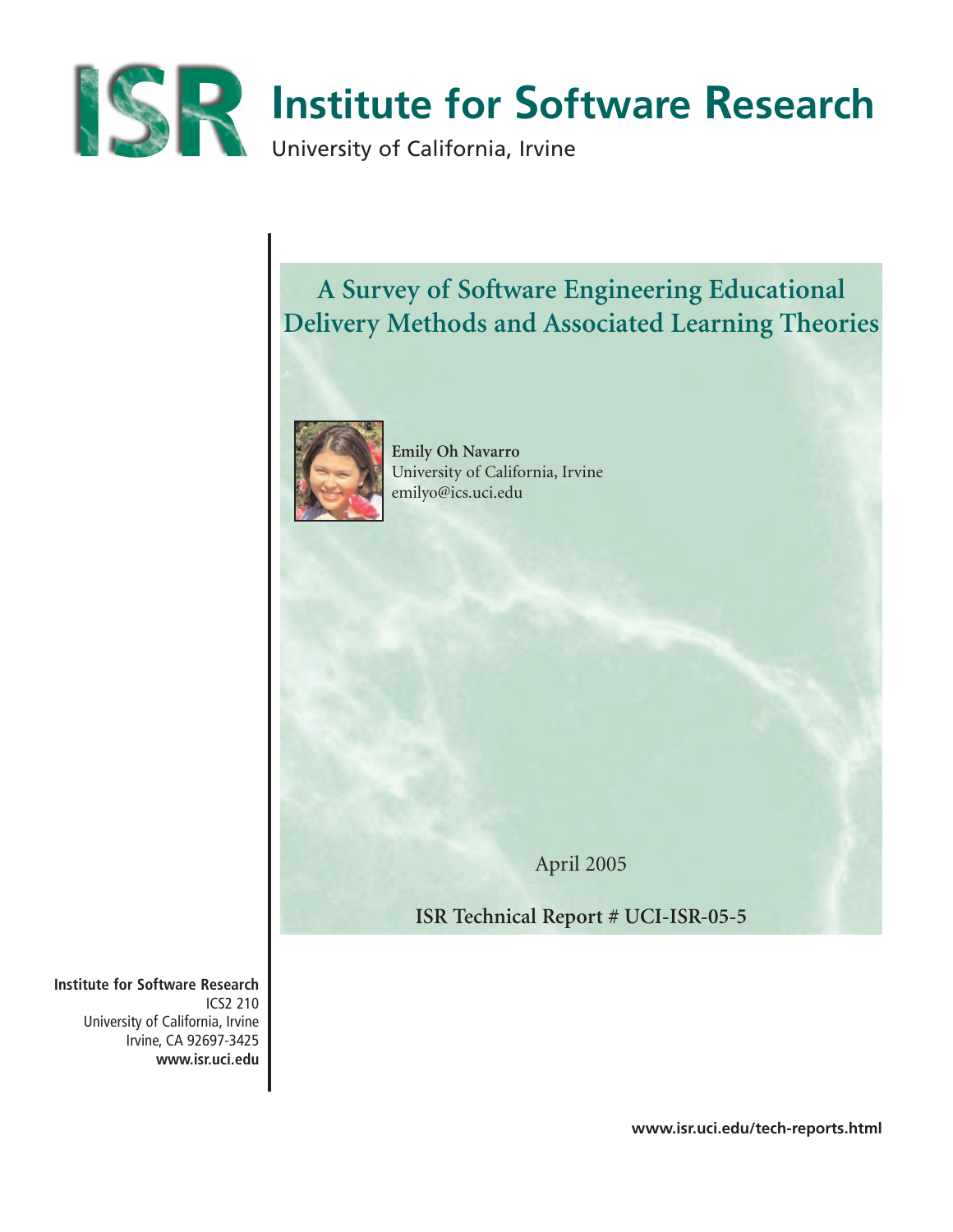### **A Survey of Software Engineering Educational Delivery Methods and Associated Learning Theories**

Emily Oh Navarro Institute for Software Research University of California, Irvine Irvine, CA 92697-3425 emilyo@ics.uci.edu

#### ISR Technical Report # UCI-ISR-05-5

April 5, 2005

#### **Abstract:**

Software engineering education has acquired a notorious reputation for producing students that are ill-prepared for being productive in real-world software engineering settings. Although much attention has been devoted to improving the state of affairs in recent years, it still remains a difficult problem with no obvious solutions. In this paper, I attempt to discover some of the roots of the problem, and provide suggestions for addressing these difficulties. A survey of software engineering educational approaches is first presented. A categorization of these approaches in terms of the learning theories they leverage then reveals a number of deficiencies and potential areas for improvement. Specifically, there are a number of underutilized learning theories (Learning through Failure, Keller's ARCS, Discovery Learning, Aptitude-Treatment Interaction, Lateral Thinking, and Anchored Instruction), and the majority of existing approaches do not maximize their full educational potential. Furthermore, the approaches that engage the widest range of learning theories (practice-driven curricula, open-ended approaches, and simulation) are also the most infrequently used. Based on these observations, the following recommendations are proposed: Modify existing approaches to maximize their educational potential, design new approaches to address under-utilized learning theories, enhance the most promising approaches to make them more useful and effective, perform more formal and frequent evaluations of software engineering educational approaches, and frame software engineering education research in the context of learning theories .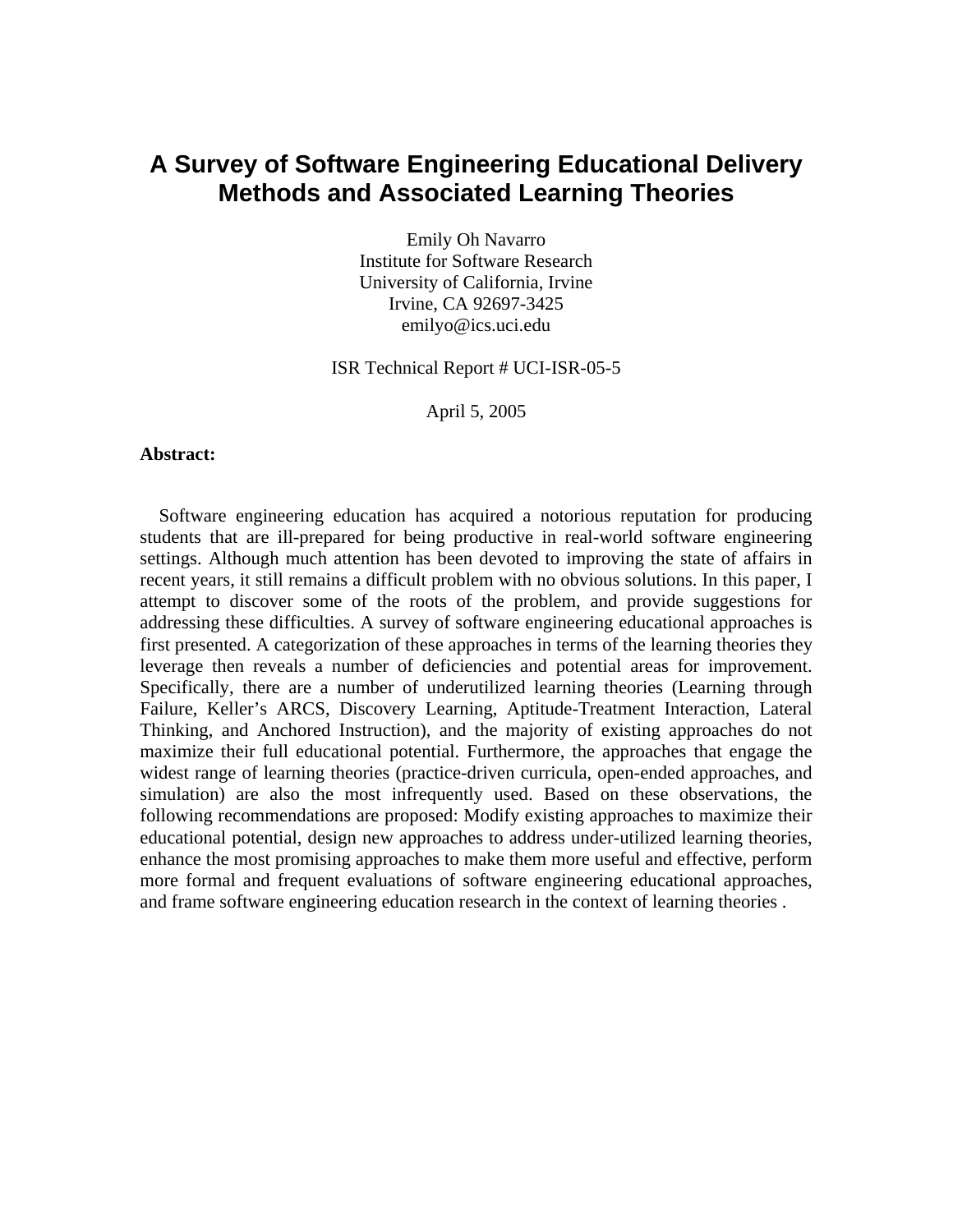# **A Survey of Software Engineering Educational Delivery Methods and Associated Learning Theories**

Emily Oh Navarro Institute for Software Research University of California, Irvine Irvine, CA 92697-3425 emilyo@ics.uci.edu

ISR Technical Report # UCI-ISR-05-5

April 5, 2005

### **1. Introduction**

As software becomes more and more ubiquitous and foundational to an increasingly large part of modern society, it is not surprising that the attention given to software engineering education in recent years has also rapidly increased. This rising focus is evident in the emergence of entire conferences dedicated to the subject [7, 9], the Software Engineering body of Knowledge (SWEBOK) project [68], special journal issues centered around the topic [1, 4, 19], and special "software engineering education" tracks at major conferences [2, 3, 5, 6, 8]. Judging from the approaches published in these venues, it is clear that the overwhelmingly common basis for software engineering educational approaches consists of the following: a series of lectures in which concepts and theories are taught; and an associated small software engineering project that the students must complete in an attempt to put these concepts into practice. Although each educator's particular approach differs somewhat, common to nearly all of them are these two components.

Despite all of the attention, it is clear that much is still lacking in the way future software engineers are educated during their university education. Those who end up hiring new graduates frequently complain that they come into the workforce severely unprepared for practicing software engineering in a real-world setting, and the employers themselves must expend an enormous amount of time and effort to train them adequately [31, 38].

Educators have also acknowledged that there is a problem [41, 82, 89, 118]. Most seem to agree that it lies in the fact that the experience gained in the project component of software engineering curricula does not adequately reflect the experience in a real-world setting. In a 2001 IEEE Computer article, Bertrand Meyer pointed out that typical educational software engineering projects are "insufficient preparation for the true challenges of professional software development, which involve large systems (rather than the relatively small endeavors of academic projects), large groups (seldom the case in a university setting), modifying someone else's legacy system (rather than building a solution from scratch), and dealing with end users (rather than a professor and a grader)" [91].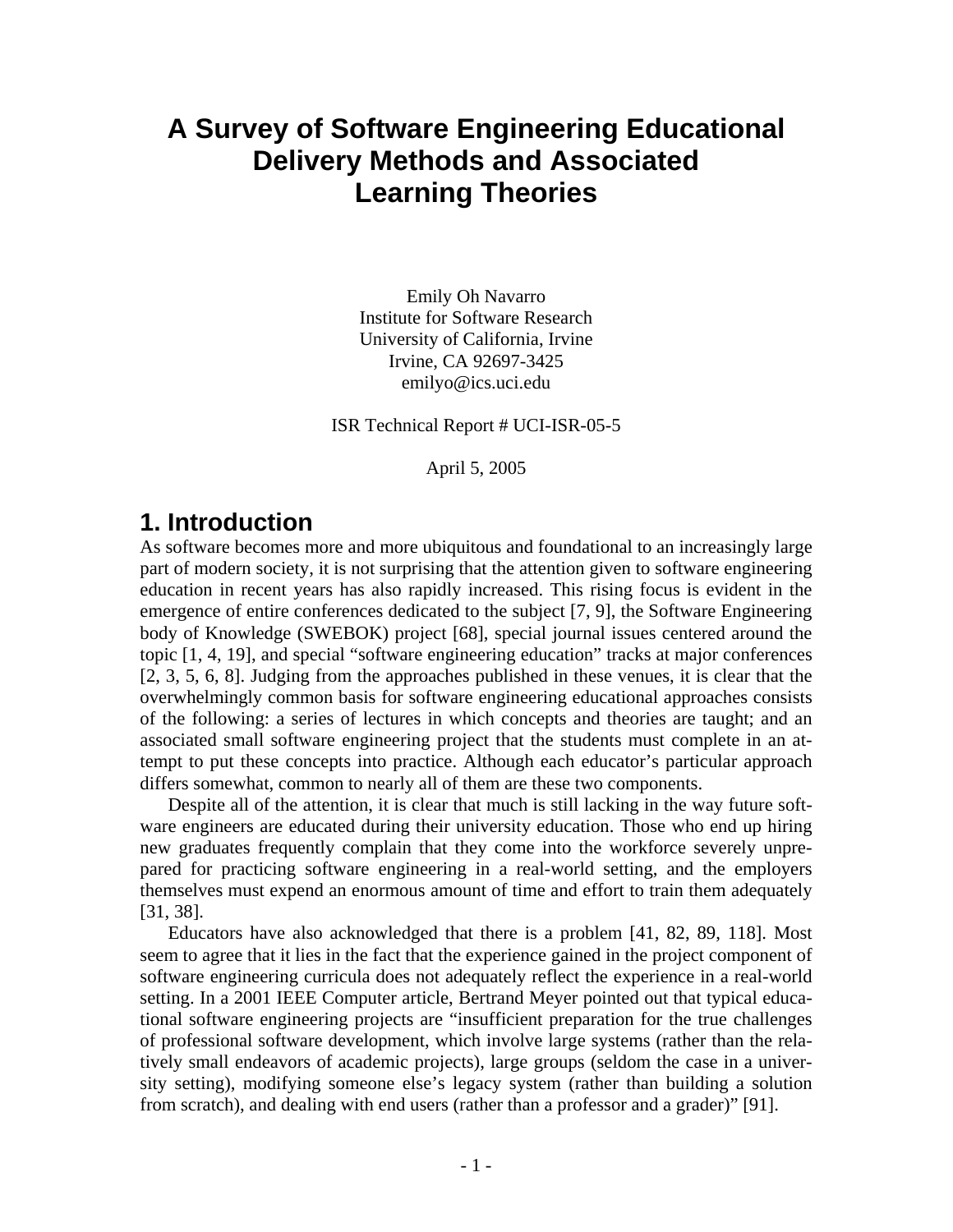Similar ideas were reflected in Mehdi Jazayeri's keynote talk at the 2004 Automated Software Engineering Conference [70]. He noted that class projects are by necessity typically constrained in the following ways: the instructor specifies the requirements, predetermines the infrastructure and development environment, fixes the schedule, trims the project to a manageable size, and ensures that there are no compatibility or legacy requirements. He acknowledges that, while these constraints are necessary for practical reasons, they are also the exact reasons why these projects grossly misrepresent real-world software engineering situations.

Although there is some consensus on what the problem is, there is little agreement on how to address the problem. Members of the software engineering educational community have proposed numerous approaches to making class projects more closely resemble the real world, as well as others that address the problem in various ways. But so far, no single approach (or set of approaches) has been accepted as a sufficient solution to the problem. The question is then, why is it so difficult to teach software engineering? Why are so many experienced, intelligent educators having such a hard time figuring out how to prepare future software engineers for the real world? What are the problems with current software engineering education delivery methods? Can we address these problems? If so, how?

In this paper I will explore these questions and attempt to provide some answers to them by surveying the various software engineering educational approaches and viewing them in light of well-known general educational theories. Specifically, I will describe the main categories of approaches, present the major relevant educational theories, investigate which theories these approaches have sufficiently exploited and which they have not, and, from this, make recommendations for ways in which we can more effectively educate future software engineers. It is important to note that this particular approach to addressing the problems of software engineering education will only address *part* of what makes software engineering education sub-optimally effective, namely, the ineffectiveness of delivery methods based on the learning theories they leverage (or fail to leverage). Undoubtedly, there are other factors that also contribute to the ineffectiveness of software engineering education, including many that may be intrinsic to the discipline of software engineering itself. This survey does not focus on such factors, but rather aims specifically to make recommendations for how to make software engineering education delivery methods more effective by leveraging more learning theories in their usage. This particular approach, evaluating delivery methods in terms of learning theories, was chosen because it is a common practice in other educational domains but has not yet been attempted in software engineering education.

The remainder of this paper is organized as follows: In Section 2, I describe and categorize the major approaches to software engineering education. In Section 3, I present a set of well-known learning theories that are especially applicable to software engineering education. Section 4 introduces a categorization of the software engineering educational approaches in terms of the learning theories they leverage. I provide key observations and recommendations for software engineering education in Section 5, discuss related work in Section 6, and conclude in Section 7.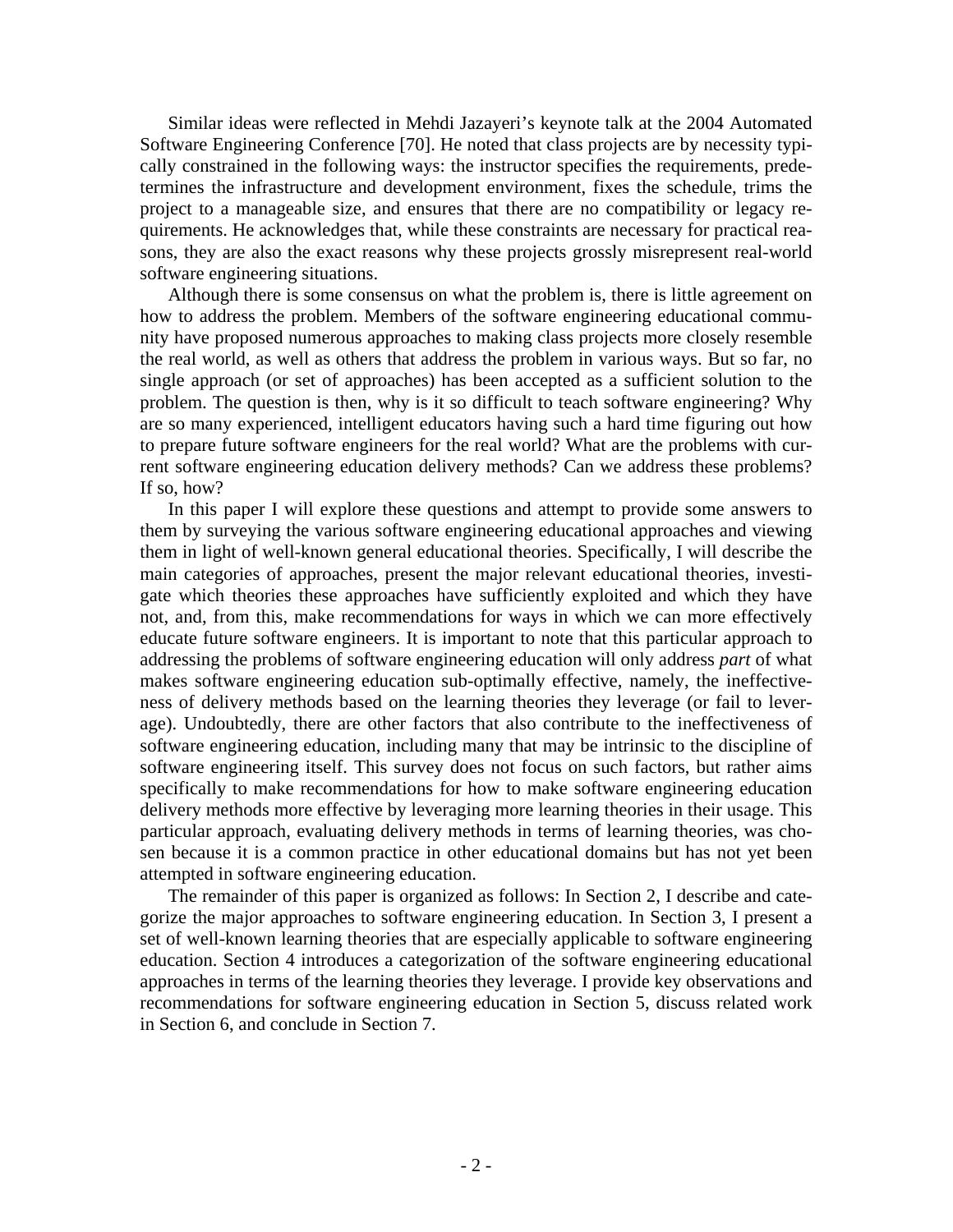## **2. Software Engineering Educational Approaches**

In surveying the software engineering educational literature, it is clear that nearly every approach to teaching the subject is based on the same two components: lectures, in which software engineering theories and concepts are presented; and projects, in which students must work in groups to develop a (generally small) piece of software. However, judging from the dissatisfaction of industrial organizations that hire recent graduates (mentioned previously), it is clear that this approach is not sufficiently preparing future software engineers for jobs in the real world.

The academic community has recognized this problem and, in response to it, has created a wealth of innovations that build on the standard lectures plus project approach. These approaches fall into three major categories. The first involves attempts to make the students' project experience more closely resemble one they would encounter in the real world. The second category is simulation approaches, in which educators have students practice software engineering processes in a (usually) computer-based simulated environment. The final category includes approaches that teach one or more specific subjects a particular instructor feels are currently missing (e.g., usability testing or formal methods), and are crucial to effectively educating the students. It should be noted that some of these approaches span more than one category, and quite often a number of approaches from these different categories are combined in one course. It should also be noted that the purpose of this survey (to answer the question of why software engineering education in general is less-than-ideally effective) has certain implications for the scope of the approaches presented here. I incorporate only overall, high-level delivery methods that have been stated to be motivated expressly by the need to better prepare students for real-world software engineering careers.<sup> $\int$ </sup> I do not include approaches that deal with the details of how individual topics within software engineering are taught, such as how to teach the various protocols for white box testing, or UML notation. The focus instead is on approaches that aim to make the software engineering educational experience as a whole more effective, and in which the papers describing these approaches have expressly stated their motivation to be the need for better preparing future software engineers for the real world.

The remainder of this section describes these categories and their approaches in greater detail.

#### **2.1 Adding Realism to Class Projects**

 $\overline{a}$ 

It is clear from looking at the software engineering literature that the most common method of improving the educational experience involves modifying certain aspects of the class project to make it more closely resemble the experience students will face in their future software engineering careers. As the academic environment differs so greatly from the industrial, there are numerous angles from which educators have approached this issue, or aspects of the academic environment that they have tried to make more realistic.

<span id="page-4-0"></span><sup>&</sup>lt;sup>1</sup> Throughout this paper, "the real world" should be taken to mean an industrial career or environment. These are the types of careers that the majority of graduates will find themselves in, and therefore all approaches surveyed are explicitly motivated by the need to better prepare students for the industrial environment.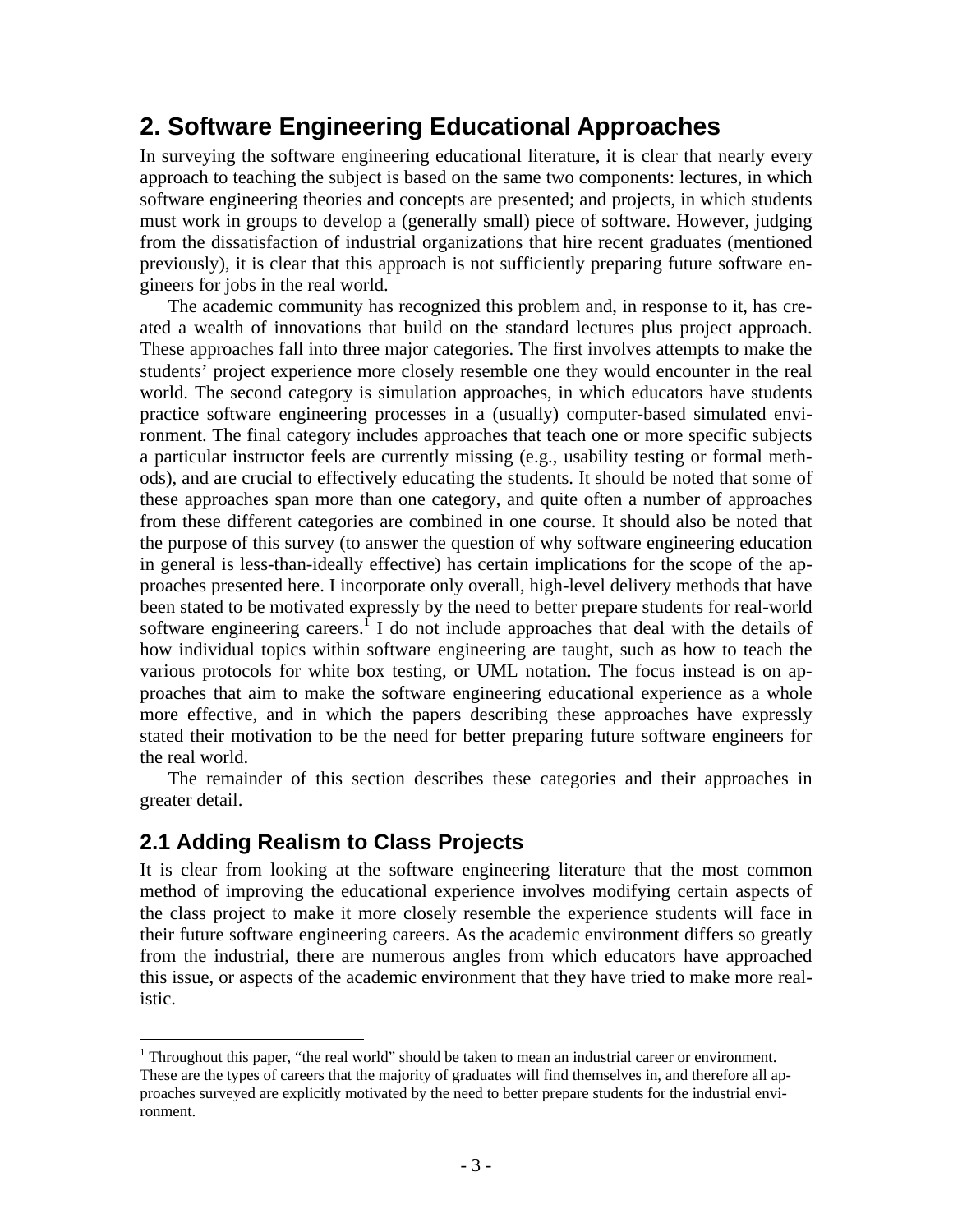#### **2.1.1 Industrial Partnerships**

Perhaps the most popular and practical way of making a class project more realistic is by partnering with an industrial participant. This type of approach varies in the level of involvement the industrial organization has with the project. (Note that some use a combination of the following approaches.) The lowest level of involvement consists of obtaining existing software developed by real-world organizations and requiring the students to modify that software [55]. A slightly more involved approach is putting the industrial participant in an advisory role, as they work with the instructor to design the project [20]. In other approaches, the industrial participant takes a more hands-on role with the students, holding seminars on special topics, providing guest lectures, offering feedback on their work from an industrial perspective, "pretending" to be a real customer, or working with the students as a mentor [113, 140]. Alternatively, in what could be termed as the "case study approach", the industrial organization provides the instructor with actual software engineering problems that they have solved in the past, or are solving in parallel, for the students to work on as exercises [56, 77, 79, 120, 140]. In such cases the industrial participant will also often "play" the customer role. In the most involved and most common type of approach, the industrial representative is an actual customer [52, 61, 62, 76, 79, 85, 129]. In such situations the students are provided with the experience of working on real-world applications that will potentially be used by real-world customers. Some of the benefits of industrial participation-type approaches that have been reported are: Higher motivation and satisfaction for the students, greater ease with which students obtain jobs after graduation, the opportunity for them to learn a real application domain, and a greater appreciation of quality and why it is important on the part of the students.<sup>[2](#page-5-0)</sup>

#### **2.1.2 Maintenance/Evolution-based Projects**

A second type of approach to making class projects more realistic is the maintenance/evolution approach, in which students modify or enhance an existing software system rather than build one from scratch. This approach seems to come in two main varieties: In the first one, the maintenance project is ongoing over a number of semesters or quarters, and each class extends and builds on the previous classes' modifications [88, 114, 116, 137]. In the second type of approach, the piece of software being modified is unique to that particular class and/or semester [15, 55, 72, 101, 103]. These approaches generally argue that, since the majority of real-world projects are maintenance projects, students will be better prepared for the real world by becoming familiar with these types of projects during their university education.

#### **2.1.3 Team Composition**

While some educators focus on the nature of the project (e.g., maintenance-based or realworld), others focus on the nature and composition of the student teams that work on the project, to make them more closely mirror the team dynamics in real-world software engineering situations. One such approach is [113], which could be termed the "long-term teams" approach. In this approach students are grouped into teams during their freshman

<span id="page-5-0"></span> $\overline{a}$ <sup>2</sup> When describing the "claimed benefits" of each approach, I am referring to those that are claimed in the literature describing the approach. Most of these are not empirically proven phenomena, but rather claims based on anecdotal evidence.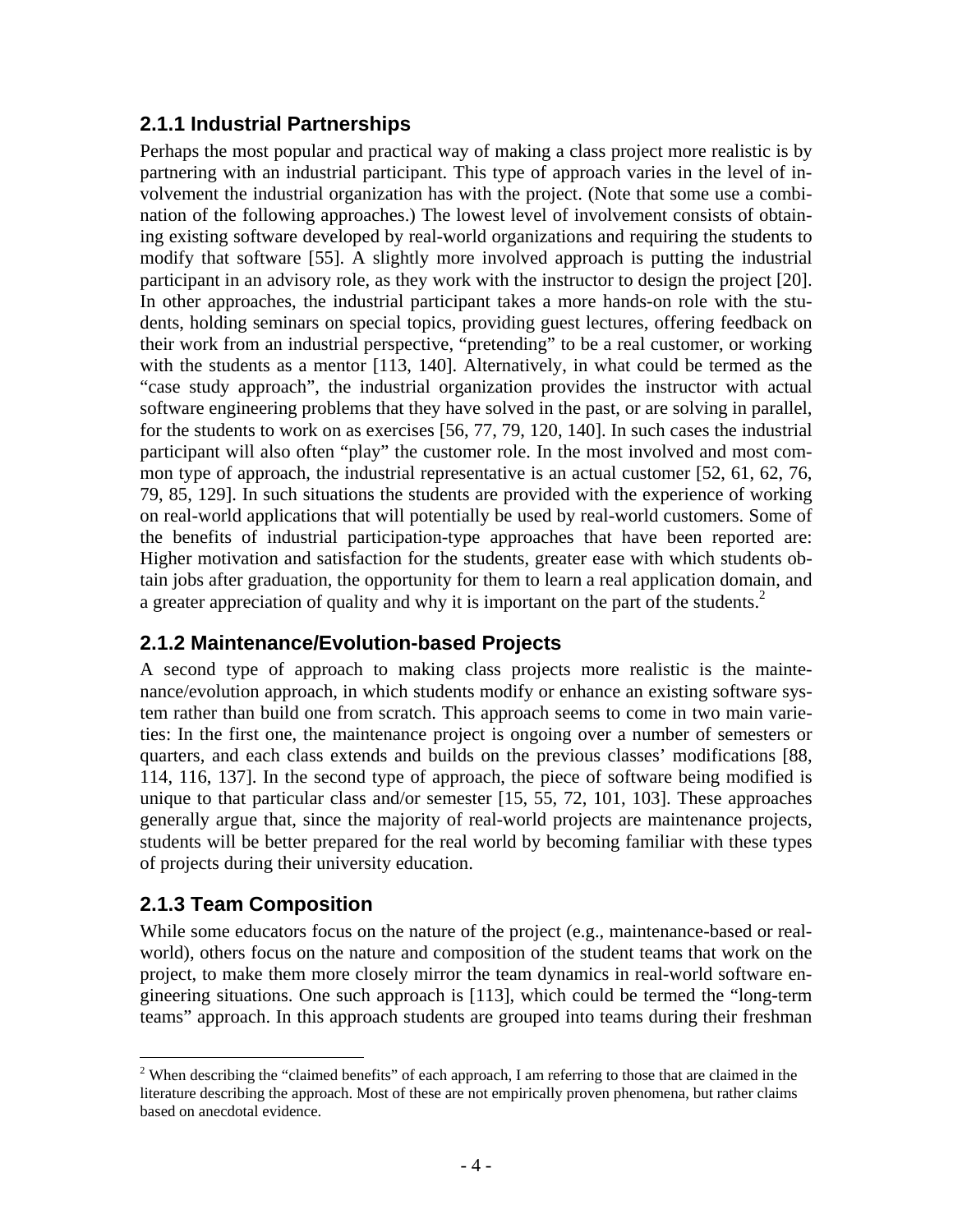year, and work in these same teams throughout their entire four-year program. Coupled with this is a series of projects that start out relatively simple in the earlier years, and become increasingly more complex as the students advance in the curriculum. This approach is designed to mimic the fact that teams in the real world generally work together for a period of time longer than just a quarter or semester, and to illustrate the dynamics of such long-term cohesion. An additional goal of this approach is to better train students in team skills—students in these long-term teams are forced to figure out ways to work together since they are "stuck with" each other for four years. A team that exists for only a semester or quarter knows that their team will soon be disbanded, so is perhaps less motivated to invest in making it work.

Another approach that focuses on making team dynamics more realistic is purposely making the teams very large. While academic project teams are normally composed of approximately three to six students, these approaches instead put the entire class on one development team [22, 23, 94]. While the students may take different roles in the process, they all work on the same project. This type of approach claims a number of benefits: First, it better exemplifies the size of teams in which students will work in their future careers. In the process, issues and dynamics that are unique to large groups are demonstrated. Second, it illustrates a more realistic control dynamic: No longer can any one person (student or instructor) be in control of, or even completely understand the entire project—they must truly depend on others to get the job done. Finally, it allows them to work on a project of greater (and hence, more realistic) size than would be feasible in a small team.

Another type of approach that focuses on the realism of team composition involves composing teams of students from different backgrounds and/or situations. The simplest of these is one in which the team members are all Computer Science students, but where each team consists of students from different classes within Computer Science (e.g., Human Computer Interaction, Databases, Software Engineering, Communication Technology) collaborating on the same project [121]. In this approach, students from each class work on the particular aspect of their project that pertains to the course they are taking. A slightly more diverse composition occurs when the teams are made up of students from different majors or degree programs within the same university [43, 90]. For instance, in one such project, English students did the technical writing, Marketing students did the market analysis, and Computer Science students wrote the code [90]. This "diversity" approach is used to try to prepare students for the real world in which they will work with people with different strengths and skills.

An alternate take on the "diversity" approach is one that combines students that are geographically distributed, coming from different universities [26, 27], and sometimes even from different countries [50]. In such cases the students never meet face-to-face, but instead must rely heavily upon groupware technologies in order to successfully collaborate. Such approaches argue that because software engineering in the real world is becoming increasingly distributed and global, exposing students to such situations early helps to better prepare them for their future careers.

The final category of approach that focuses on the realism of team dynamics involves dictating a well-defined, hierarchical team structure that the students must adhere to while completing their project [13, 52, 129]. In these approaches the students and teaching staff engage in a strict "corporate-style" interaction, simulating the group dynamics of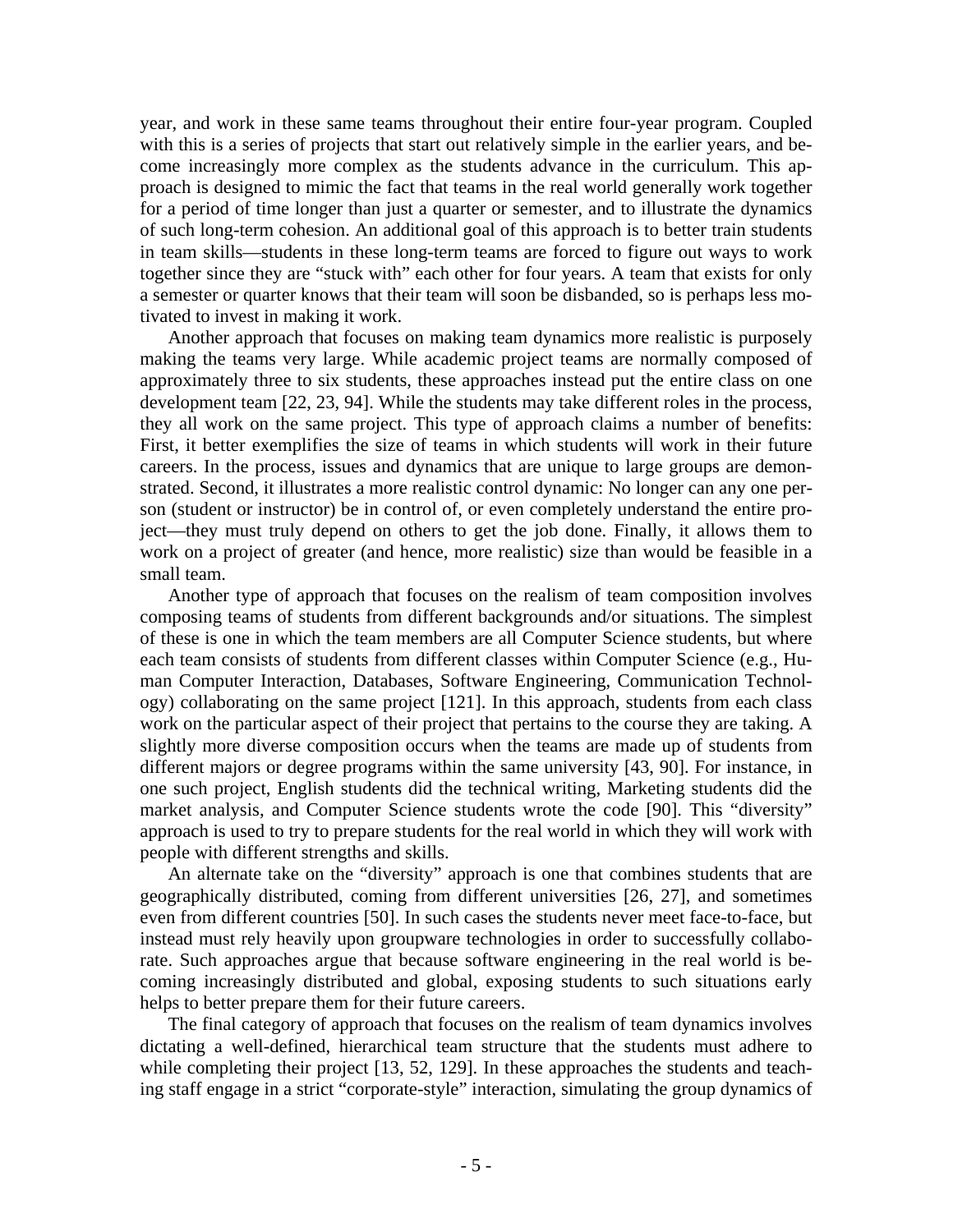a real-world organization. Each student has a well-defined role (e.g., configuration manager, team lead, quality assurance engineer) and, in most cases, explicit protocols for communication and task management are defined. An example of an organizational chart from one of these types of approaches is shown in Figure 1. Each one of these roles is filled by one or more students, and each role has specific tasks for which they are responsible. It can be seen that this particular course had five different projects. One student is assigned to be the manager of the entire group, and their role is to balance the projectwide resources throughout the different teams, manage group-wide assignments such as presentations, and manage the support teams. For each project team, there is one project lead, one technical lead, and a number of engineers, depending on the project. Each of these project teams utilizes the services of the support team, which has specific people assigned to quality assurance, configuration management, process engineering, tools, and documentation. Each member of the support team plays a dual role on one of the project teams. Approaches like these are designed to better prepare students for the project team structures they will encounter in the real world. As a side result, these approaches also claim to foster better communication and produce higher quality software.



**Figure 1: An Example of a Student Project Team Organizational Chart (adapted from [129]).** 

#### **2.1.4 Non-Technical Skills**

Along the same lines as the team dynamics-based realism approaches, some educators focus their software engineering class projects specifically on non-technical skills such as communication, group process, interpersonal competencies, project management, and problem solving [56, 57]. These types of approaches place more emphasis on social and logistical tasks typical in software projects, such as understanding the customer's domain and requirements, working in a team, organizing the division of work, and coping with time pressure in hard deadlines. As a result, the actual technical procedures of software engineering, such as writing code and designing software, are de-emphasized. For example, in [57] students are required to complete (and report upon) in-class team-building activities that emphasize communication, leadership, group problem solving, and decision making. These approaches identify such "soft" skills as what are most lacking in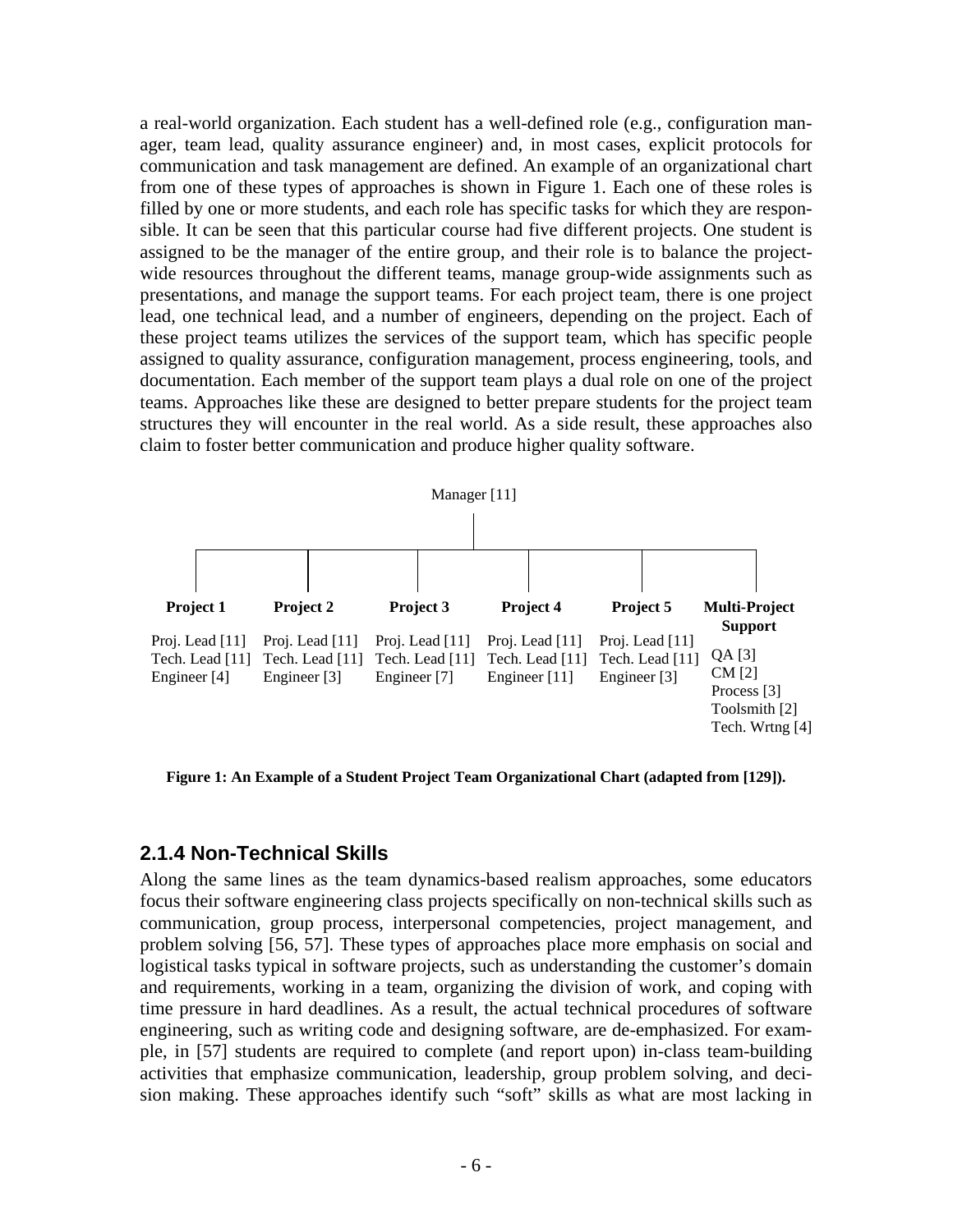university graduates, and hence argue that this kind of emphasis is crucial for their education.

#### **2.1.5 Open-Endedness/Vagueness**

In contrast to these highly structured approaches in which students are assigned specific tasks to complete in a specific way, others have tried to mimic the common lessstructured real-world software engineering situations by making the project purposely open-ended and/or vague. There are two main ways in which this is done. In the first type of approach, the open-endedness comes in the requirements stage—requirements are made purposely unclear or indefinite, and the students must form most of them on their own [45, 94]. This approach is designed to give students the pseudo-experience of new product development based on market research. In the second type of approach, the *process* is unspecified, requiring the students to define their own process (sometimes with help from the instructor) [32, 58, 94, 116, 134] (note that [94] incorporates vagueness in *both* requirements and process). This is meant to give the students experience in not only following a process, but in designing the process that they follow. On top of these benefits, the open-ended approaches also claim that they are more motivating to students (which results in higher quality work on their part) since their focus is on *creating* rather than on following someone else's directions.

#### **2.1.6 Practice-Driven Curricula**

All of the approaches presented thus far have been designed to be used in conjunction with lectures, in which the concepts that the students are meant to be putting into practice in their projects are presented. In contrast, a somewhat radical approach that has been used is a "practice-driven" approach in which the curriculum is largely project-based [63, 97, 129]. In these approaches, lectures are used only as supporting activities. These approaches argue that theory is something that cannot be taught in a lecture, but instead must be built in each individual through experience and making mistakes. These approaches are designed to provide students with ample opportunity to make and learn from their mistakes, as they will undoubtedly do in the real world, albeit there with much more severe consequences. In one of these approaches, they conducted follow-ups with their students' employers after they graduated, which showed that these students needed less internal training than others in order to become productive in the workplace [97].

### **2.1.7 Sabotage**

Another approach that encourages learning through mistakes or failure, although more explicitly, is deliberate sabotage. In this approach, the instructor purposely sets the students up for failure by introducing common real-world complications into projects, the rationale being that students will then be prepared when these situations occur in their future careers. Both [55] and [47] describe projects in which the instructor played a number of "dirty tricks" on the students during development. Some of the "dirtier tricks" included providing inadequate specifications, instructing the customer to be purposely uncertain when describing their needs, and purposely crashing the hardware just before a deadline. Table 1 presents all twenty of the tricks, including the underlying skills that the authors claim each trick teaches. The last column in the table indicates whether or not the particular trick is feasible in a typical academic setting.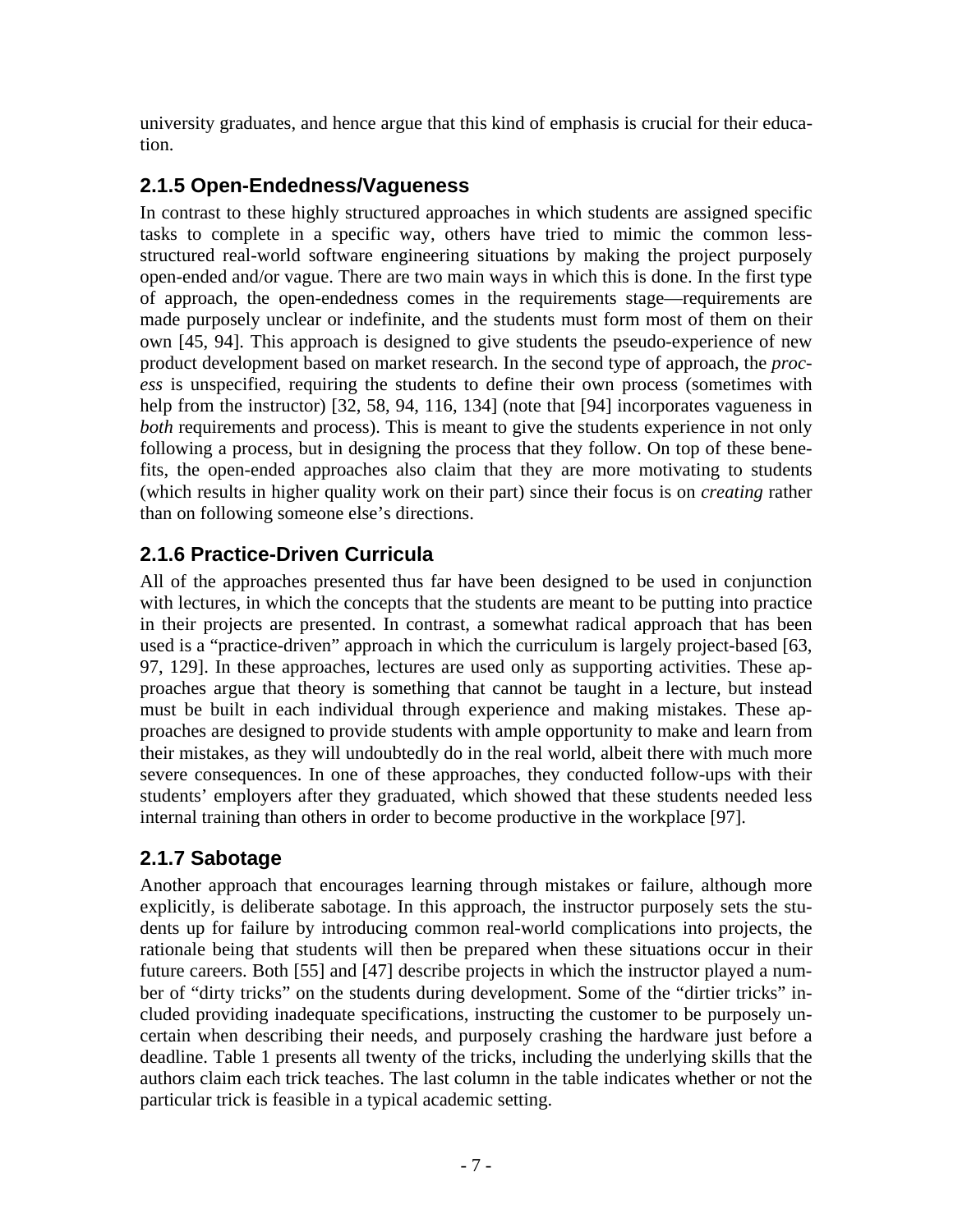#### **2.1.8 Re-enacting Project Failures**

A more severe way of purposely setting students' projects up for failure is presented in [21]. In this approach, the instructor assigned projects that had been known to fail in the past due to software process problems. In all cases, the students also failed, providing a perfect opportunity for the instructor to explain the rationale behind the best practices of software processes, as well as a way for the students to learn the consequences of not following these practices firsthand.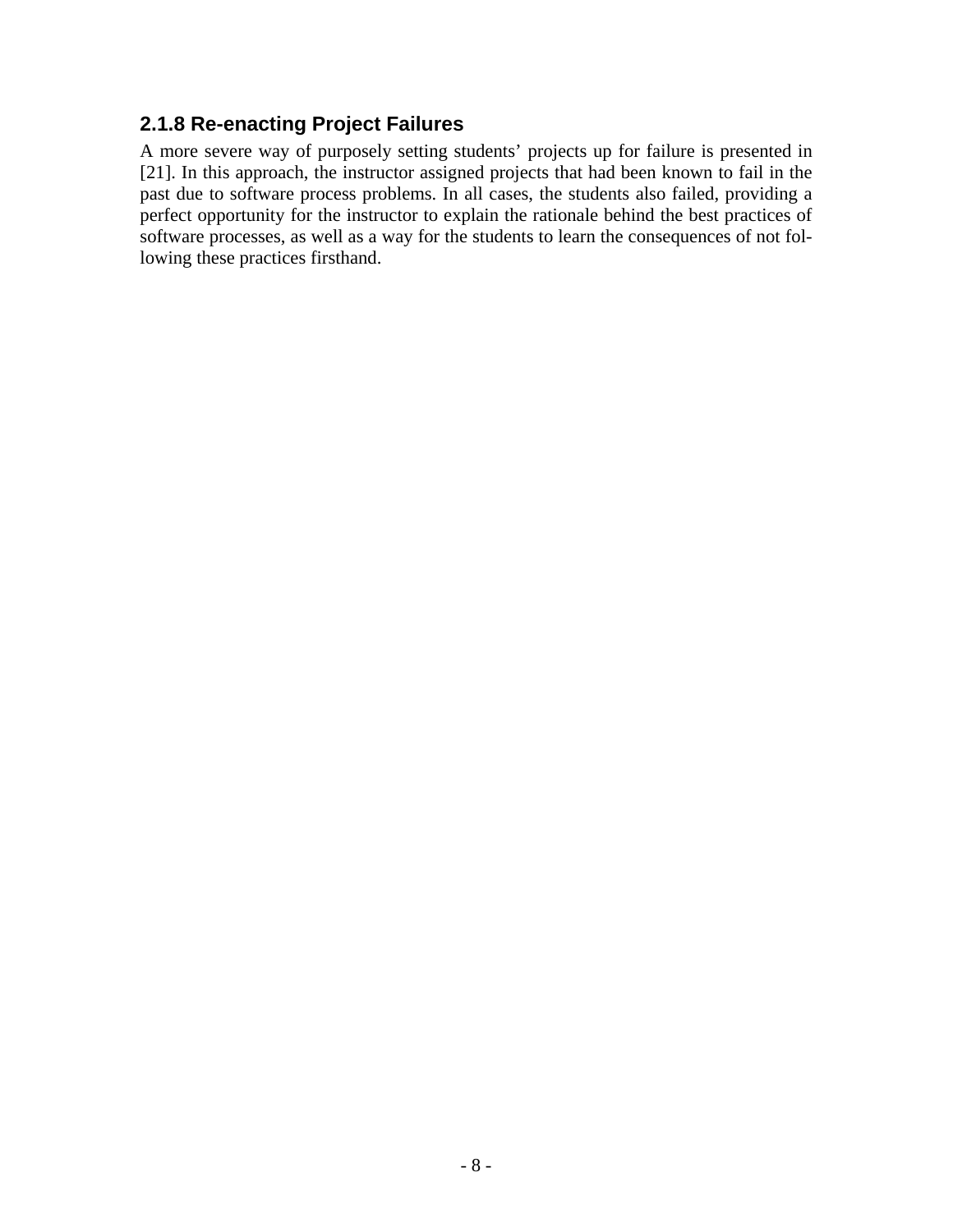|                            | Problem under-<br>standing | People handling<br>skills | Negotiation<br>skills     | Compromise<br>skills | Planning skills           | Adaptability              | Quality under-<br>standing | Organizational<br>skills | Design skills    | Possible at a<br>university? |
|----------------------------|----------------------------|---------------------------|---------------------------|----------------------|---------------------------|---------------------------|----------------------------|--------------------------|------------------|------------------------------|
| Inadequate specification   | X                          | $\boldsymbol{\mathrm{X}}$ | X                         |                      |                           |                           |                            | X                        |                  | X                            |
| Make assumptions wrong     | X                          |                           | X                         |                      |                           |                           | X                          |                          |                  | $\overline{X}$               |
| Uncertain customer         | X                          | $\mathbf X$               | $\boldsymbol{\mathrm{X}}$ |                      |                           |                           |                            |                          |                  | $\boldsymbol{\mathrm{X}}$    |
| Change requirements        | X                          |                           | $\mathbf X$               |                      | X                         | X                         |                            |                          | X                | $\mathbf X$                  |
| Conflicting requirements   | X                          |                           | $\boldsymbol{X}$          | X                    |                           |                           |                            |                          |                  | $\mathbf X$                  |
| Conflicting customer ideas | X                          | X                         | $\boldsymbol{X}$          | X                    |                           | X                         |                            |                          |                  | $\boldsymbol{\mathrm{X}}$    |
| Different personalities    | X                          | X                         | X                         |                      |                           | X                         |                            |                          |                  | X                            |
| Ban overtime               |                            |                           |                           |                      | $\mathbf X$               |                           |                            | X                        |                  |                              |
| <b>Additional tasks</b>    |                            |                           |                           |                      | X                         | X                         |                            | X                        |                  | $\overline{\mathcal{L}}$     |
| Change deadlines           |                            |                           | $\mathbf X$               | $\mathbf X$          | $\boldsymbol{\mathrm{X}}$ | $\mathbf X$               |                            |                          |                  | $\overline{?}$               |
| Quality inspections        |                            |                           |                           |                      | $\mathbf X$               |                           | X                          | X                        |                  | X                            |
| Different truths           |                            | X                         |                           |                      |                           | X                         |                            |                          |                  | $\mathbf X$                  |
| Change the teams           |                            | X                         |                           |                      | $\mathbf X$               | $\boldsymbol{\mathrm{X}}$ | X                          | $\mathbf X$              |                  |                              |
| Change working procedures  |                            | X                         |                           |                      |                           | $\boldsymbol{X}$          |                            | X                        |                  | $\boldsymbol{\mathrm{X}}$    |
| Upgrade the software       |                            |                           |                           |                      | $\boldsymbol{\mathrm{X}}$ | $\mathbf X$               |                            |                          |                  | $\overline{\mathcal{L}}$     |
| Change the hardware        |                            |                           |                           |                      | $\boldsymbol{\mathrm{X}}$ | $\mathbf X$               |                            |                          |                  | X                            |
| Crash the hardware         |                            |                           |                           |                      | $\boldsymbol{\mathrm{X}}$ | $\mathbf X$               |                            | X                        |                  |                              |
| Slow the software          |                            |                           |                           |                      | X                         | X                         |                            | X                        |                  |                              |
| Disrupt the file store     |                            |                           |                           |                      | X                         | X                         | X                          | $\mathbf X$              |                  |                              |
| Say "I told you so"        | X                          | $\mathbf X$               | $\mathbf X$               | X                    | $\mathbf X$               | $\mathbf X$               | X                          | $\mathbf X$              | $\boldsymbol{X}$ | $\mathbf X$                  |

**Table 1: The "Twenty Dirty Tricks" and the Skills they are Meant to Promote (adapted from [47]).** 

### **2.2 Simulation**

While a majority of the software engineering educational approaches have focused on adding realism to class projects, a number of others have argued that the only feasible way to provide students with the experience of realistic software engineering processes within the academic environment is through simulation, used in conjunction with lectures and projects. While these approaches vary in terms of the processes they simulate and their specific purpose, they are all designed to allow students to practice and participate in software engineering processes on a larger scale and in a more rapid manner than can be feasibly done through an actual project. Judging from the relatively low number of publications in this area compared to other approaches (see Section 5), simulation is perhaps the most under-explored approach in software engineering education.

#### **2.2.1 Industrial Simulation in the Classroom**

The most straightforward type of approach to educational software engineering simulation is taking a software process simulator that is designed for industrial use and putting it in the classroom [37, 100]. These simulators are usually used for predicting the effects of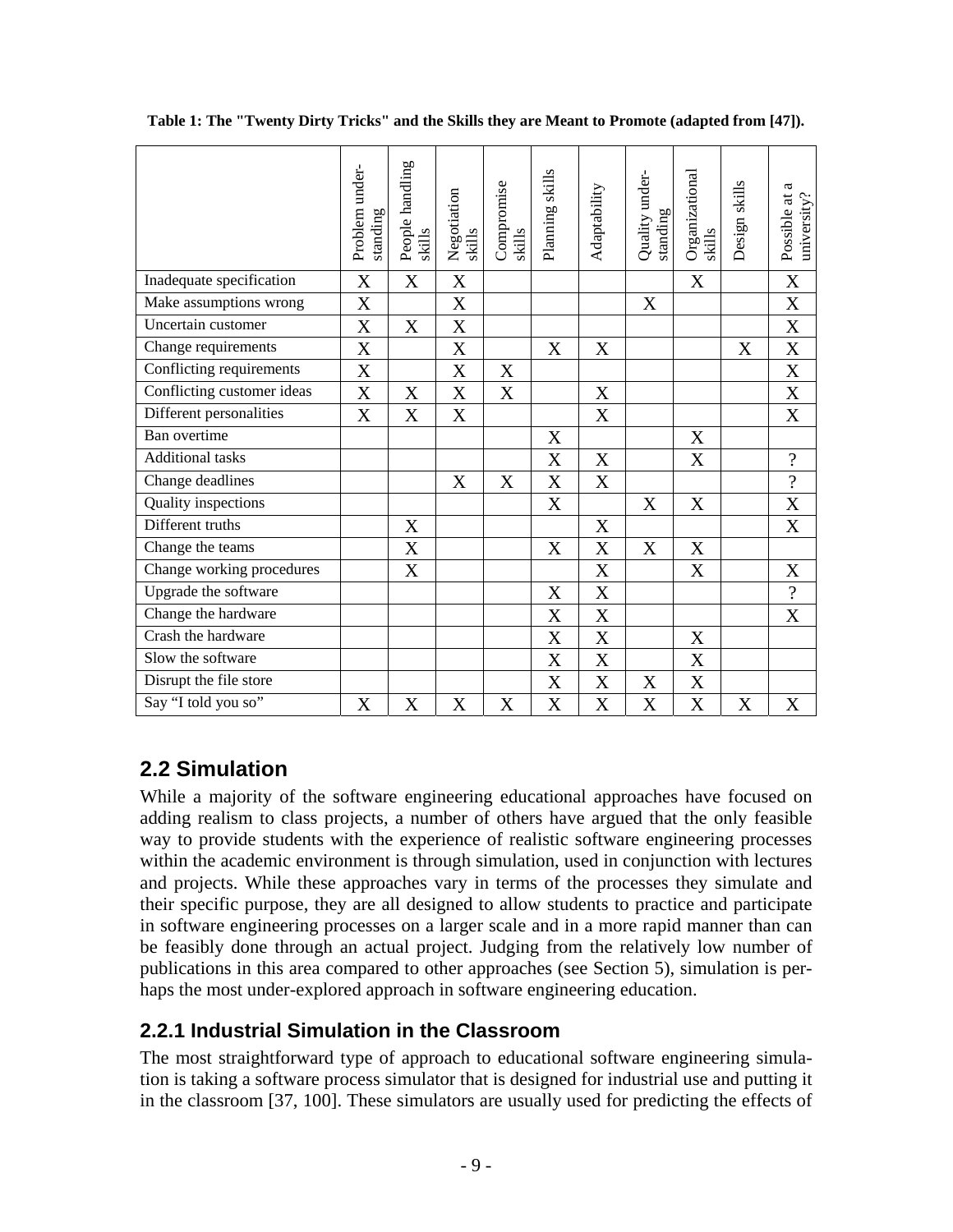process changes and decisions on the eventual outcome of a project. The models run in these simulators are generally based strictly on empirical data. They typically have a nongraphical interface (meaning they display a set of gauges, graphs, and meters rather than characters and realistic surroundings) and a relatively low level of interactivity, taking a set of inputs such as man power, project size, and/or process plan, and outputting a set of results, such as budget, time, and defect rate. Figure 2 presents an example of one such simulator's user interface. In this particular interface, the user can see such data as percent complete and schedule pressure in the form of gauges, and other information, such as elapsed man hours and remaining hours, as numerical values. Through the buttons on the interface, they also have the ability to view graphs of this data, as well as start, stop, pause, and resume the simulation.



**Figure 2: User Interface of an Industrial Simulator used in the Classroom [37].** 

When these simulators are used in the classroom, students are usually given an assignment involving the simulator, such as "simulate different life cycles and compare the results"; or "simulate this process with and without the use of code inspections, and note the difference in resulting defect rates." [37] has been used in the following incremental process: students are given simple simulations to begin with, which become increasingly more complex as their knowledge of the simulation and the model increases. These highly realistic simulations are designed to illustrate to students, using real-world data, the overall life cycle and project planning phenomena of software engineering.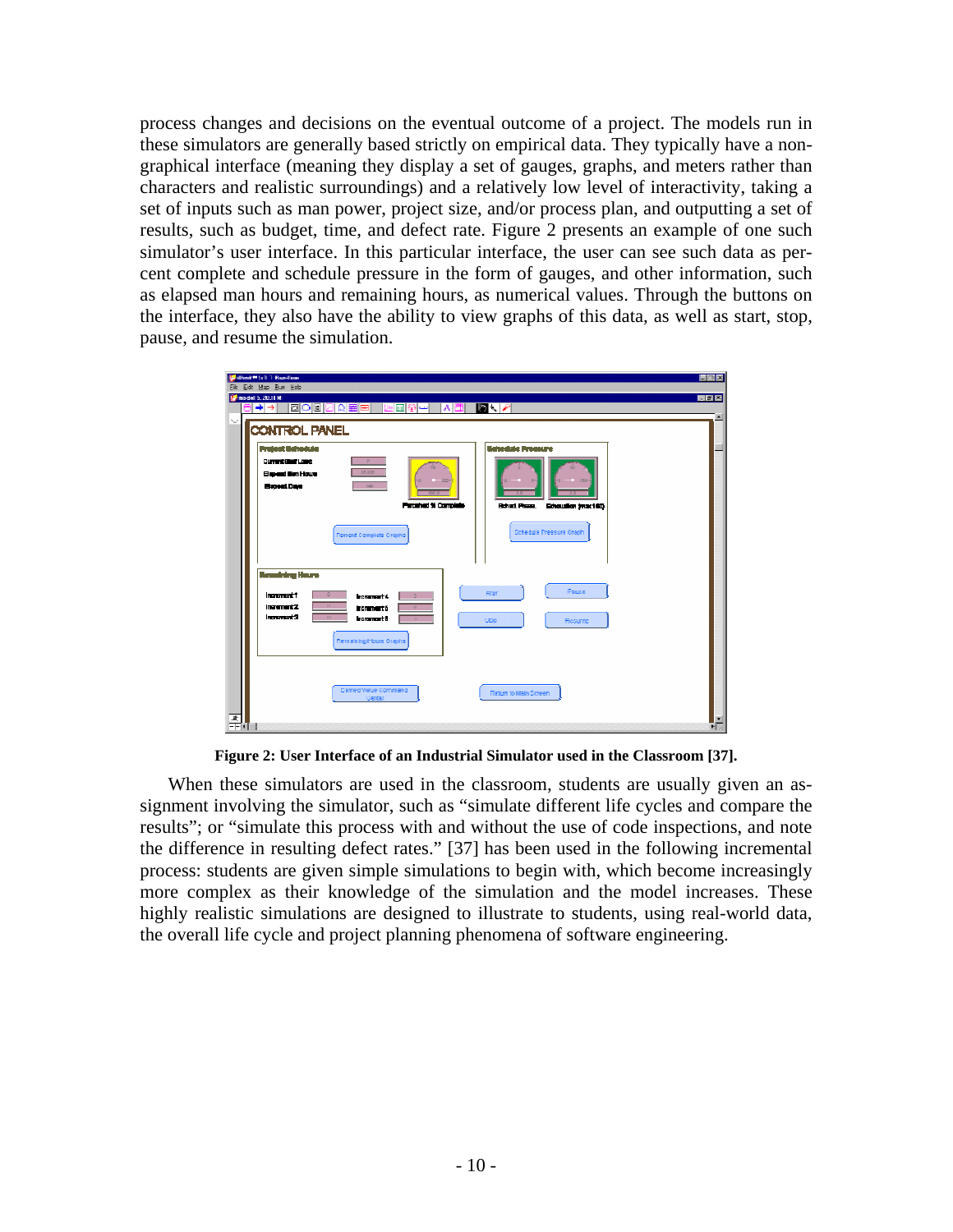#### **2.2.2 Game-Based Simulations**

Other educational software engineering simulations also simulate entire life cycles, but rather than use an industrial simulator, they do so in a game-based environment [18, 46, 49, 95, 117]. In these software engineering simulation games, the player is generally given a task to complete in the simulated world, such as "complete project X within 10 months, at or below a budget of \$500,000, with a defect rate of less than 10%." The player will then interact with the game on a step-by-step basis to drive the simulation in order to complete the task. Some of these simulation games have graphical user interfaces in which the simulated physical surroundings are displayed, such as The Incredible Manager [46], SimSE [95], and OSS [117] (see Figure 3). Others, like SESAM [49], provide only textual output. Problems and Programmers [18] is a physical card game simulation that uses humorous descriptions, card illustrations, and unexpected situations to immerse the player in the process. With the exception of SESAM and SimSE, all of the other simulations come with one hard-coded simulation model, and do not support the development and simulation of other models. SESAM has also been used with an accompanying dialog and reflection session at the end of the simulation, in which students reflect on their experience and the lessons they have learned, and discuss this with a tutor or instructor [84]. The general hope in the game-based approach is that the additional enjoyment provided by the game features and dynamics will make learning about the particular software engineering process being modeled more memorable, and hence, more effective.

#### **2.2.3 Group Process Simulations**

While most educational software engineering simulations are used to simulate entire processes (or sub-processes), others are designed to specifically support structured group discussion and interaction processes [96, 125]. In these cases, the student engages in a discussion in which some or all of the other participants are simulated. The structured discussions being simulated are those that are typically present in software engineering



**Figure 3: Graphical User Interface of OSS [117], a Software Engineering Simulation Game.**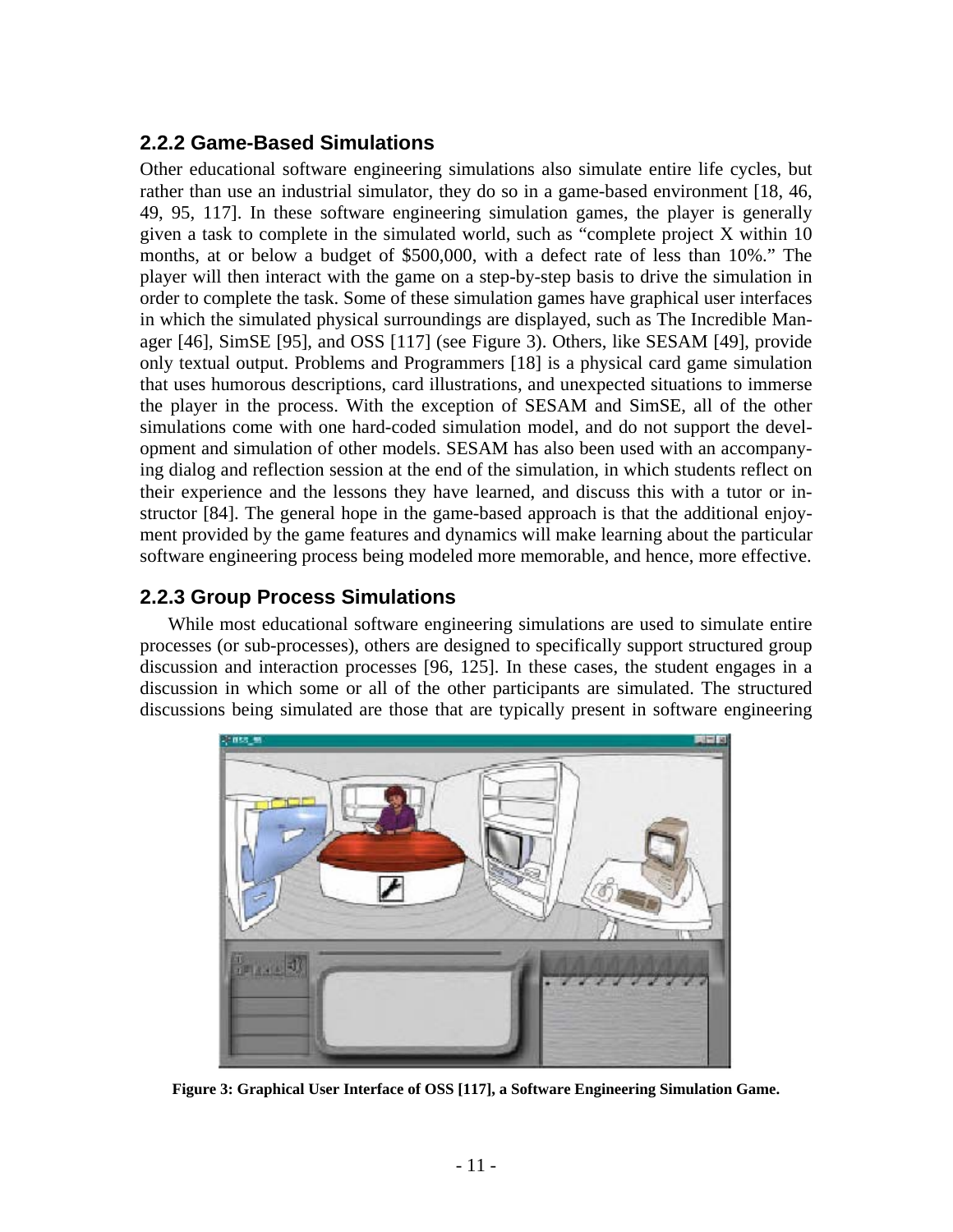simulations, such as code inspections and requirements analysis meetings. For example, [125] describes an interactive video code inspection simulation that includes video and a natural language interface to immerse the user as a participant in the meeting. A screenshot of this simulation is shown in Figure 4. The user can choose which role they wish to play (moderator, reader, or recorder) in the inspection. The simulation incorporates an intelligent tutoring system that provides feedback to the student on their performance, both during and after the simulation. The requirements analysis meeting simulation described in [96] is embedded in a process that incorporates reflection, feedback, and discussion sessions as post-simulation activities. Such simulations are designed to give students experience in these kinds of discussions, which, these approaches argue, is one area in which new graduates are typically unprepared.



**Figure 4: Simulated Characters in an Inspection Simulation [125].** 

#### **2.3 Adding the "Missing Piece"**

While the approaches discussed thus far have all mainly focused on changing the *manner* in which software engineering concepts are taught, there is another large school of thought that concentrates instead on changing the *content* of what is taught—in particular, these approaches believe that software engineering education is lacking in effectiveness due to the omission of one (or a few) important subject(s). What this "missing piece" is varies from approach to approach, but all generally believe that the addition of this subject to the curriculum (either to an existing course or as an entirely new and separate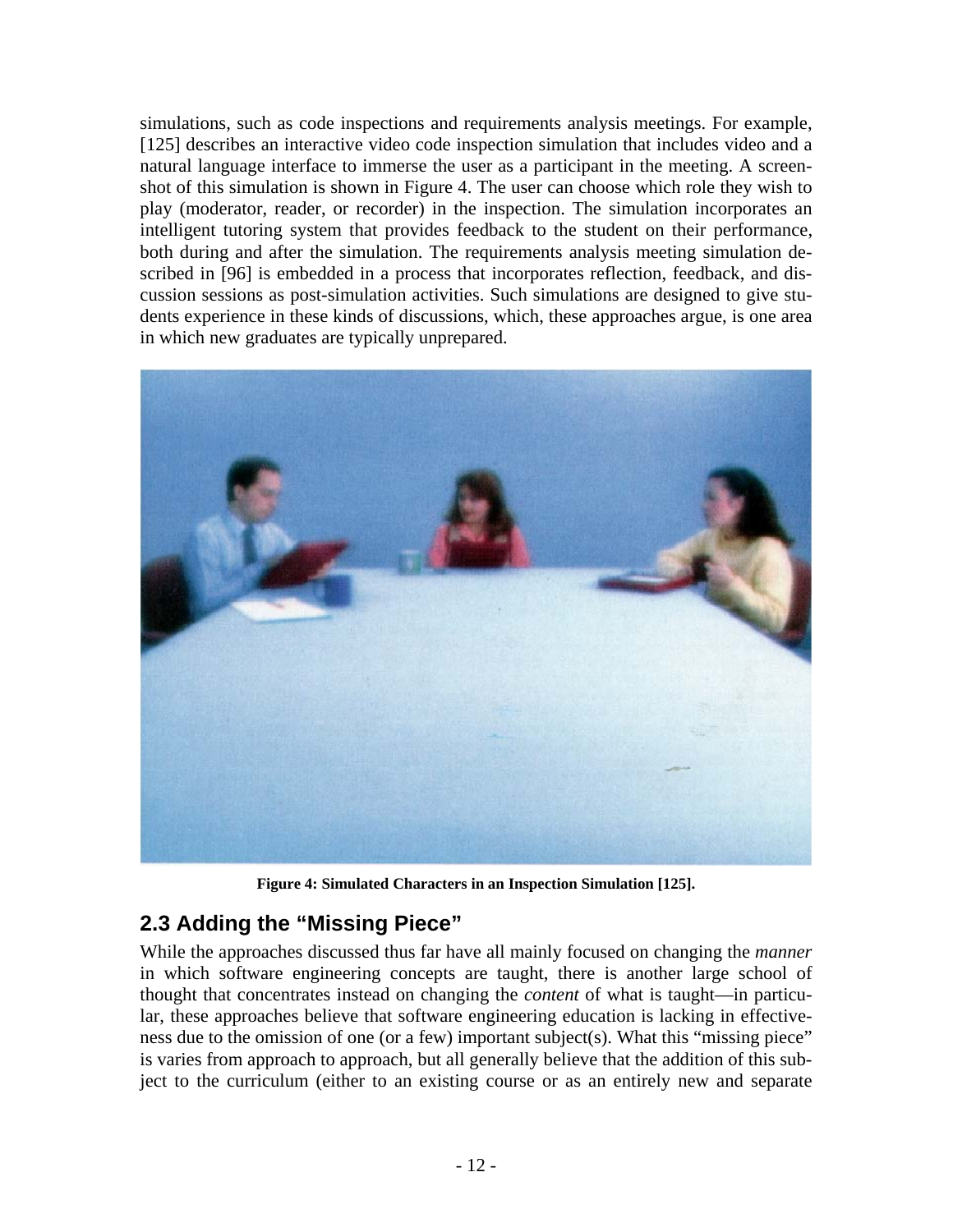course) will make the students' education much more complete, better preparing them for the real world.<sup>[3](#page-14-0)</sup>

Some of these approaches believe that formality is underemphasized. Both [10] and [135] argue that formal methods should be taught more, while [41] proposes teaching traditional engineering education as part of a software engineering course.

Others believe that students should be taught a specific software process and be required to follow that process in their academic software engineering projects. These approaches teach such processes as the Personal Software Process (PSP) [33, 35, 65, 81, 83, 107, 110, 128-130, 138] or a variation of PSP [67, 131, 132], a Team Software Process (TSP) variety [127], [107], a Rational Unified Process (RUP) variety [52, 60], [108], or Extreme Programming (XP) [63, 119].

Still others propose that students should not only be required to follow a specific software process, but to also practice process engineering and project management techniques to create their own software processes, and use process improvement techniques to improve upon them [29, 58, 69]. For example, [69] presents an approach in which students must use a software process simulator to build, simulate, and improve upon the process used in a group project. Others take a broader approach, in which they require students to learn and utilize general project management techniques [86, 93, 139].

Rather than focus on process as a whole, other approaches focus on specific parts of the process, and specific techniques for performing that task. For example, [40] proposes teaching scenario-based requirements engineering, [131] includes extensive teaching of code reviews, and usability testing is emphasized in [136].

Some approaches, rather than teach software engineering in general, focus on a specific type of software engineering. Examples of this are [15], [122], and [103], which all emphasize maintenance- and evolution-based software engineering; [98] and [51], which focus on component-based software engineering; and [75], [78], and [44], which emphasize software engineering for real-time applications.

Still others believe it is certain non-technical aspects of software engineering that should be added to the software engineering curriculum. [57], [56], and [59] present class project setups that emphasize skills such as communication, group process, interpersonal skills, project management, and problem solving over the more typical technical abilities. [102] argues that software engineering students should receive more training in how to interact with various stakeholders. The importance of including a course in Human-Computer Interaction in a software engineering curriculum is argued for in [133] and [64]. Finally, [114] proposes that it is important to include the business aspects of software engineering, such as intellectual property, product marketing and distribution, and financial models.

#### **2.4 Summary of Software Engineering Educational Approaches**

It is clear that software engineering education is an important research area to which much attention has been given in recent years. Numerous educators are actively contributing their ideas and approaches to making the software engineering class project envi-

<u>.</u>

<span id="page-14-0"></span> $3$  All approaches thus far have dealt strictly with delivery methods. The "missing piece" approach is the only one that crosses the line into topics. However, it is included in this survey because of each of these approach's explicit statement of their motivation being the need to better prepare software engineers for the real world.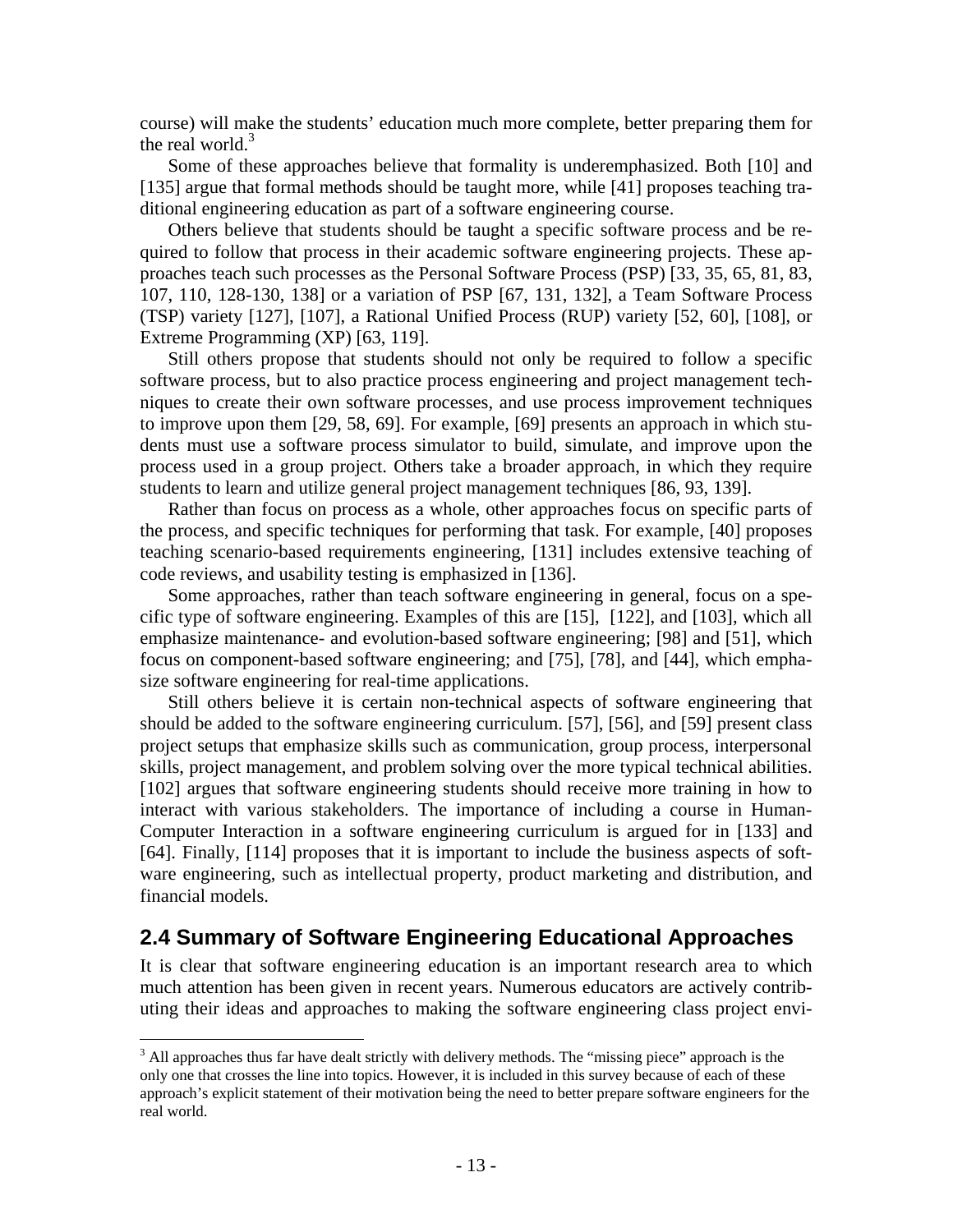ronment more realistic, creating simulations in which students can freely experience simulated software engineering processes, and adding overlooked software engineering subjects to the curriculum. However, the presence of all these disparate approaches, as well as the lack of agreement on which one(s) are best and the continued dissatisfaction of industry, signifies that the problem of effectively educating future software engineers is by no means a solved one.

# **3. Learning Theories**

When discussing and evaluating educational approaches, it is only appropriate that the discussion is tied back to the roots of educational theory. Learning theories are theories that describe how people learn. One of the main purposes of learning theories is their use as a guide in evaluating and modifying existing educational approaches, as well as in creating new ones. In this section, I will present and describe some of the most widely accepted and well-known learning theories that are relevant to the domain of software engineering education. This section will provide the background necessary for a categorization of software engineering educational approaches in terms of these learning theories, which will be presented in Section 4.

This particular set of learning theories was chosen according to two criteria: orthogonality and relevancy. In order to create an ideal framework for the categorization presented in Section 4, and to avoid redundancy, I aimed to include the more orthogonal theories that exist. There exists a great deal of overlap among learning theories, and there are several learning theories that encompass a number of others. In these cases, I either group theories that have the same basic idea (and explicitly mention and describe all of the ones that I group), and omit those that simply combine a number of theories. By necessity, however, there are still some theories that share common elements, but have some other distinguishing characteristic(s). I also omitted four other categories of learning theories. I did not include those that are very general cognitive theories (with no obvious application to software engineering education), such as cognitive dissonance, which deals with how one resolves conflicting notions in the mind. I also omitted those that are specific to other subjects (such as math, reading, or foreign language), those that are specific to irrelevant people groups (such as older adults or elementary school-aged children), and those that are simply not relevant to software engineering education (such as behaviorist theories).

### **3.1 Learning by Doing / Experiential Learning / Active Learning / Constructivism**

It is well known that people learn a task best not only by hearing about it, but also by actually *doing* it. This is the basic premise of the Learning By Doing educational theory [16, 104, 109, 111, 112] (also known as / virtually identical to Experiential Learning). Often when a student hears about a skill or piece of knowledge in theory, the information appears straightforward, and they assume they have grasped it. However, when they actually attempt that task, they realize how difficult and complex the skill or piece of knowledge actually is. It is from this point that they truly begin to learn the material, as they discover by experience the complexities and depth of the subject. Alternately, a piece of knowledge can seem complex and difficult to grasp at first, until the learner puts that knowledge into practice, at which point it becomes clear and they begin to master it.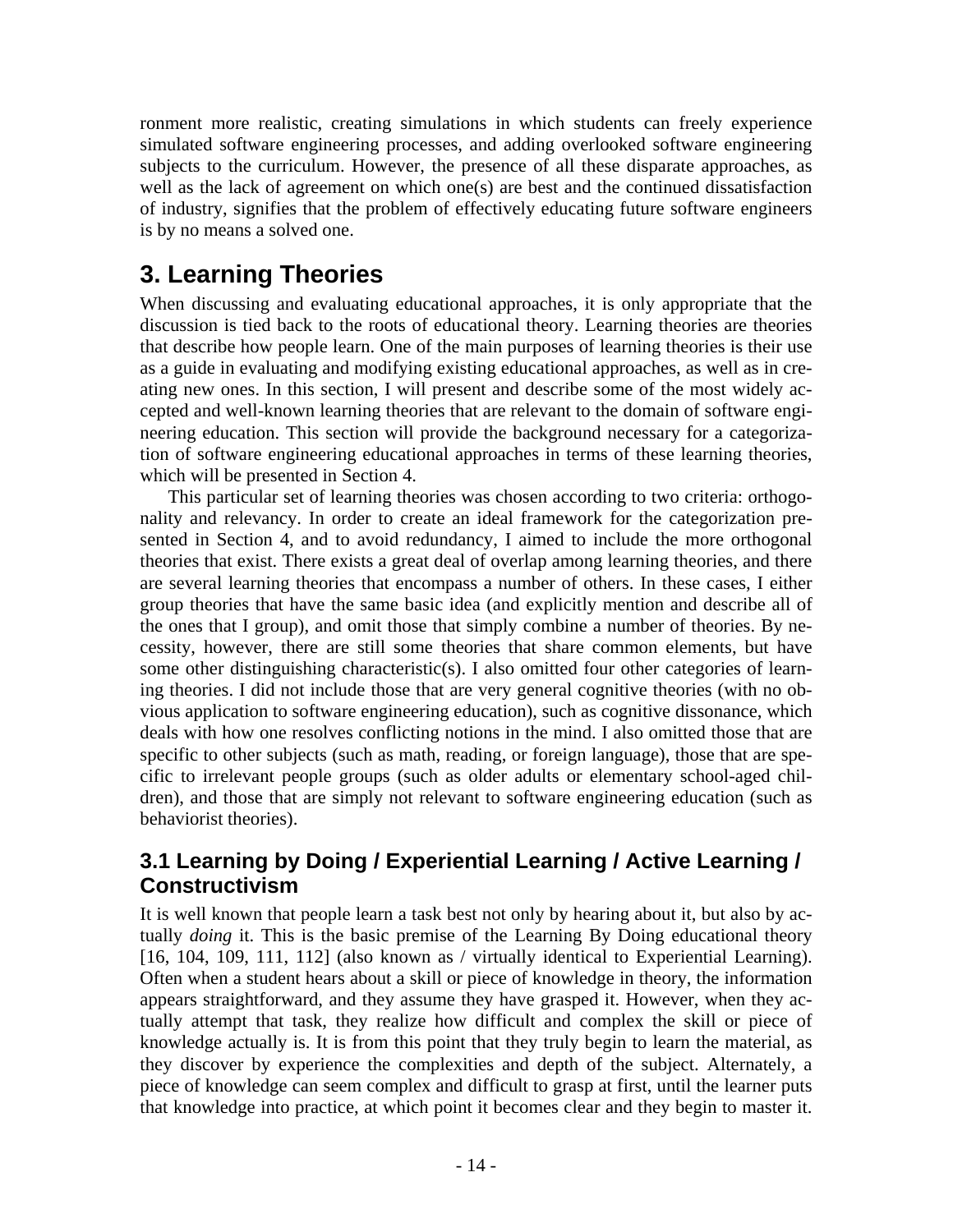In either case, it is only by actively *doing* something with the knowledge that the student truly learns it.

A relevant subset of the Learning by Doing theory is the idea of Active Learning [12, 24]. This theory builds on Learning by Doing by specifying the "doing" tasks, namely, analysis, synthesis, and evaluation. Such tasks encourage students to not only do the task, but to also think about what they are doing, in order to gain a deeper level of knowledge and understanding.

Another related subset of Learning by Doing is Constructivism [17, 30, 87]. The basis of this theory is that knowledge is something that is built or constructed through experience, not something that can simply be told or conveyed. Constructivism is highly learner-centric, focusing less on the actions and thinking of the teacher and more on those of the learner—how they construct new concepts or ideas based on their past knowledge and current experience.

To sum up and tie these concepts together, the implication of these theories for educational approaches is the following: the learner should be provided with ample opportunity to actually *do* what they are learning about, not simply absorb the knowledge through a lecture, book, or some other medium; and in so doing, should be encouraged to reflect upon their actions through analysis, synthesis, and evaluation activities. An ideal example of this would be a situation in which one is learning the skill of writing fiction: An approach that takes advantage of these theories would not only have the student hear lectures about fiction-writing and read about how to write fiction; they would also actually write stories themselves, as well as analyze and evaluate their work and the work of others.

#### **3.2 Situated Learning / Functional Context / Andragogy / Schema Theory**

Situated Learning [12, 28, 54, 106, 124, 126] (also known as / virtually identical to Functional Context) is an educational theory that builds upon the Learning by Doing approach. However, while Learning by Doing focuses on the specific learning activities that the student performs, the Situated Learning educational theory is concerned with the environment in which the learning by doing takes place. In particular, Situated Learning is based on the belief that knowledge is situated, being in large part a product of the activity, context, and culture in which it is developed and used. Therefore the environment in which the student practices their newly learned knowledge should resemble, as closely as possible, the environment in which the knowledge will be used in real life. Situated Learning argues that typical school learning does not apply well to workplace situations because it does not provide a meaningful context in which skills are taught, and gives too much attention to theoretical explanation rather than to building true performance skills.

One of the main educational practices proposed by the Situated Learning theory is that of *cognitive apprenticeships* [36]. The idea of a cognitive apprenticeship is similar to that of a typical craft apprenticeship. However, its focus is to bring students into the *culture* of practice rather than simply engage them in the relevant activities. It does so by providing for them an authentic environment and authentic social interaction in which to practice their newly learned skills and knowledge.

It is worth mentioning two other educational theories that are implied in Situated Learning: Andragogy and Schema Theory. Andragogy [73] is a theory that is specific to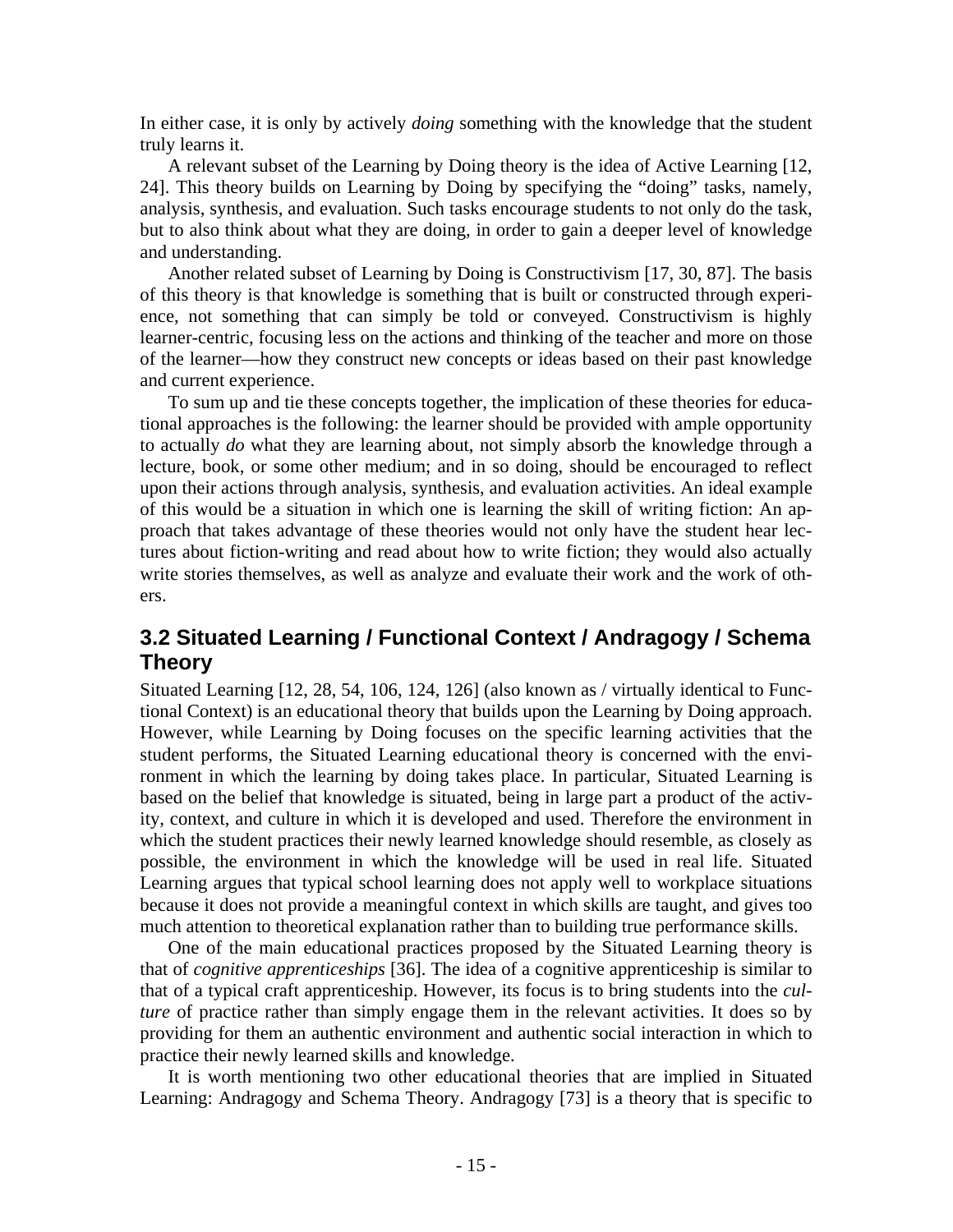adult education and is based on two basic premises: 1) In order to learn effectively, adults need to know why they are learning something (e.g., provide examples of what happens if you do not follow the practices being taught); 2) In order to learn effectively, adults need to know that what they are learning has a clear effect on their ability to handle realworld situations. Andragogy has an obvious connection to Situated Learning in that allowing students to practice skills in environments that resemble the real world will show them how that piece of knowledge is useful in the real world.

Schema Theory [14] is also related, but applies to all ages and stages of education. Schema Theory views organized knowledge as a complex network of *schemata*, or abstract mental structures, that represent an individual's understanding of the world around them. Therefore the role of the teacher is to help learners build schemata and make connections between ideas by demonstrating how a piece of knowledge applies in the real world.

It is clear that the implication of these theories for educational approaches is to make the environment in which a skill or piece of knowledge is practiced resemble the environment in which the knowledge will be used in real life, thereby demonstrating the relevance and direct usefulness of that knowledge to real-world situations. For instance, a journalism student may hear and read a great deal about journalistic style, culture, and techniques, and may even put some of these techniques into practice by writing articles for their instructor to grade. However, the only "situated" way for the student to learn about journalism would be by writing for the school paper or doing an internship for a commercial magazine or newspaper.

### **3.3 Keller's ARCS Motivation Theory**

Like Situated Learning, Keller's ARCS Motivation Theory [71] also focuses on motivating students to learn. However, rather than focusing on the physical environment in which they learn, Keller's ARCS Motivation Theory concerns itself with promoting certain feelings in the learner that motivate them to learn. In particular, these feelings are attention, relevance, confidence, and satisfaction.

- **Attention:** The attention and interest of the learner must be engaged. Proposed methods for doing so are: introducing unique and unexpected events; varying aspects of instruction; and arousing information-seeking behavior by having the learner solve or generate questions or problems.
- **Relevance:** Learners must feel that the knowledge is relevant to their lives. The theory suggests that knowledge be presented and practiced using examples and concepts that are relevant to learners' past, present, and future experiences.
- **Confidence:** Learners need to feel personal confidence in the learning material. This should be done by presenting a non-trivial challenge and enabling them to succeed at it, communicating positive expectations, and providing constructive feedback.
- **Satisfaction:** A feeling of satisfaction must be promoted in the learning experience. This can be done by providing students with opportunities to practice their newly learned knowledge or skills in a real or simulated setting, and providing positive reinforcements for success.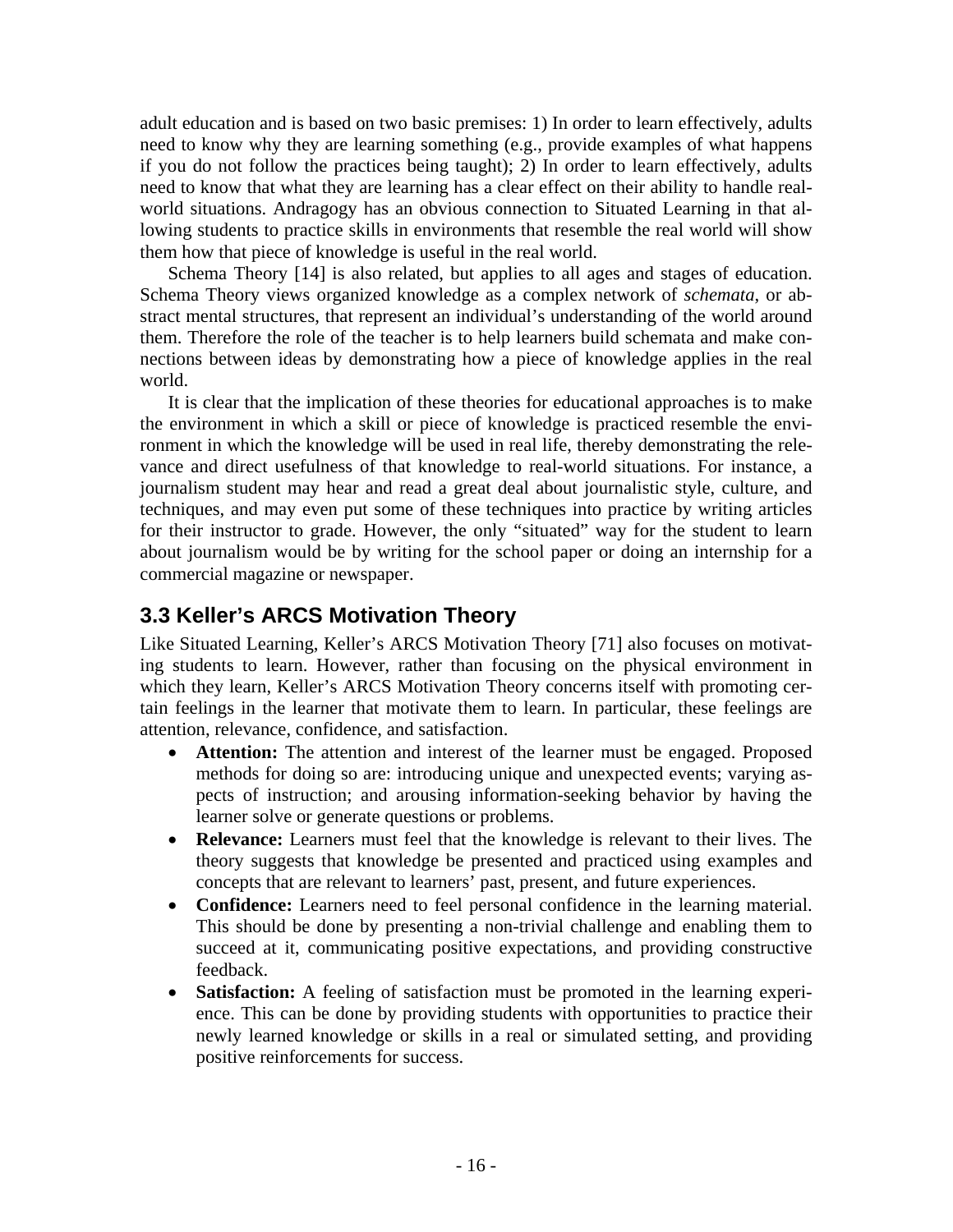To summarize, Keller's ARCS Motivation theory suggests that attention, relevance, confidence, and satisfaction (ARCS) are the conditions that, when integrated, motivate an individual to learn.

#### **3.4 Anchored Instruction / Problem-based Learning**

Anchored Instruction [25] is another theory that deals with teaching techniques. In particular, Anchored Instruction says educators should center all learning activities around an "anchor"—a realistic situation, case study, or problem. Presentation of general concepts and theories should be kept to a minimum. Instead, Anchored Instruction believes that knowledge is best learned by exploration of these realistic case studies or problems.

Problem-based Learning [123] is a well-known subset of Anchored Instruction. It is more specific, however, in that it requires that the anchor be a real-world problem that students must work together in groups to solve. It places significant emphasis on the requirement that the problems be real-world—since they are usually ill-defined and unstructured (rather than "cut and dry" like many toy problems), they strongly promote critical thinking and problem-solving skills that will be invaluable to students' future careers.

An educational approach that leverages both Anchored Instruction and Problembased Learning is frequently used in training medical students: Specifically, the course consists of nothing but presenting a group of students with a series of bizarre real-world cases (e.g., "A 93-year old woman appears to be pregnant"). For each problem, the group is asked to brainstorm the possible causes of the condition, do research, formulate hypotheses, and recommend a solution.

#### **3.5 Discovery Learning**

The Discovery Learning theory [12, 104] takes a similar approach to Anchored Instruction in that it believes that an exploratory type of learning is best. Discovery Learning is based on the idea that an individual learns a piece of knowledge most effectively if they discover it on their own, rather than having it explicitly told to them. This theory encourages educational approaches that are rich in exploring, experimenting, doing research, asking questions, and seeking answers.

An example of Discovery Learning would be a Chemistry curriculum that is driven by lab experiments—specifically, one that in which concepts are discovered through lab experiments, and lectures are used only to further explore these discovered concepts.

### **3.6 Learning through Failure**

Along the same lines as the Discovery Learning theory is the Learning Through Failure theory [111]. This approach is based on the assumption that the most memorable lessons are those that are learned as a result of failure. Learning through failure also provides more motivation for students to learn, so as to avoid the adverse consequences that they experience firsthand when they do not perform as taught. Failure can also engage students, as they are motivated to try again in order to succeed. Proponents of the theory argue that students should be allowed to (and even set up to) fail to encourage maximal learning. For example, pilots-in-training begin their training in flight simulators (rather than real airplanes). The trainees are expected to crash land several times (but safely, as the crash is not real, but simulated) before they master the skill of landing an aircraft.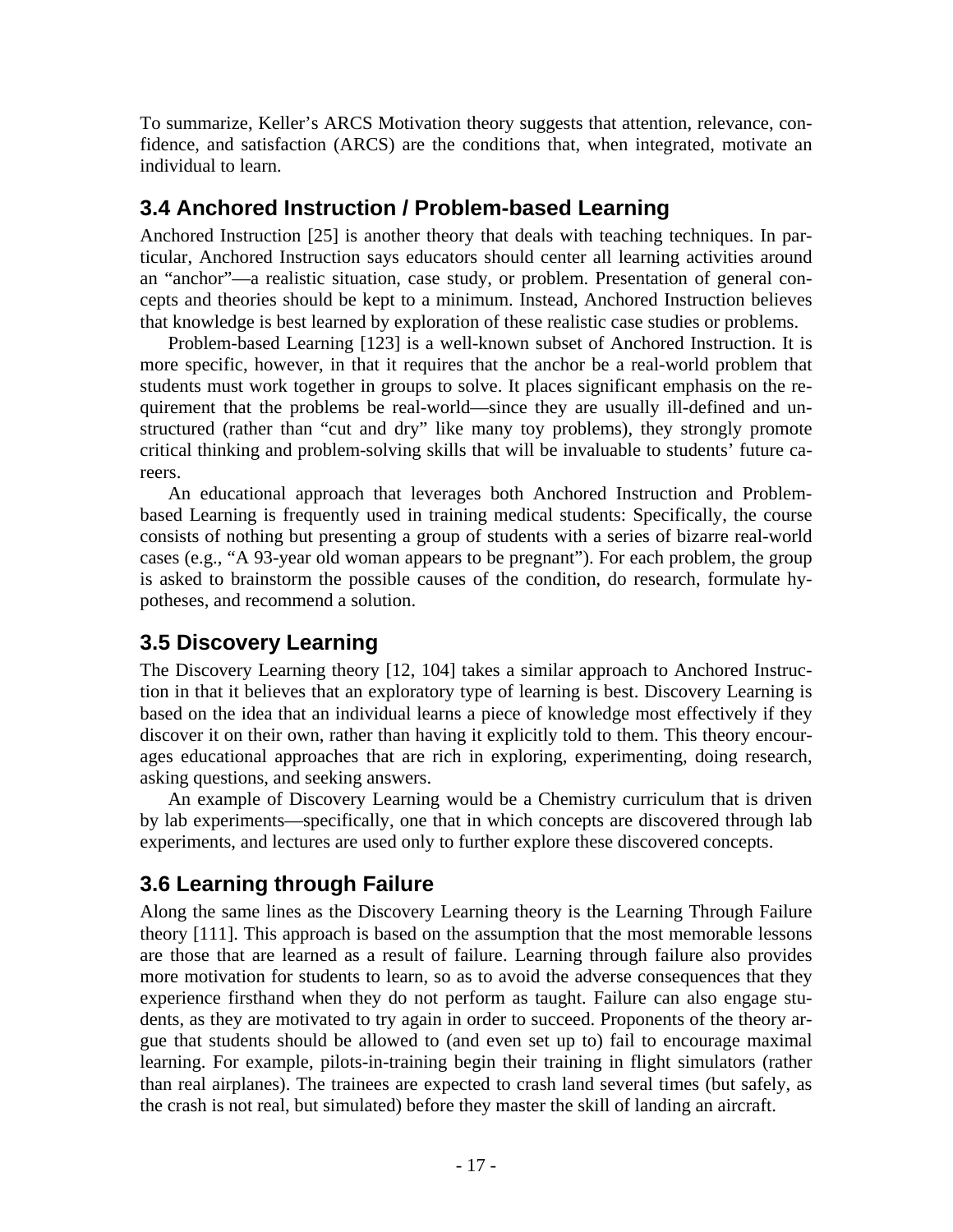### **3.7 Learning through Dialogue / Conversation Theory**

While most of the learning theories discussed so far focus mainly on the learner as independent and responsible for fostering their knowledge on their own (using the proper learning materials/activities), the Learning through Dialogue theory [39] gives the teacher a much more active and pivotal role in the learner's education. Learning through Dialogue suggests that dialogue between student and teacher is necessary for effective learning and retention. According to the theory, this dialogue should consist of the teacher encouraging reflection, assessing the student's aptitudes and learning style, and tailoring their teaching strategy accordingly. Learning through Dialogue is based on Conversation Theory [99], a learning theory that emphasizes the importance of the learner conversing with others about the subject matter in order to learn it effectively. Conversation Theory, however, is slightly more general, in that allows for the other party in the conversation to be anyone, not just the instructor.

### **3.8 Aptitude-Treatment Interaction**

Like Learning through Dialogue, the Aptitude-Treatment Interaction [42] theory also recommends that the instructor take an active role in assessing the characteristics of the learner and modify their teaching style accordingly. Aptitude-Treatment Interaction focuses primarily on the aptitude of the learner, and states that the learning environment should be tailored to this particular characteristic: Specifically, low-ability learners need highly structured learning environments that incorporate a high level of control by the instructor, concrete and well-defined assignments, and specific sequences to follow for completing them. High-ability learners, on the other hand, tend to be more independent, which implies a less structured approach is more effective for this type of student.

### **3.9 Multiple Intelligences**

Like the Aptitude-Treatment Interaction theory, the theory of Multiple Intelligences also deals with the diverse learning needs and styles of individuals. However, while Aptitude-Treatment Interaction is primarily concerned with the aptitude of the learner, the Multiple Intelligences [53] theory is instead focused on the particular learning modalities that are unique to each individual. In particular, the theory identifies seven different learning modalities: linguistic, musical, logical-mathematical, spatial, body-kinesthetic, intrapersonal (metacognition and insight), and interpersonal (social skills). Whenever possible, instruction should be individually tailored to each student to target the particular learning modalities that are most effective for them. For example, a highly musically-inclined student who is learning computer programming should first be introduced to the subject by programming a simple musical piece. In contrast, a student with strong spatial skills should have as their first assignment some type of graphics program.

### **3.10 Learning through Reflection**

The theory of Learning through Reflection is primarily based on Donald Shon's work suggesting the importance of reflection activities in the learning process [115]. In particular, Learning through Reflection emphasizes the need for students to reflect on their learning experience in order to make the learning material more explicit, concrete, and memorable. Reflection activities encourage individuals to take a "meta" view of their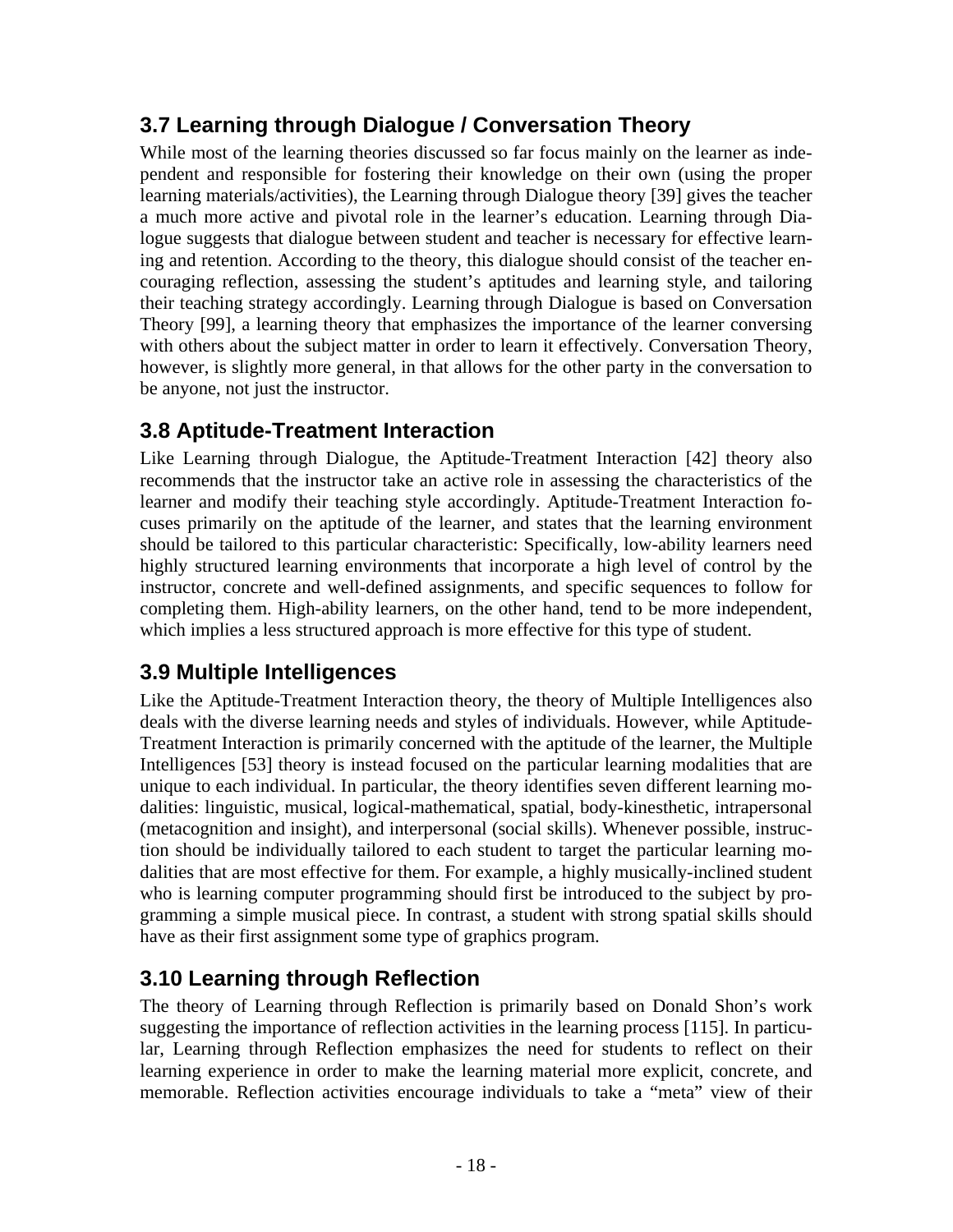learning experience by encouraging them to explore their learning process, evaluate their performance, assess how their learning has prepared them for future experiences, and determine which skill or knowledge areas they lack. Some common reflection activities include discussions, journaling, or dialogue with an instructor [74]. Educational approaches that leverage the Learning through Reflection theory are rich in these types of activities.

### **3.11 Elaboration / Information Processing Theory**

While Learning Through Reflection is primarily concerned with what individuals do with knowledge once they have received it, the theory of Elaboration [105] is focused on how that information is presented to the learner in the first place. In particular, it states that, for optimal learning, instruction should be organized in order of complexity, from least complex to most complex. Simplest versions of tasks should be taught first, followed by more complicated versions.

It is worth mentioning that the theory of Elaboration is based on another learning theory: that of Information Processing [92]. The Information Processing theory states that short-term memory, or attention span, can process no more than seven pieces of information at a time. In addition, it states that processing information in sequential steps is an essential cognitive sub-process of learning. Hence, these theories together imply that educational approaches should present information to students in small chunks that start out simple and become increasingly more complex.

### **3.12 Lateral Thinking**

While the Elaboration theory deals with the size and type of information to be presented, the Lateral Thinking theory [48] is instead concerned with how students are encouraged to think about the information presented. Specifically, Lateral Thinking states that knowledge is best learned when students are presented with problems that require them to take on different perspectives than they are used to and practice "out of the box" thinking. The theory suggests that students be challenged to search for new and unique ways of looking at things, and in particular, these views should involve low-probability ideas that are unlikely to occur in the normal course of events. It is only through this type of relaxed, exploratory thinking that one can obtain a firm grasp on a problem or piece of knowledge.

The following anecdote (taken from [48]) demonstrates lateral thinking in action: A certain man owed money to a lender. This man convinced the lender to settle the debt based upon a random drawing: Two stones would be placed in a bag, one white and one black. The man's daughter would draw a stone. If she drew the white stone, the debt would be forgiven. If she drew the black stone, the lender would get to take the man's daughter for his wife. The man attempted to outsmart the lender and put two black stones in the bag. But his daughter was even smarter: When she drew a stone, she immediately dropped it on the ground, amongst the other stones naturally occurring there. Hence, it was immediately indistinguishable from these other stones. She then argued that the stone she drew must have been the opposite color from the one remaining in the bag, and she was able to prevent herself from being taken by the lender. This man's daughter solved an intractable problem through lateral thinking.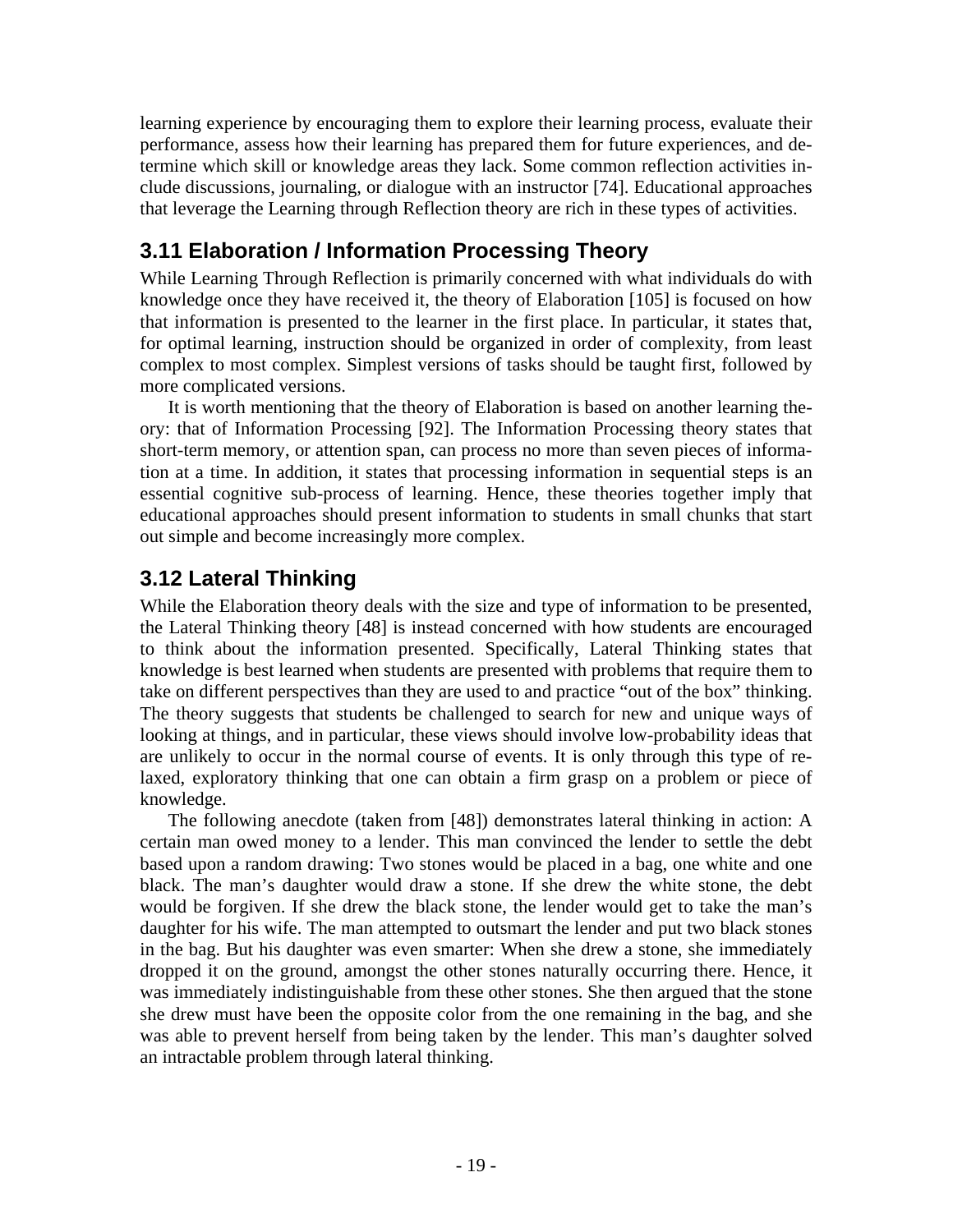#### **3.13 Summary of Learning Theories**

In this section I have presented a basic background of learning theories that are applicable to software engineering education. Although these theories have distinguishing characteristics from each other, it is clear that they all share a common goal: To make learning more motivating, relevant, and effective, whether through the setup of the learning environment (Situated Learning, Anchored Instruction, Discovery Learning, Learning through Failure, Elaboration, Learning by Doing), the instructor's actions (Learning through Dialogue, Aptitude-Treatment Interaction, Multiple Intelligences), the learner's thought process (Learning through Reflection, Lateral Thinking), or any combination of these that achieve a desired result (Keller's ARCS).

## **4. Software Engineering Educational Approaches and Learning Theories**

Obviously, there are both a wealth of innovative software engineering educational approaches, and a wealth of learning theories that can be leveraged in designing an educational approach. However, is the former taking maximal advantage of the latter? And could the answer to this question explain why, in spite of all of these innovations, software engineering education is still so difficult and ineffective in preparing students for the real world? I will now take a look at the approaches presented in Section 2 in light of the educational theories presented in Section 3 in order to address this question.

However, before doing this, it is necessary to state a basic assumption on which I will be making this analysis and the subsequent observations and recommendations. The assumption is the following: The more learning theories a method incorporates, the more effective it will be. This is not an empirically proven fact, but there exists an enormous body of literature in other educational domains that also bases their educational evaluations on this assumption. However, I do not claim that this assumption is necessarily true in all cases. This assumption is made with the following two caveats: First, it is more effective to choose a method that incorporates a number of learning theories naturally and coherently, rather than combining different methods that each utilize a different learning theory. This means that, if the desired effect is to incorporate x learning theories, it is more effective to choose Method A, which incorporates all x naturally rather than trying to combine Methods B, C, D, and E, which each incorporate a subset of the x learning theories. Such an approach would most likely be unfocused and confusing. The second caveat is that, for any given delivery method, there may be an optimal number of theories with a drop-off in effectiveness at some point. For instance, Method A might be optimal with x theories, but once it tries to incorporate  $(x + 1)$  theories, the effectiveness may start to decrease.

In Table 2, the analysis that is based on this assumption is presented. Table 2 is a matrix of software engineering educational approaches, and the learning theories that they leverage. There are a number of approaches within the Projects plus Realism category that take advantage of the same set of learning theories. These are all in the lower half of the table, and, since they leverage the same exact set of learning theories, they will not be discussed separately, but will instead be grouped together in the discussion throughout the remainder of this paper as the "Projects plus Realism (all others)" category. Some other approaches are also discussed together, if they are highly similar and/or employ the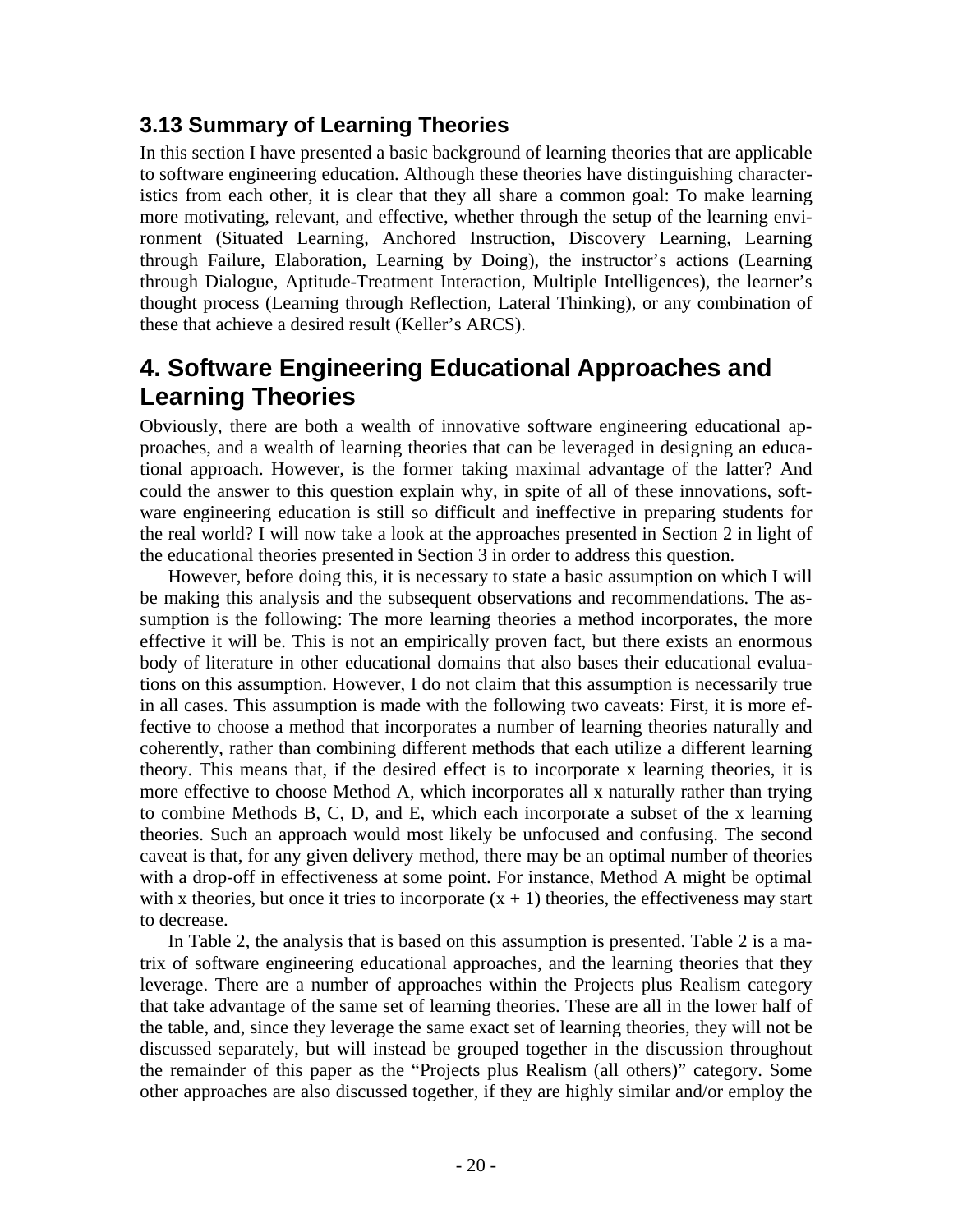|                                               | ಸ<br>Learning by Doing et. | ನ<br>Situated Learning et. | Keller's ARCS | Anchored Instruction | Discovery Learning | Learning Through Failure | Learning Through Dialogue | Aptitude-Treatment Interaction | Multiple Intelligences   | Learning Through Reflection | Elaboration | Lateral Thinking |
|-----------------------------------------------|----------------------------|----------------------------|---------------|----------------------|--------------------|--------------------------|---------------------------|--------------------------------|--------------------------|-----------------------------|-------------|------------------|
| Industrial Partnership - Real Project         | X                          | X                          | X             |                      |                    |                          | X/P                       |                                |                          | X/P                         |             |                  |
| Team Composition - Long-Term Teams            | X                          | X                          |               |                      |                    |                          | P                         |                                |                          | P                           | X           | P                |
| Open-Endedness - Requirements                 | X                          | Χ                          | Χ             |                      | Χ                  | X                        | P                         |                                |                          | P                           |             |                  |
| Open-Endedness - Process                      | X                          | Χ                          | X             |                      | X                  | Χ                        | P                         |                                |                          | P                           |             |                  |
| Practice-Driven                               | X                          |                            |               | X                    | Χ                  | Χ                        | X/P                       | P                              | $\overline{\mathcal{L}}$ | X/P                         | P           |                  |
| Sabotage                                      | X                          | X                          |               |                      |                    | X                        | P                         |                                |                          | P                           | P           |                  |
| <b>Re-enacting Failures</b>                   | X                          | Χ                          |               |                      |                    | X                        | P                         |                                |                          | P                           | P           |                  |
| Simulation - Industrial                       | X                          | Χ                          | Χ             | P                    | X                  | X                        | P                         | P                              | $\overline{?}$           | P                           | X/P         | P                |
| Simulation - Game-Based                       | X                          | X                          | X             | P                    | X                  | X                        | X/P                       | P                              | $\overline{?}$           | X/P                         | P           | P                |
| Simulation - Group Process                    | X                          | Χ                          | X             | P                    | X                  | X                        | X/P                       | P                              | $\overline{?}$           | X/P                         | P           | X/P              |
| <b>Missing Piece</b>                          | X                          |                            |               |                      |                    |                          |                           |                                |                          |                             |             |                  |
| Industrial Partnership - Modify Real Software | X                          | Χ                          |               |                      |                    |                          | P                         |                                |                          | P                           | P           |                  |
| Industrial Partnership - Industrial Advisor   | X                          | Χ                          |               |                      |                    |                          | P                         |                                |                          | P                           | P           |                  |
| Industrial Partnership - Involved Mentor      | X                          | X                          |               |                      |                    |                          | P                         |                                |                          | P                           | P           |                  |
| Industrial Partnership - Case Study           | X                          | Χ                          |               |                      |                    |                          | P                         |                                |                          | P                           | P           |                  |
| Maintenance/Evolution - Multi-semester        | Χ                          | X                          |               |                      |                    |                          | P                         |                                |                          | P                           | P           |                  |
| Maintenance/Evolution - Single-semester       | X                          | Χ                          |               |                      |                    |                          | P                         |                                |                          | P                           | P           |                  |
| Team Composition - Large Teams                | X                          | Χ                          |               |                      |                    |                          | P                         |                                |                          | P                           | P           |                  |
| Team Composition - Different C.S. Classes     | X                          | X                          |               |                      |                    |                          | P                         |                                |                          | P                           | P           |                  |
| Team Composition - Different Majors           | $\mathbf X$                | X                          |               |                      |                    |                          | P                         |                                |                          | P                           | P           |                  |
| Team Composition - Different Universities     | X                          | X                          |               |                      |                    |                          | P                         |                                |                          | $\mathbf{P}$                | P           |                  |
| Team Composition - Different Countries        | $\mathbf X$                | $\mathbf X$                |               |                      |                    |                          | P                         |                                |                          | P                           | P           |                  |
| Team Composition - Team Structure             | X                          | X                          |               |                      |                    |                          | P                         |                                |                          | P                           | P           |                  |
| Non-Technical Skills                          | X                          | X                          |               |                      |                    |                          | P                         |                                |                          | P                           | P           |                  |

**Table 2: Software Engineering Educational Approaches and the Learning Theories they Leverage.** 

same learning theories (e.g., sabotage and re-enacting failures). An 'X' in the table indicates that there have been approaches within that category that have leveraged that theory, a 'P' represents that there is an obvious potential for that particular type of approach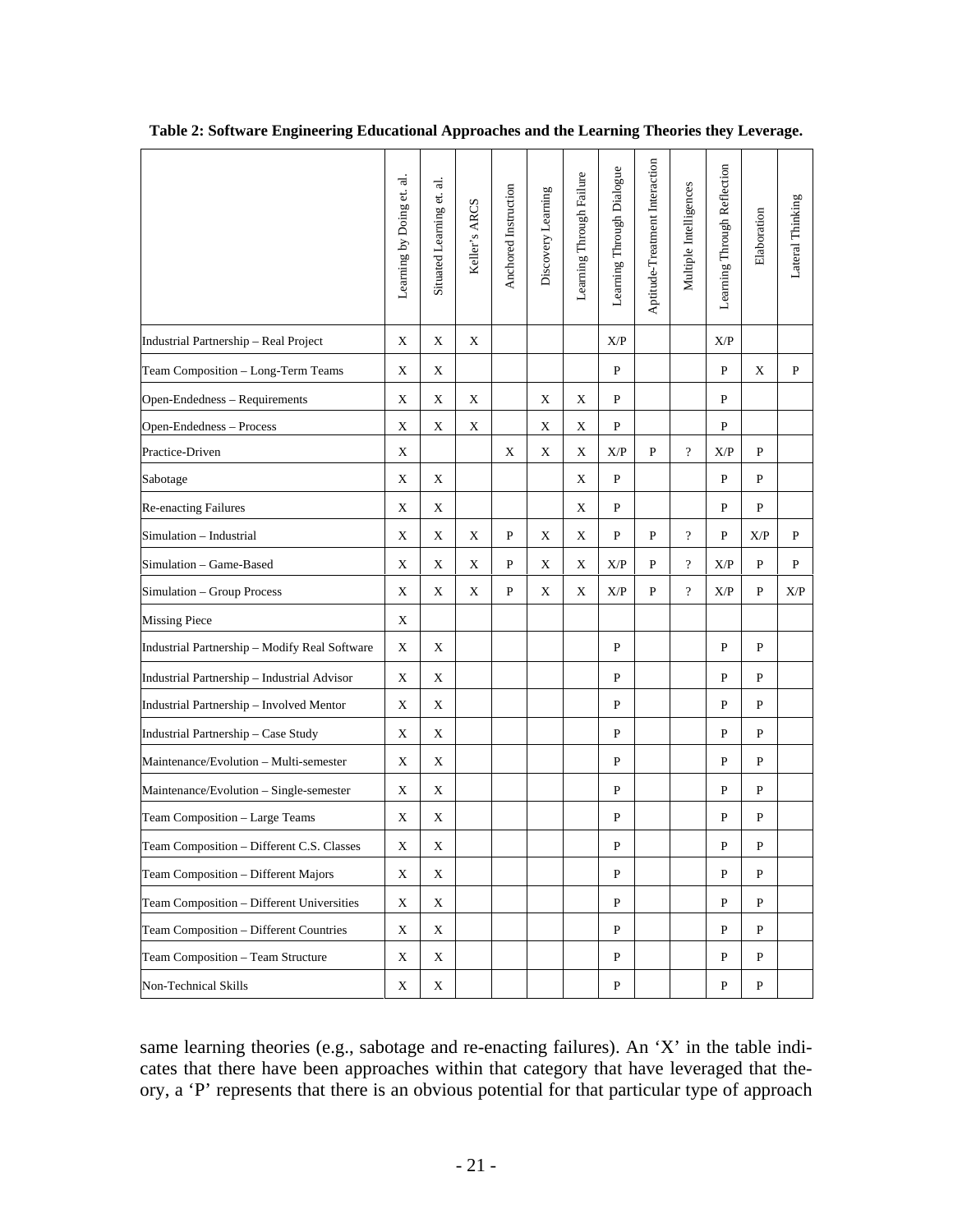to employ that learning theory (in and of itself, not combined with any other approach), but there have been no known cases of it. The presence of both an 'X' and a 'P' indicates that perhaps one or two approaches in the category have taken advantage of the theory, but most have not, so there is significant potential for further exploitation. A question mark denotes an open research question that is difficult to determine without further investigation.

#### **4.1 Industrial Partnership – Real-world Project**

A specific approach from the most popular of the adding-realism-to-class-projects category, the "Industrial Partnership" approach, fully leverages three of the ten learning theories. In particular, I refer to the specific approach in which students work on actual realworld projects. Only three of these five learning theories are utilized by all approaches in this category, while the other two are only used in one particular approach. First, these approaches allow students to "learn by doing", in that they learn how to work on real projects by actually working on them. Second, they provide a learning environment that is more similar to that of the real world, namely, by the addition of the "real project" environmental factor (leveraging the Situated Learning theory). If we recall one of this approach's claimed benefits from Section 2.1.1 (students learn a greater appreciation of quality and why it is important), it is clear that this benefit could be directly attributed to the situated nature of the approach: students exposed to a more realistic environment through a real-world project realize the importance of quality because quality is important in a real world with real customers. In an academic environment in which customers are usually "fake" (or nonexistent), quality is intrinsically not as crucial.

Third, these approaches promote Attention, Relevance, Confidence, and Satisfaction (Keller's ARCS). As these approaches have also reported, a "real" project is taken more seriously by students, considered more relevant to their lives, and promotes a greater feeling of confidence, motivation, and satisfaction.

Learning through Dialogue and Learning through Reflection are two theories that are not as heavily utilized by the industrial partnership – real project approach. Specifically, it is only mentioned in the approach described in [129], which incorporates weekly oneon-one mentoring sessions with a "coach" that discusses each student's performance with them, answers their questions, makes suggestions, and helps them reflect on their experience. This is a relatively simple component that could be added to the other approaches to take advantage of these two learning theories and thereby enhance their educational effectiveness.

### **4.2 Team Composition – Long-Term Teams**

As described in Section 2.1.3, the "long-term teams" approach has students work in the same teams for their entire four-year program, on projects that start out simple in their first year and gradually become more complex as the years continue. This approach takes full advantage of three learning theories. First, as this approach claims, the students learn how to work in an unchanging team for a long period of time (a characteristic of realworld software engineering teams) by actually doing so (Learning by Doing). Furthermore, the fact that they do so for a long period of time suggests that this approach allows them more "doing" (with respect to practicing team skills) than some other approaches. Second, intrinsic to the educational effectiveness of this experience is the meaningful,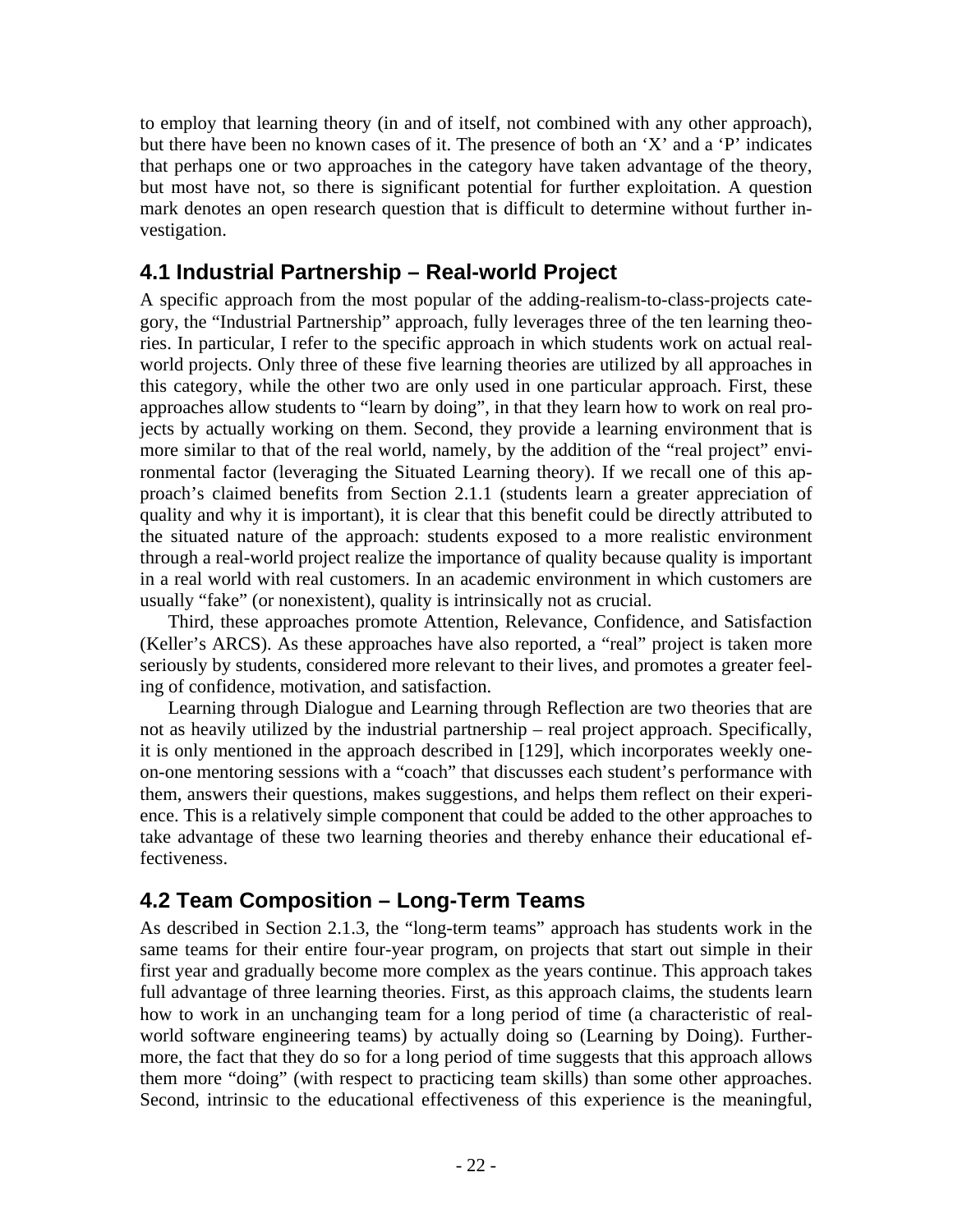realistic context (long-term teams) in which these skills were learned (Situated Learning). Finally, because the projects start out simple and incrementally add complexity (elabo-rate), this approach also leverages the Elaboration theory.<sup>[4](#page-24-0)</sup>

The theories of Learning through Reflection, Learning through Dialogue, and Lateral Thinking also have significant potential to be used with modified versions of this approach. First, both Learning through Reflection and Learning through Dialogue could be leveraged if the approach incorporated structured reflection and dialogue techniques, in which students could reflect upon and discuss their long-term team experience. Second, because the teams in this approach are together for such a long period of time, it would be an ideal situation for students to rotate roles and responsibilities in the projects, directly utilizing Lateral Thinking. Unlike a shorter-term team approach, these students could have the opportunity to get a good feel for a number of different roles, as they could potentially spend several months in each.

#### **4.3 Open-endedness**

1

As discussed in Section 2.1.5, an open-ended approach entails the instructor purposely leaving some parts of the project vague, either in terms of the requirements of the software or the process the students are to follow. This type of approach fully leverages five learning theories. First, Learning by Doing is an integral part of this approach: Students learn how to create and then follow a self-defined process by doing so, and also learn how to do market research to define their own requirements by doing so. Second, Situated Learning is employed, as the learning environment is made more situated, or realistic: In the process vagueness approach, the students must define their own process, which is a normal practice in real-world software engineering situations, in contrast to having an instructor specify all intermediate deadlines, deliverables, and procedures. In the requirements vagueness approach, they are put in the realistic situation of needing to do market analysis to define the requirements for a new product.

The third learning theory the open-ended approach leverages is Keller's ARCS. Looking back to Section 2.1.5, one of the claims of this type of approach is that it is more motivating to students and results in higher quality work, due to the fact that the students have a greater ownership of the project—they design their own requirements, process, or both, not simply follow the dictates of others. This claim fits squarely in the four tenets of Keller's ARCS theory:

- **Attention:** Clearly, the high level of motivation reported attests to the fact that the attention of the students was sparked and engaged with this approach.
- **Relevance:** An integral part of this approach is its portrayal of how things are done in the real world, in which such issues as requirements and process are often vague.
- **Confidence:** The fact that the students in these approaches were successful in producing high quality work is both evidence of, and a contributing factor to the confidence these students cultivated through the experience. Their increased

<span id="page-24-0"></span><sup>&</sup>lt;sup>4</sup> It could be argued that the long-term team approach's utilization of the Elaboration theory should not be compared to others for the following reason: It is specific to a four-year time period, during which it is only natural that instruction become more advanced as students progress, while other approaches mainly refer to projects in general without specifying a time period. However, since this approach obviously and specifically leverages the Elaboration theory, it remains included in this comparison.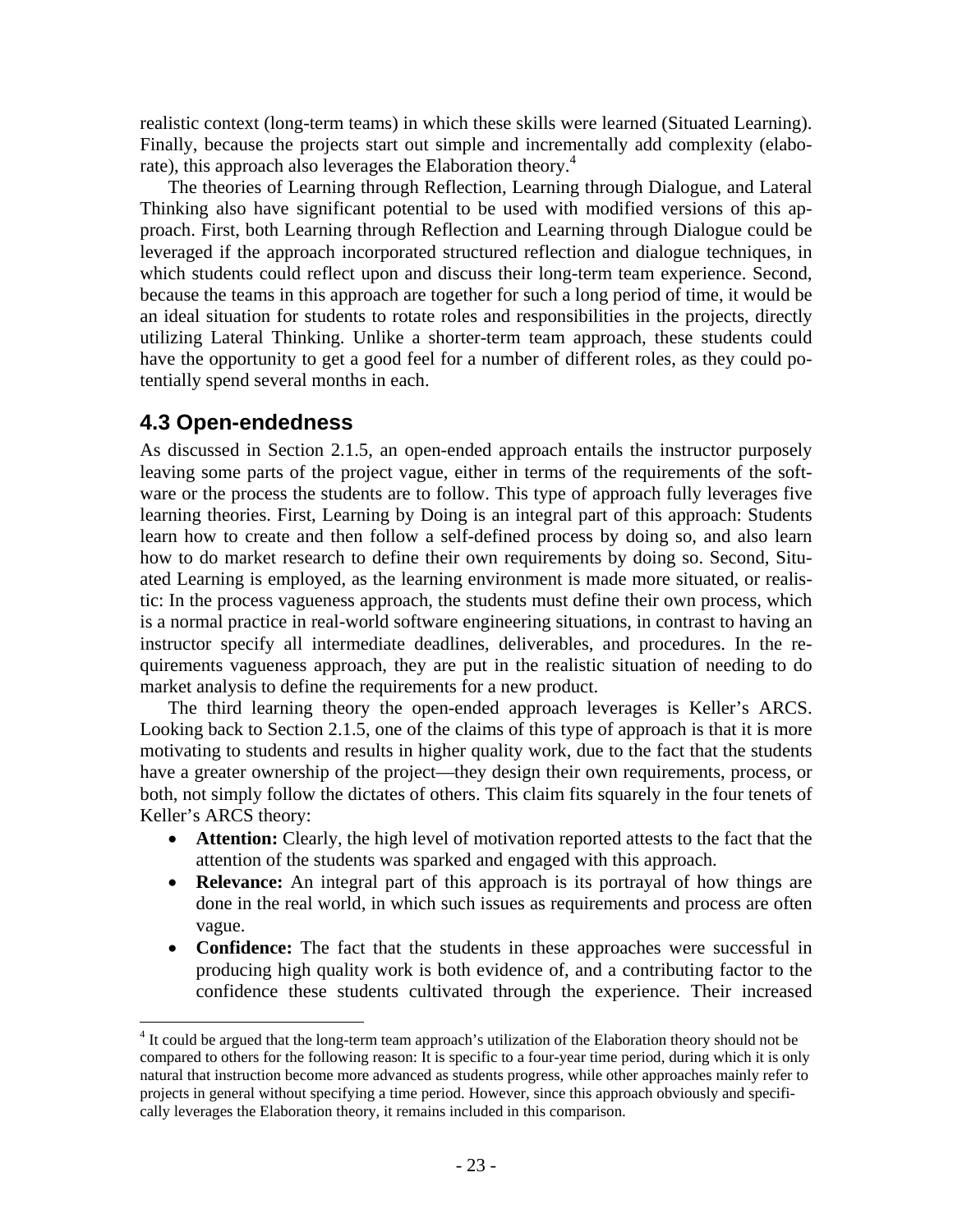amount of ownership in the project and their subsequent success perhaps promotes even more confidence than a non-open-ended approach.

• **Satisfaction:** Again, the students' success in a project that they felt a great deal of ownership in is a factor that fosters a high level of satisfaction.

The open-ended approach also richly utilizes the Discovery Learning theory. As this theory states, an individual learns most effectively if they discover a piece of knowledge on their own, rather than having it explicitly told to them. An open-ended approach promotes this type of learning, as students are simply thrown into a situation in which they must make the vague concrete and the undefined defined, in the process discovering how to do market research to formulate requirements for a new product, or how to design and follow a process.

Learning through Failure is another theory that is directly leveraged by the openended approach. As students are thrown into a vague situation and required to simultaneously discover, develop, and employ their skills, they are bound to fail at times. But it is through these failures that they have some of the greatest opportunities to learn "what not to do" and "what they should have done."

Finally, this type of approach has potential to make use of Learning through Reflection and Learning through Dialogue if reflection and dialogue activities are incorporated. These activities could be particularly useful in analyzing, discussing, and reflecting on the students' mistakes and failures and gleaning all that can be learned from them.

#### **4.4 Practice-Driven Curricula**

A practice-driven curriculum, as described in Section 2.1.6, is one that is heavily based on projects and labs, and believes that true knowledge can only be built through experience, making mistakes, and learning from them (which this approach gives students plenty of opportunity to do). This approach encompasses four educational theories. It has a heavy Learning by Doing slant, in that virtually the entire approach consists of "doing" activities rather than passive activities such as listening to lectures and reading. It also directly implements the Anchored Instruction theory, which has a similar philosophy to that mentioned by this type of approach: As stated previously, Anchored Instruction believes that all learning activities should be centered around an "anchor" (in this case a project or a lab) that is actively explored and practiced. This, the theory states, is the way that knowledge is most effectively learned, not through presentations of general concepts and theories, which should be kept to a minimum. The related theory of Discovery Learning is also utilized by this approach—a practice-driven curriculum allows an individual to discover knowledge on their own through exploration and experimentation, rather than having it explicitly told to them. Finally, an integral part of this approach is Learning through Failure: Students are expected to fail several times as they attempt the projects and labs with little background knowledge or preparation, but this failure is the expected avenue to gaining true insight and knowledge.

There is also the potential for four other learning theories to be incorporated into a practice-driven approach. First, dialogue and reflection sessions could be added as part of the curriculum, in which the knowledge discovered in the anchor activities could be reflected upon and discussed, which would make it more explicit and perhaps more memorable. At the same time, these types of sessions might reveal knowledge that one had subconsciously discovered but was not consciously aware of yet (e.g., "I knew I had resolved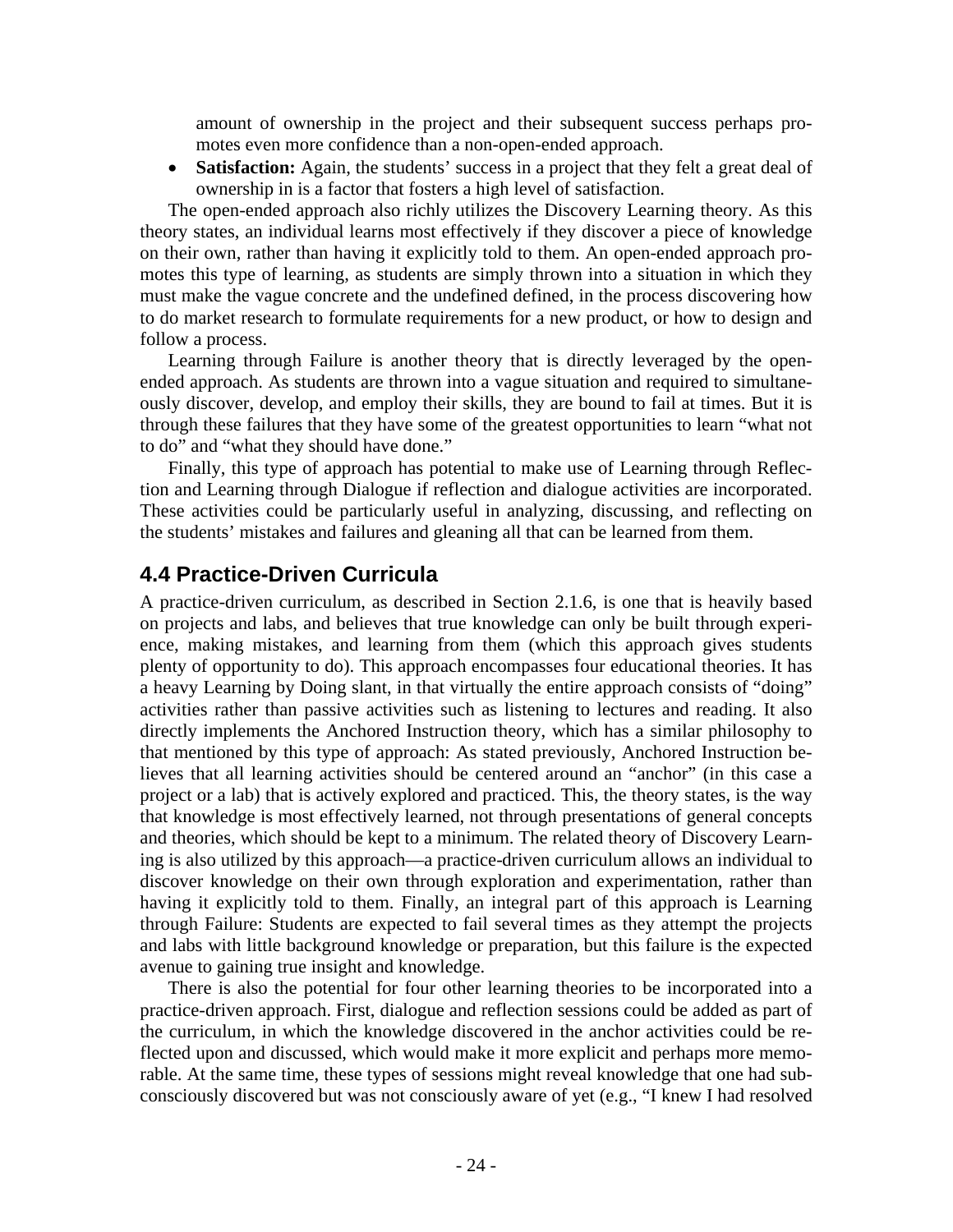this conflict with my team, but I didn't realize that I discovered teamwork skills in the process"). Such activities have only been incorporated into one of these approaches  $([129])$ .

Second, there may be the potential for the Aptitude-Treatment Interaction theory to be incorporated into this approach. In particular, its project-intensive nature makes it an ideal situation for varying the amount of structure for each student according to their aptitude: An instructor could give more open-ended projects and assignments to higher aptitude students, and more concrete and structured ones to those of lower aptitude. (This would not be possible with a lecture-based curriculum, as it is not feasible to tailor a lecture to each individual student's needs.) While there may be several obvious drawbacks to such an approach (namely, unfairness, and feelings of ineptitude on the part of those who are assigned more structured projects), the benefits claimed by the Aptitude-Treatment Interaction theory may warrant further investigation into this approach.

Along the same lines, the theory of Multiple Intelligences could also potentially be incorporated into this approach. Specifically, rather than changing the level of structure of the projects or assignments, their *content* could vary based on the learning modalities of each student. There is an obvious question of feasibility here however, which is why this particular box in the chart has a question mark rather than a "potential": Is it feasible for an instructor to assess the learning modalities of each student and design for them an appropriate project that takes advantage of these? Is there a way this process could be automated, perhaps with a quiz or tool that assesses learning modalities, and a standard set of projects for each modality?

Finally, this approach could also utilize the theory of Elaboration if the anchors (projects and labs) are assigned in order of increasing complexity. Although it could probably be safely assumed that the projects in these approaches are being organized in some sort of increasingly complex order, they do no explicitly state this, so it remains a potential in this categorization.

#### **4.5 Sabotage / Re-enacting Failures**

The approaches of sabotage and re-enacting project failures, described in Sections 2.1.7 and 2.1.8, respectively, have a close and obvious tie to the Learning through Failure theory—students are deliberately set up to fail, and this failure is the primary method of learning. In these approaches, students also learn by doing—they learn how to handle project failures, and factors that can cause project failures, by actually experiencing them firsthand. Finally, Situated Learning is also intrinsic to this approach in that the primary characteristic of the learning environment is the presence of realistic adverse events and circumstances.

There are also three other learning theories that this approach has the potential to leverage, if modified slightly. Again, as in several other approaches, Learning through Reflection and Learning through Dialogue could be utilized with dialogue and reflection sessions. These types of activities would be especially useful in reflecting upon failures, and analyzing them to determine their causes, effects, and possible ways to prevent them in the future. Elaboration could also be employed if sabotage "events" (dirty tricks in [47]) or failures are introduced in order of increasing complexity.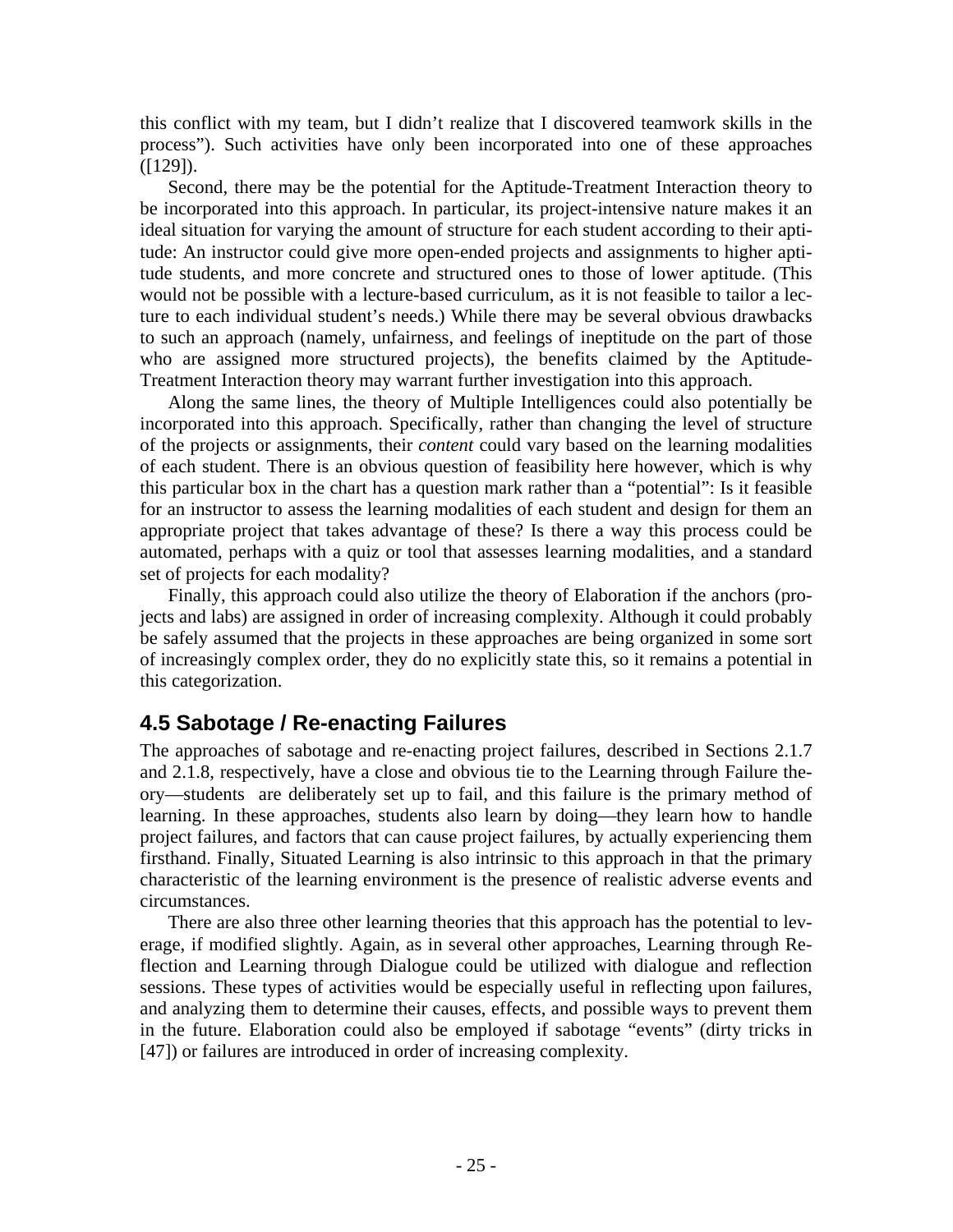### **4.6 Projects Plus Realism (All Others)**

The rest of the "Projects plus Realism" approaches presented in Section 2.1 leverage the same set of learning theories, therefore they are all placed at the end of Table 2. Because the goal of a project in general is to teach students how to perform tasks using the knowledge they are taught, all approaches that involve a project are essentially Learning by Doing approaches. Furthermore, because these approaches all aim to add realism to the environment in which the project is practiced, they also fall into the category of Situated Learning.

Again, any of these approaches could also incorporate reflection and dialogue sessions in order to take advantage of the Learning through Reflection and Learning through Dialogue theories. In addition, most of these techniques could also take advantage of the Elaboration theory in the way they organize the concepts being introduced. For example, one of the approaches that focuses on teaching non-technical skills could teach the simplest non-technical skills first, followed by those that are more advanced.

### **4.7 Simulation**

By far, simulation is the approach that takes advantage of, and has the potential to take advantage of, the largest number of learning theories (eleven). First of all, all aforementioned educational software engineering simulations allow students to learn software processes by participating in them (Learning by Doing), albeit virtually. These simulations also employ Situated Learning by adding realism to the learning environment, although in different ways: Industrial simulations add realistic factors in the form of real project data in the simulation model; Game-based simulations add realism by immersing the student in the role of a participant in a realistic game scenario; Group process simulations inject realism through the simulated characters that behave similarly to real-world participants.

Simulation approaches also strongly fit with the Keller's ARCS model of learning. In particular, they promote attention, relevance, confidence, and satisfaction in the following ways:

- **Attention:** A number of studies done with educational software engineering simulations have repeatedly shown that students find these simulation enjoyable, engaging, and an interesting challenge they are happy to take on [18, 46, 95, 117, 125]. This is particularly true for game-based simulations. Clearly this is the result of the elements of surprise, humor, challenge, and fun that are integral to many game-based simulations.
- **Relevance:** Because learners can experience firsthand how the knowledge they are learning is relevant in a real-world situation (the one that is portrayed in the simulation), simulation promotes a feeling of relevance to students' future careers. This relevance can be enhanced by the usage of real-world data in the model to make the simulation more realistic. Furthermore, as the theory suggests, relevance is enhanced even further if the educational approach builds on previous and present knowledge. Simulations that are used to demonstrate concepts that have already been communicated to the students in another form (e.g., lecture or text) directly address this.
- **Confidence:** Simulations provide a non-trivial challenge that is also doable. As students are given the opportunity to succeed at a simulation, they will feel a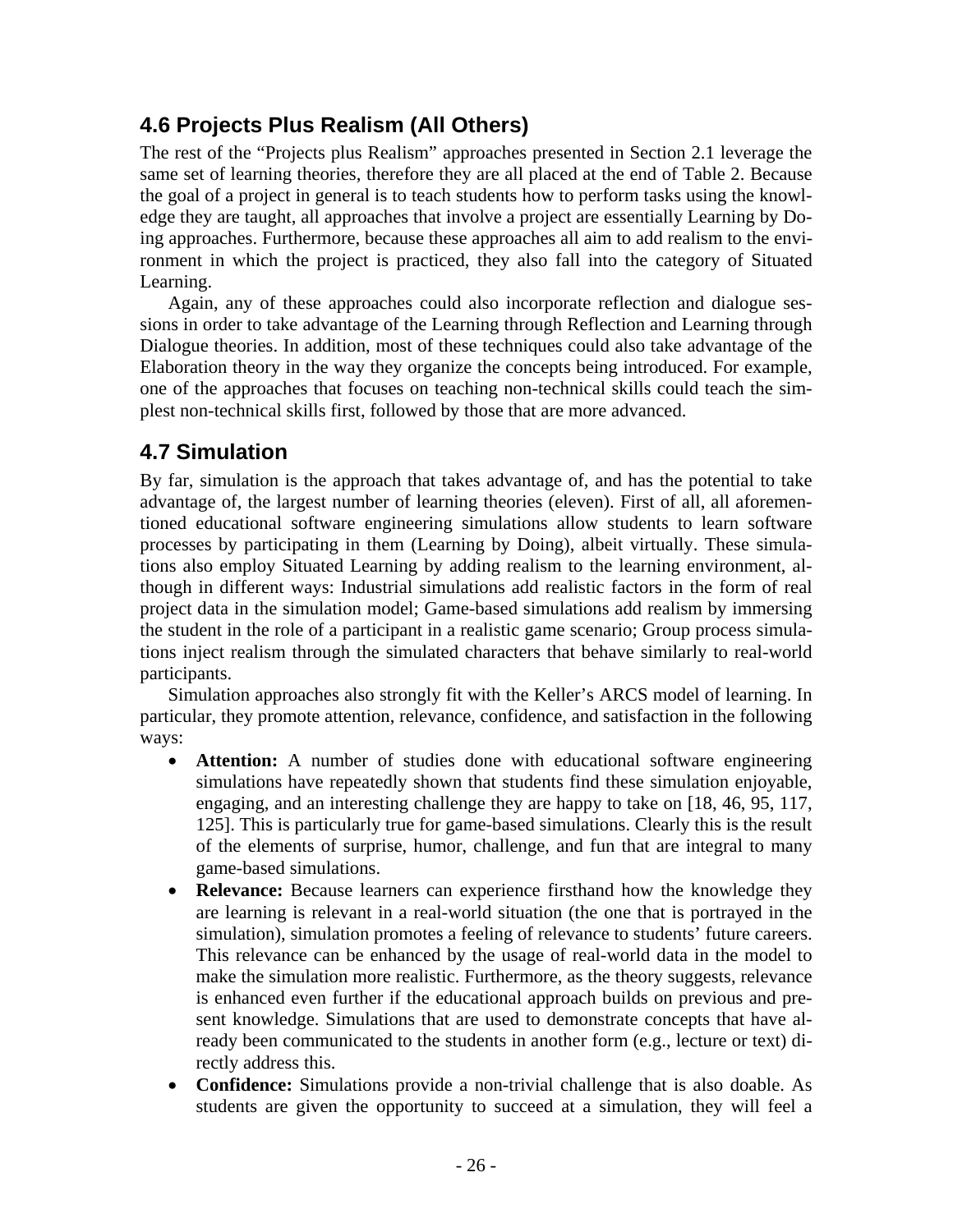sense of personal confidence in the learning material. This is especially true in game-based simulations, in which students have the additional benefit of feeling they have "won the game."

• **Satisfaction:** As students are able to practice their knowledge and skills in a realistic (yet simulated) setting, seeing the positive consequences of applying their knowledge correctly promotes a true feeling of satisfaction. Again, game-based simulations add to this if the student is also rewarded with a high score or some other game-relevant measure of success.

The exploratory quality of simulation in and of itself also directly implements the Discovery Learning theory. The nature of simulation is highly conducive to allowing students to discover knowledge on their own, as they see phenomena played out in a simulation, and are encouraged to explore, experiment, do research, ask questions, and seek answers.

This type of exploratory learning is also inherently related to the Learning through Failure theory. As students explore the simulation and try different approaches, they are likely to fail at least a few times. In fact, one of the basic purposes of simulations is to allow students to "push boundaries", try different approaches, and fail without fear of the drastic and severe consequences that would occur in a real-world setting. For example, a student who fails in a simulated software project would only have to worry about getting a low game score or seeing an unhappy simulated customer, while in the real world such a failure could cost millions of dollars or have even more serious consequences.

Both Learning through Dialogue and Learning through Reflection have also been incorporated into the simulation approach. However, these have only been used limitedly: with the game-based simulation SESAM [49], and the industrial simulation described in [96]. As mentioned previously, dialogue and reflection sessions have been incorporated into these learning processes as post-simulation activities. In these sessions, students analyze and discuss their simulation experience with a tutor or instructor, and reflect on what they have learned. Some dialogue activity is also an inherent part of Problems and Programmers [18], the educational software engineering card game simulation. Although the dialogue referred to in the Learning through Dialogue theory is usually between a student and teacher, the face-to-face, competitive nature of this physical card game has been shown to promote rich and useful discussion between student opponents, regarding such topics as why they took the approach they did, the reasons behind one person's win and another's loss, and their reactions to unexpected events. This type of student-student dialogue more closely fits within the more general Conversation Theory.

Like Learning through Dialogue and Learning through Reflection, the Elaboration theory has also been only limitedly incorporated into simulation-based software engineering educational approaches. In particular, Elaboration has only been leveraged in the process used with the industrial simulation described in [37]. This process consists of assigning students very simple simulations to begin with, and incrementally increasing the complexity of the simulations as the students progress in their knowledge.

The Lateral Thinking theory is also one that has only been utilized minimally in simulation, but has a strong potential to be used much more, especially in game-based and group process simulations. As described in Section 3.12, the theory of Lateral Thinking states that students will learn best when they are encouraged to look at problems in new and unique ways, within the context of situations that involve events not likely to occur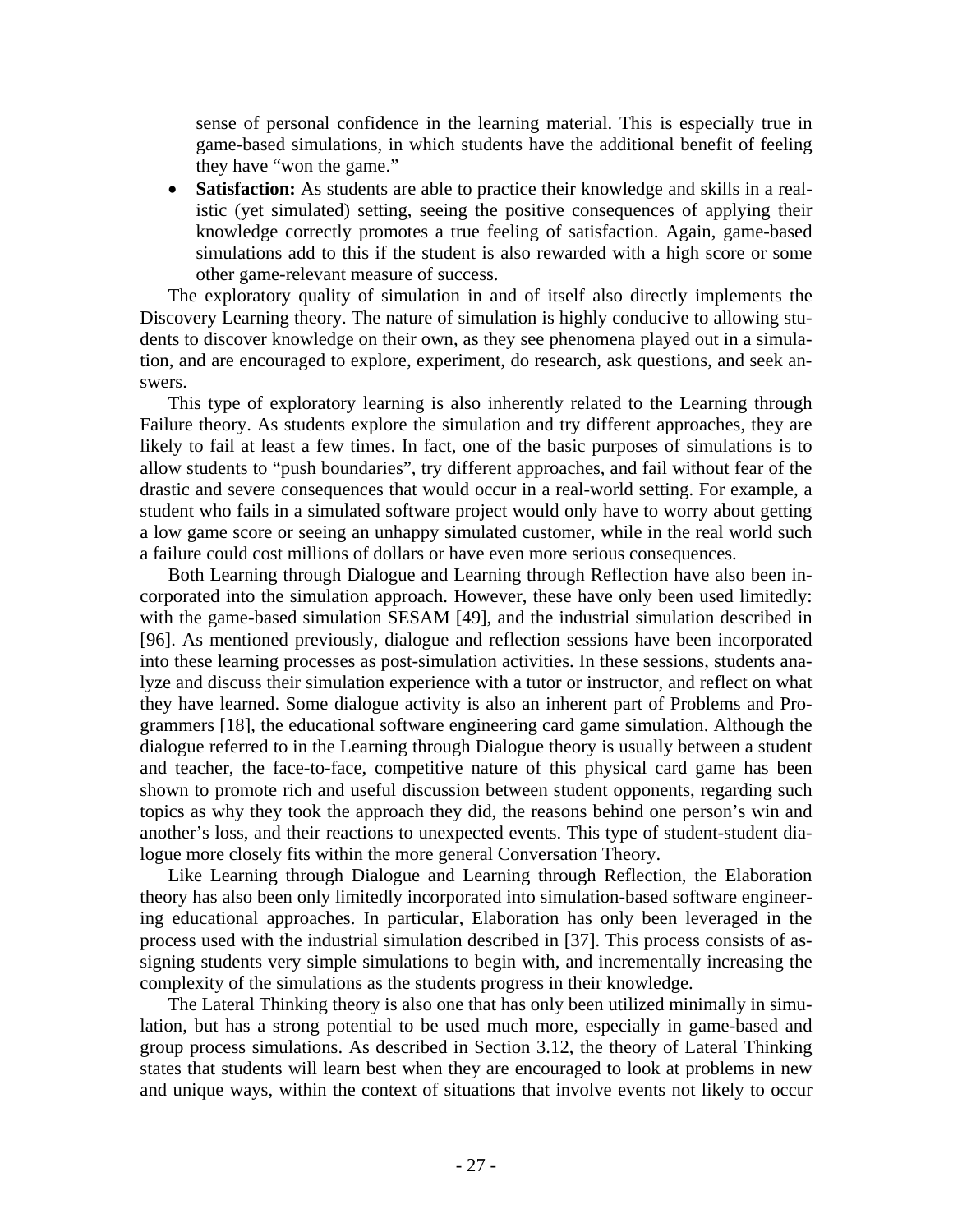normally. Simulation technology has clear capability to fit this bill. Simulations, especially those that are computer-based, could be modified in such a way as to allow the student to take on different roles, or the perspectives of different participants in the simulated process. (The inspection group process simulation described in [125] is the only one that has this capability.) Such a feature strongly promotes Lateral Thinking, as it allows a student to look at a software process from the viewpoint of, for instance, a programmer, manager, tester, and customer, all within the same simulation. Furthermore, Lateral Thinking could also be promoted if configurable simulations, such as SESAM and SimSE, are programmed with simulation models that involve the type of "unusual" events proposed by Lateral Thinking.

Although Aptitude-Treatment Interaction has not yet been used in conjunction with educational software engineering simulations, the usage of such simulations could potentially be modified to take advantage of this learning theory. In particular, students with lower aptitudes could be assigned simulation models or activities that are more structured and provide fewer options, while those with high aptitudes are given more open-ended simulations with extra freedom. For instance, a simulation that is trying to teach the waterfall process of software engineering (requirements -> design -> implementation -> test) could have two variations: For lower aptitude students, it could enforce this sequence and never even give them the option of, for example, starting design before requirements are finished. In this way, they would have a very structured experience in which the lessons are obvious and explicit. Higher aptitude students, on the other hand, could be given complete freedom to perform any step at any given time, and would instead have to infer the proper sequence by trying many different approaches and seeing the results of each. Again, this approach might raise some ethical, instructional, and feasibility issues, but still may be worth investigating.

Similarly, incorporating the theory of Multiple Intelligences into simulation in software engineering education may be another avenue worth pursuing. As in the Aptitude-Treatment Interaction theory, different simulations could be given to different students, but based on their learning modalities rather than their aptitudes. It is unclear how or if exactly a simulation could be designed for a student's particular learning modality, and whether this is even a feasible task. Hence, this is designated as an open research area.

Finally, Anchored Instruction is another theory that has not been utilized at all in simulation, but has obvious potential to. In particular, simulations could be used as the anchor (realistic situation, case study, *and* problem, simultaneously) that instruction is centered around. In such a case, students would practice a simulation (or series of simulations) for each concept (or set of concepts) being taught. Simulations would allow for ample exploration—one of the basic tenets of Anchored Instruction—as students could practice the same simulation multiple times, using a different approach each time, learning the consequences of various actions, and, as a result, learning a great deal about the process and concepts being simulated.

#### **4.8 Adding the "Missing Piece"**

Although the various "Missing Piece" approaches vary by the particular subject(s) being taught and exact manner of teaching, most of them employ a Learning by Doing approach. Specifically, the subject in question is either incorporated into the class project (e.g., students should learn real-time software engineering, so the software they build for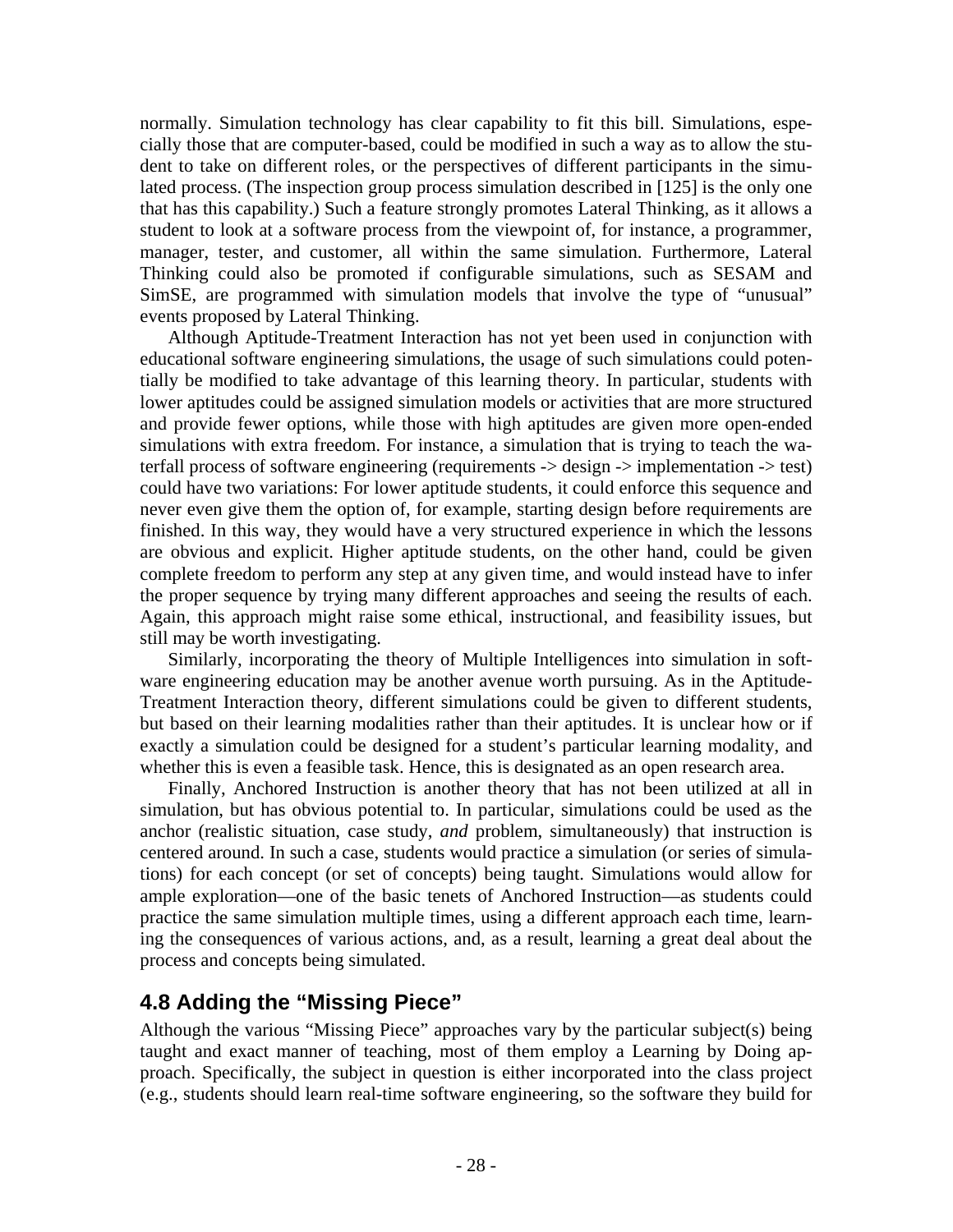the project must be real-time), or the student is required to complete a lab assignment or small exercise demonstrating the concept (e.g., have students create a Z specification of an existing piece of software in order to teach them formal methods).

Because the "Missing Piece" is somewhat of a meta-approach, in that it specifies what subject(s) should be added to the curriculum as a whole, rather than how to specifically teach software engineering, the other learning theories are not particularly relevant to this approach on its own.

### **5. Observations and Recommendations**

Table 3 presents the frequency of each software engineering educational approach presented in this paper, including a breakdown of each approach's subcategories. Looking at the number of approaches that fall into the "Projects Plus Realism" category (53 out of 109 total), it is obvious that this is the most popular approach to addressing the problem of adequately preparing students for their future careers in software engineering. This makes logical sense: If we want to better prepare students for the real world, it is only common sense that we try to introduce the real world to them sooner rather than later. However, if we look again at Table 2, we can see that the majority of these approaches only employ two learning theories: Learning by Doing and Situated Learning.

| <b>Realism</b>                 | 53             | <b>Simulation</b>    | 8              | <b>Missing Piece</b>          | 48                      |
|--------------------------------|----------------|----------------------|----------------|-------------------------------|-------------------------|
| <b>Industrial Partnerships</b> | 16             | <b>Industrial</b>    | $\overline{2}$ | <b>Formality</b>              | 3                       |
| - Modify real software         | 1              | <b>Game-Based</b>    | 4              | - Formal methods              | $\overline{c}$          |
| - Industrial advisor           | 1              | <b>Group Process</b> | $\mathbf{2}$   | - Engineering                 | $\mathbf{1}$            |
| - Industrial mentor/lecturer   | $\overline{2}$ |                      |                | <b>Process (Specific)</b>     | 21                      |
| - Case study                   | 5              |                      |                | - PSP                         | 14                      |
| - Real project / customer      | 7              |                      |                | - TSP                         | 2                       |
| <b>Maintenance/Evolution</b>   | 9              |                      |                | - RUP                         | $\overline{3}$          |
| - Multi-semester               | 4              |                      |                | $-XP$                         | $\overline{2}$          |
| - Single-semester              | 5              |                      |                | Process (General)             | 6                       |
| <b>Team Composition</b>        | 13             |                      |                | - Process engineering         | 3                       |
| - Long-term teams              |                |                      |                | - Project management          | $\overline{3}$          |
| - Large teams                  | 3              |                      |                | <b>Parts of Process</b>       | $\overline{\mathbf{3}}$ |
| - Different C.S. classes       | $\mathbf{1}$   |                      |                | - Scenario-based req. eng.    |                         |
| - Different majors             | $\overline{2}$ |                      |                | - Code reviews                | $\mathbf{1}$            |
| - Different universities       | $\overline{2}$ |                      |                | - Usability testing           |                         |
| - Different countries          | $\mathbf{1}$   |                      |                | <b>Types of Software Eng.</b> | 8                       |
| - Team structure               | 3              |                      |                | - Maintenance/Evolution       | 3                       |
| <b>Non-Technical Skills</b>    | 2              |                      |                | - Component-based SE          | $\overline{2}$          |
| <b>Open-Endedness</b>          | 7              |                      |                | - Real-time SE                | 3                       |
| - Requirements                 | 2              |                      |                | <b>Non-Technical Skills</b>   | 7                       |
| - Process                      | 5              |                      |                | - Social/logistical skills    | 3                       |
| <b>Practice-Driven</b>         | 3              |                      |                | - Interact w/ stakeholders    |                         |
| Sabotage                       | $\overline{2}$ |                      |                | - HCI                         | $\overline{2}$          |
| <b>Project Failures</b>        | $\mathbf{1}$   |                      |                | - Business aspects            |                         |

**Table 3: Frequency and Breakdown of Each Software Engineering Educational Approach.** 

In fact, Learning by Doing and Situated Learning are the most heavily-utilized theories in the surveyed approaches. It is obvious that software engineering educators have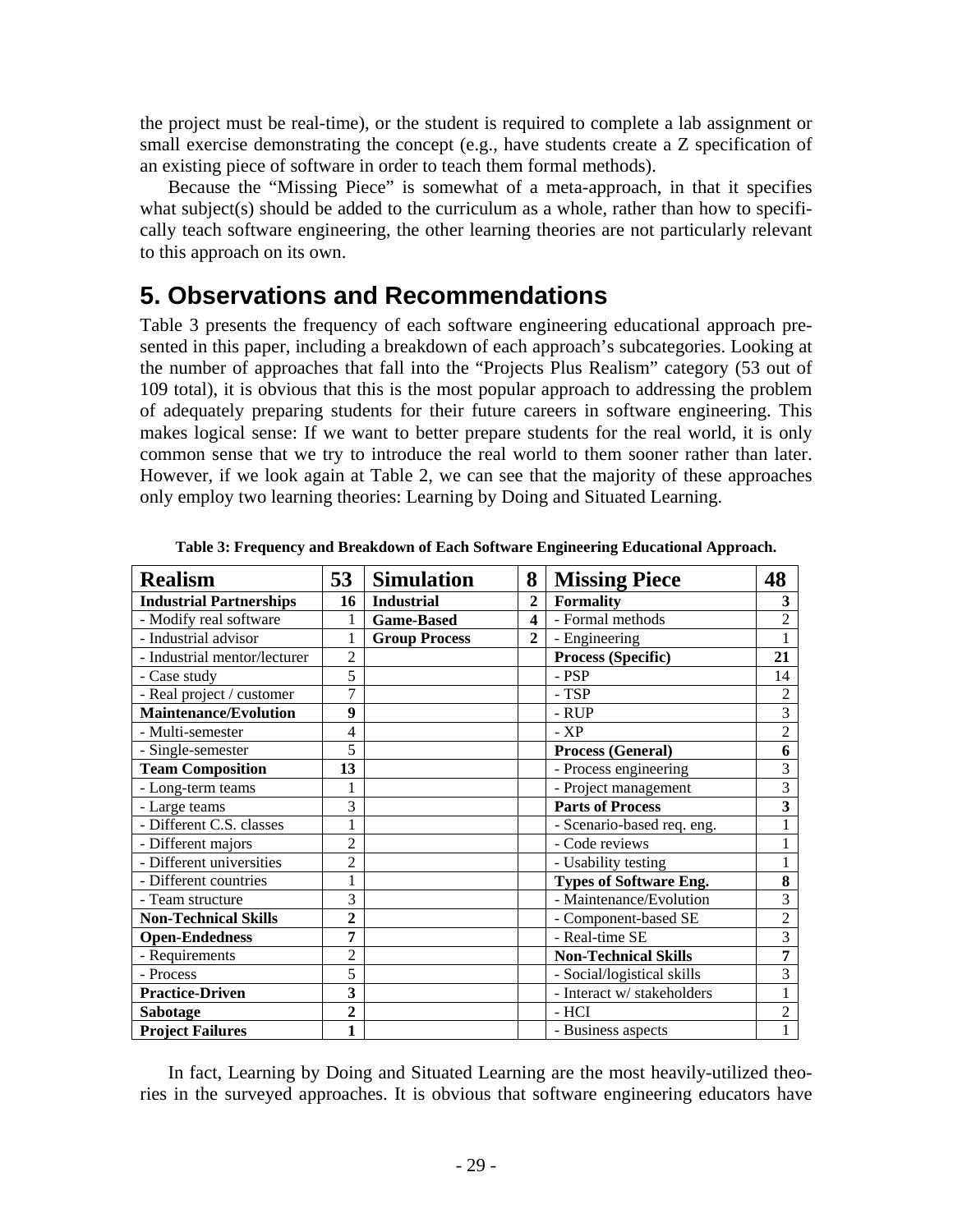gotten very good at employing these two theories in their approaches. However, as a tradeoff, there are many other learning theories that are overlooked. Figure 5 presents the number of approaches that leverage or may potentially leverage each learning theory (approaches that only minimally leverage a theory fall into the potential category in this diagram). From this graph it is clear that there are a number of under-utilized theories. Over half of the learning theories are addressed by less than 50% of the surveyed approaches. Aptitude-Treatment Interaction, Lateral Thinking, and Anchored Instruction are the least utilized theories (aside from Multiple Intelligences, whose potential is unclear in the domain of software engineering education, as discussed in Sections 4.4 and 4.7). Anchored Instruction is employed by only one approach (practice-driven), with the potential to be utilized by only three other approaches (the three simulation categories). Both Lateral Thinking and Aptitude-Treatment Interaction are only potentially or partially employed by four approaches. Clearly, both Learning through Dialogue and Learning through Reflection are the theories with the most potential for greater use—every approach except for the Missing Piece meta-approach could potentially be enhanced to leverage (or better leverage) these theories. Elaboration also has considerable potential to be employed more in these existing approaches (20 of 24).



**Figure 5: Number of Approaches Leveraging or Potentially Leveraging Each Learning Theory.**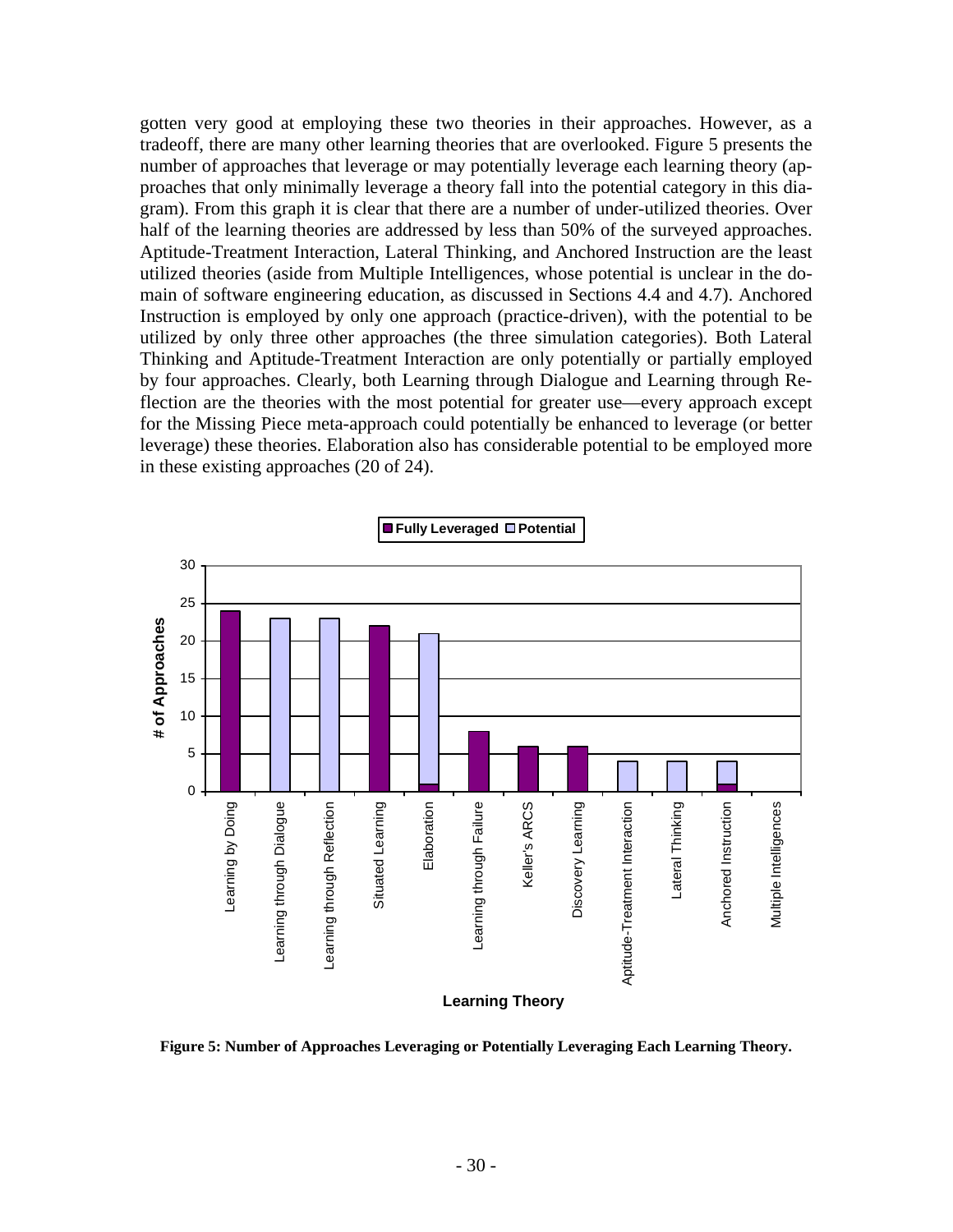If we take a different view and look at each approach rather than each learning theory, we can gain even more insight. Figure 6 depicts the number of learning theories leveraged or potentially leveraged by each approach. (As in Figure 5, theories that are only minimally leveraged are put into the "potential" category.) If we examine each column in the graph, it is evident that most of these approaches are not being maximized in terms of their educational potential. In fact, with the exception of the open-ended approach, the industrial partnership / real project approach, and the missing piece approach, none of them are maximized by more than 50%. Obviously there exists a great deal of untapped potential in each of these approaches.



**Figure 6: Number of Learning Theories Leveraged or Potentially Leveraged by Each Approach.**

Based on this information, I would make the following overall recommendations for modifications (not overhauls) to existing software engineering curricula:

• **The existing approaches should be modified (according to the recommendations presented in Section 4) to take advantage of all these potential areas for improvement.** The fact that nearly every approach only leverages at most 50% of the learning theories it *could* employ reveals that there is a great deal of potential for them to be significantly more educationally effective. Particularly promising are the Learning through Dialogue and Learning through Reflection enhancements, which can be used to enhance nearly every approach. Simulation is the approach that could be improved to employ the most additional learning theories (six). Of course, it is not feasible for one to enhance and incorporate all approaches—a great deal of selectivity and prioritization must be used in choosing which ones are most appropriate to the nature of a specific educational environment. In addition, the previously stated caveat (multiple learning theories must be incorporated naturally and coherently) must be kept in mind.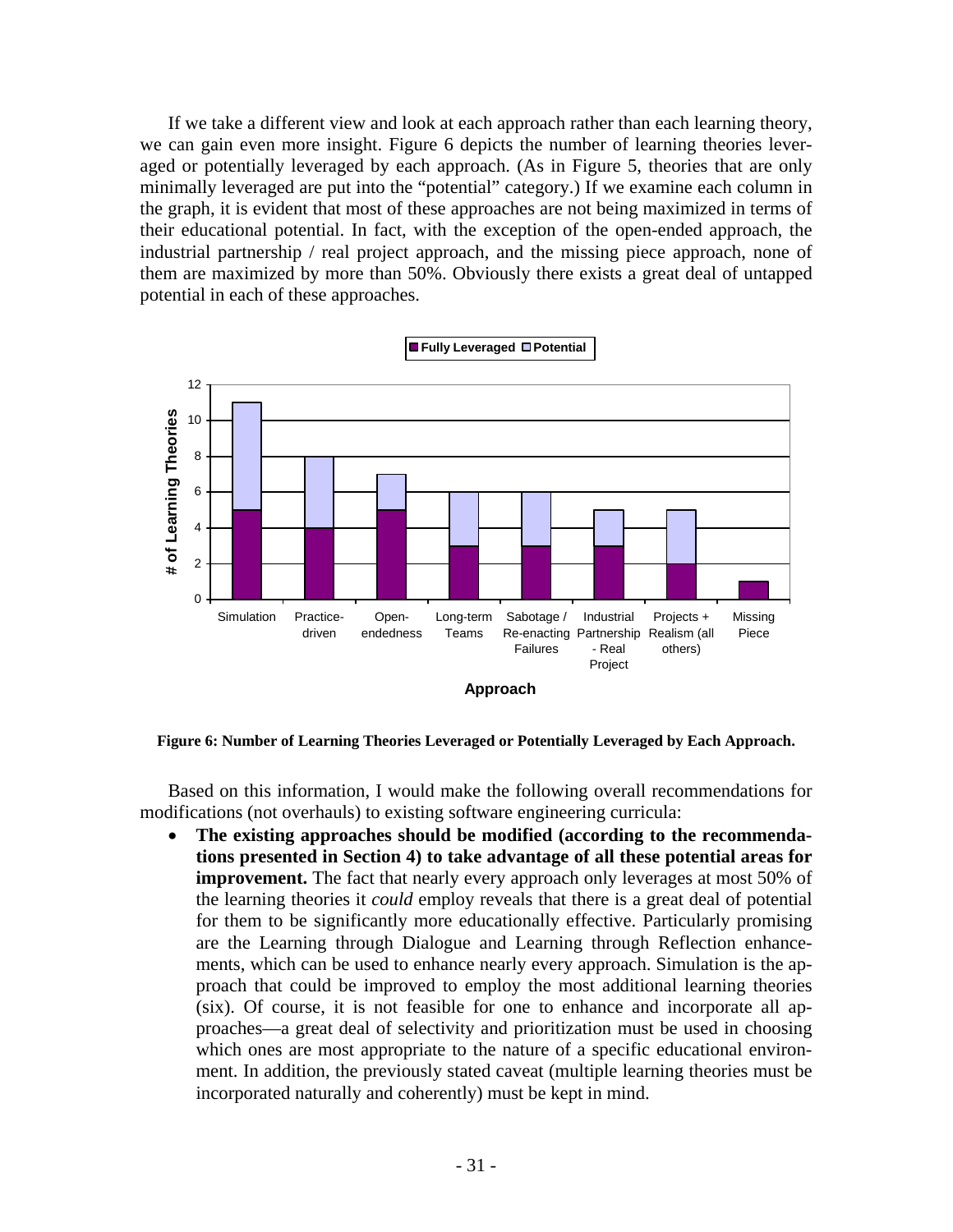• **New approaches should be designed to specifically address the more underutilized learning theories**. Specifically, the least utilized learning theories are Aptitude-Treatment Interaction, Lateral Thinking, and Anchored Instruction. In addition, Learning through Failure, Keller's ARCS, and Discovery Learning are also poorly utilized, being leveraged by less than half of the approaches. It is possible that the reason why these theories are not utilized is because they have little applicability to the domain of software engineering education. Therefore, investigations should also be conducted that determine the true potential of these theories in this domain. Furthermore, studies should be undertaken to assess the relevance of the Multiple Intelligences theory to software engineering education, since it could also potentially be useful to the domain, but its applicability is highly unclear at this point.

Now suppose that, rather than modifying an existing curriculum, we were tasked with designing a brand new software engineering curriculum from the ground up, using only the currently existing approaches (with allowance for modifications to maximize their educational potential). This requires a comparison of these approaches based on the following criteria: Logically, the more educational theories that a particular approach em-ploys, the better and more effective it should be.<sup>[5](#page-33-0)</sup> Therefore, on first glance, one might propose that this ideal curriculum should include all or many of these approaches in a combined fashion in order to maximize the learning benefits. However, such an approach would not only be problematic for the reasons mentioned, but it would also be highly infeasible, due to the fact that both courses and curricula are constrained in terms of time, scope, and resources. While each and every one of these approaches undoubtedly have their merits, and could perhaps be included in an imaginary software engineering curriculum that had no time or resource limits, there is no possible way anyone can incorporate all of them into one course or even one four-year curriculum.

Instead, it is more feasible and efficient to choose those approaches that encompass the most learning theories in and of themselves, and require the minimum amount of time and resources. These approaches could then be combined into a curriculum that makes the optimal tradeoff between feasibility and educational effectiveness. If we look again at Figure 6, we can see that simulation is the clear front-runner in the number of learning theories it addresses (11 of 12). The practice-driven approach (eight of 12) and the openended approach (seven of 12) are both relatively close behind, and the remaining approaches (potentially) make use of a gradually decreasing number of theories.

First, let us take a look at the latter two approaches: the practice-driven curriculum and the open-ended approach. While the practice-driven approach may be one of the most educationally rewarding and effective approaches, it also requires perhaps the most radical departure from the traditional lecture-based approach to software engineering education. Furthermore, it is nearly impossible to incorporate it into an existing curriculum that is primarily lecture-based. Instead, it would require a great amount of effort put into a complete redesign of such a curriculum. Perhaps these obstacles are the very reasons behind the low usage of this approach to date (three of 109 total approaches). Very likely,

 $\overline{a}$ 

<span id="page-33-0"></span> $<sup>5</sup>$  It should be noted that I am speaking here of singular approaches, not entire curricula. A curriculum that</sup> is packed full of all sorts of different approaches that employ a number of different learning theories each would likely be unfocused, overwhelming, and confusing to the student. Rather, combining a few approaches that employ a maximal number of theories would be a more optimal balance.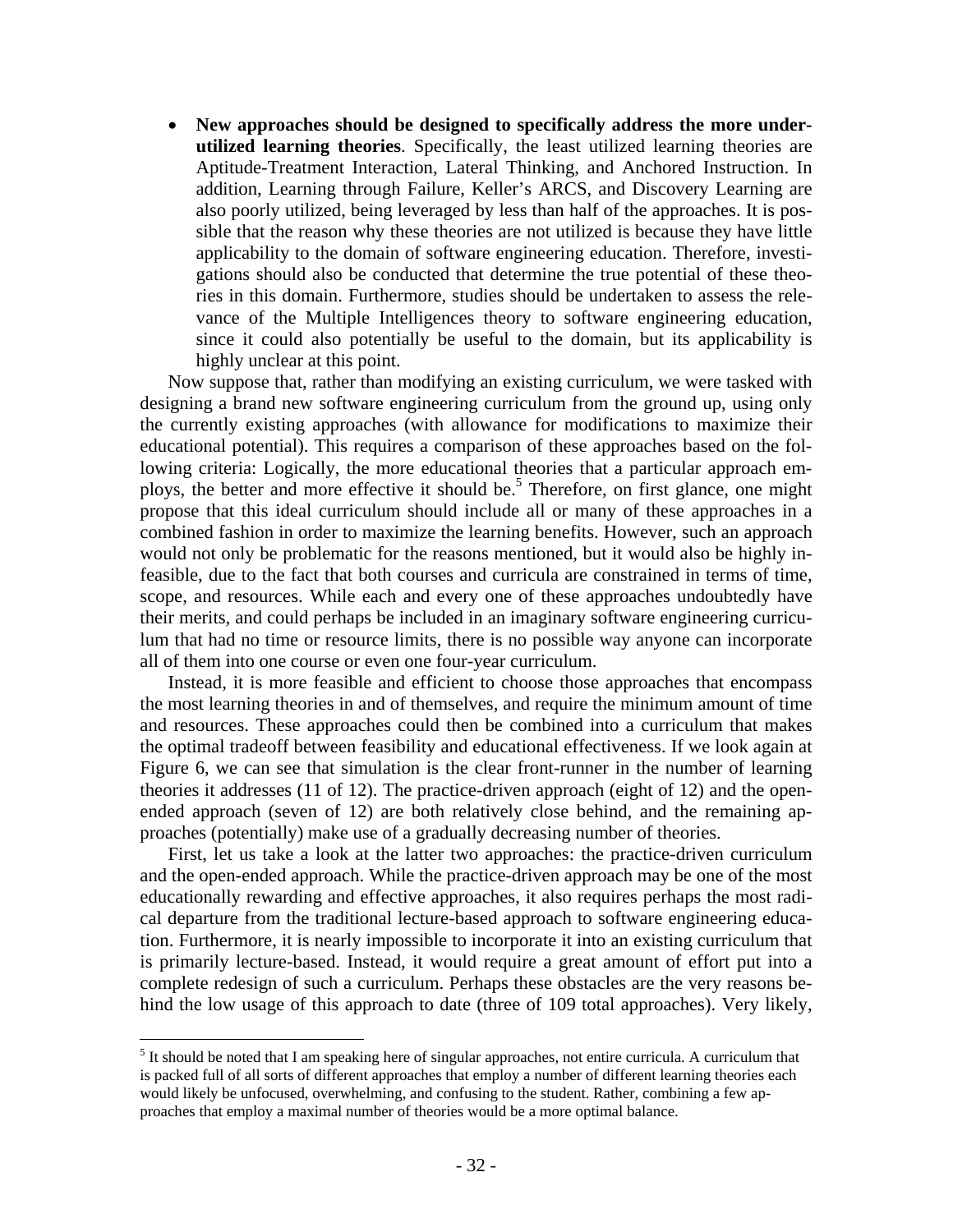educators are just not convinced enough of this approach's benefits to warrant putting the effort and risk into employing it. To quell these educators' fears (or else prove them valid), I would suggest the following:

- **Conduct more formal evaluations that demonstrate the effectiveness of the practice-driven approach, especially compared to traditional lecture-based techniques.** To date, only one of these approaches ([97]) has done any such evaluation—they conducted a follow-up study with the graduates from this practice-driven curriculum, which found that their employers reported a decreased need for training them as compared to students who had not been educated using a practice-driven curriculum. This is clearly a promising result. With replication and other types of comparisons, more educators will likely be encouraged to adopt this approach.
- **Accompany practice-driven approaches with reflection & dialogue techniques.** As mentioned previously, the fact that this approach relies on inferred and experiential knowledge rather than explicit knowledge being communicated verbally makes these kinds of activities especially helpful in these situations. Only one of these approaches [129] to date has incorporated reflection and dialogue. Incorporating them more will likely make the approach more effective and result in stronger evidence of its effectiveness when evaluations are conducted.

The potential benefits of a practice-driven curricula have also been recognized by Medhi Jazayeri. He proposes that software engineering curricula should be project-based, in order to "enable the students to apply system-level thinking, see technologies in use, and appreciate the difficulties and benefits of working with others in a team" [70].

Like the practice-driven approach, the open-ended approach is also a technique that is both potentially powerful and potentially risky. Although it requires a less drastic paradigm shift than the practice-driven approach, it is still not widely used (seven of 109 approaches). This is most likely due to the amount of risk and uncertainty that is involved in such an approach. There are undoubtedly a number of unanswered questions in an instructor's mind going into such a project: Will they succeed? Will they fail? If they fail, will they still learn valuable lessons? How do I know that their failures will not be so miserable that they outweigh their successes, or any lessons they may learn? There are three possible ways to address this:

- **Use the open-ended approach only with advanced students, namely those that are in their final year or semester in the program.** This solution is suggested in [94], which argues that only advanced students will have the maturity and sufficient background knowledge to make this a worthwhile exercise with a high probability of success.
- **Use a "watered-down" open-ended approach, in which students are given significant freedom, but the instructor intervenes when they begin to go down the wrong path.** Of course, in this case there still exists some risk on the part of the instructor, namely, where is the balance between letting the students learn a lesson and ensuring they do not throw the project completely off track? When is the right time to intervene and when is it more effective to let the events play themselves out? Obviously, due to the "foggy" nature of this approach, there are some highly subjective issues surrounding its use that can most likely only be resolved on an individual basis.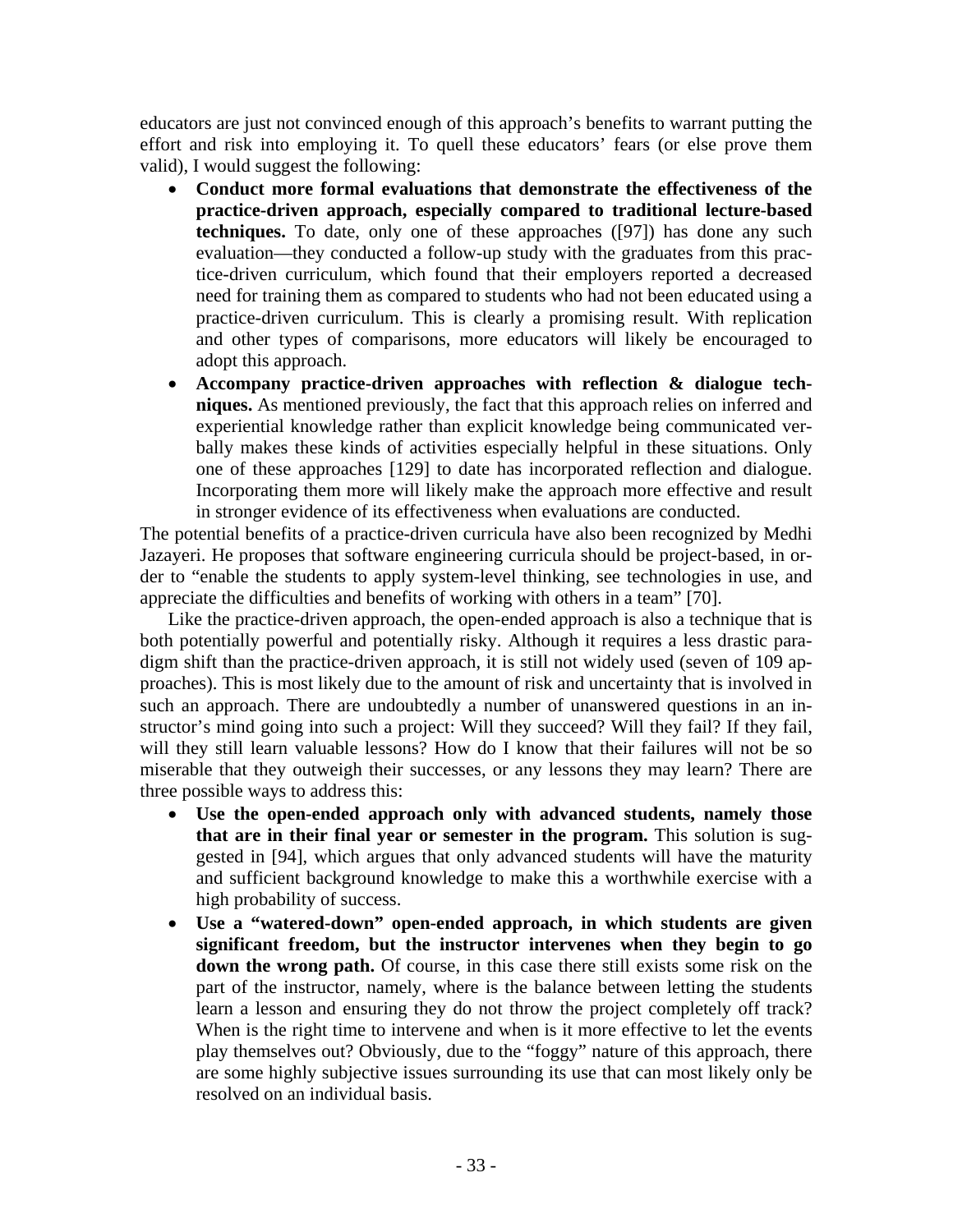- **Conduct more formal evaluations of the open-ended approach and compare it to more structured techniques.** All of the open-ended approaches to date have only anecdotal results to report. These are promising, but until conclusive studies are performed, it is unlikely that greater use of this approach will occur.
- **Accompany open-ended approaches with reflection & dialogue sessions.** Like the practice-driven approach, the open-ended approach also relies heavily on knowledge being inferred and built from experience rather than through explicit communication, making this an ideal environment for reflection and dialogue to be helpful. Using these techniques will likely make the approach more effective, which will reflect favorably upon the results of the formal evaluations suggested previously.

Now, let us take a look at the front-runner in this comparison, simulation. Besides incorporating the most learning theories, simulation also has two other characteristics that make it ideal for addressing the needs of software engineering education. First, it is relatively easy to add into a curriculum. An instructor can simply pick up an existing simulation and use it in their class. Simulation runs could be assigned as out-of-class exercises. Minimal preparation, class time, and modification to an existing curriculum would be required in such a situation. Second, the configurable nature of simulations gives them the capacity to teach a wealth of different software engineering sub-topics. It is obvious by the large number of "Missing Piece" approaches (48 out of 109) that there is an enormous number of concepts instructors want to bring into software engineering education. Perhaps the only feasible way a significant number of these subjects could be even introduced in the same curriculum is in teaching them through simulation. While it is probably beyond the capabilities of simulation to teach the low-level details of specific subjects, such as Human-Computer Interaction or formal methods, it could at least be used to show how these concepts fit into the software engineering process at a higher level, which is probably the only feasible level at which to incorporate a number of these subjects into a curriculum. For instance, a simulation designed to highlight the importance of Human-Computer Interaction could penalize the student for not performing usability testing, not involving users early in the development cycle, and/or not creating rapid prototypes of a user interface.

Finally, the history of simulation in education also makes it an ideal tool for software engineering education. Simulations have already been used to teach typical software engineering sub-processes, such as code inspections [125] and requirements analysis meetings [96], and have been known to be effective educational tools in other domains, such as hardware design, pilot training, and battlefield training.

Ironically, although simulation encompasses the most learning theories, is intrinsically simple to add to a curriculum, has the potential to teach a wide range of subjects, and has been used extensively in other educational domains, it is also one of the most under-explored approaches in software engineering education, as can be seen in Table 3 (8 out of 109). Aside from the fact that relatively few simulations exist and new ones are not trivial to build, I believe this can be attributed to the fact that simulation approaches to date have not taken full advantage of their educational potential, and have not been proven to be truly effective in this domain. Specifically, based on the under-explored learning theories discussed in Section 4.7, the following improvements must be made to educational software engineering simulations: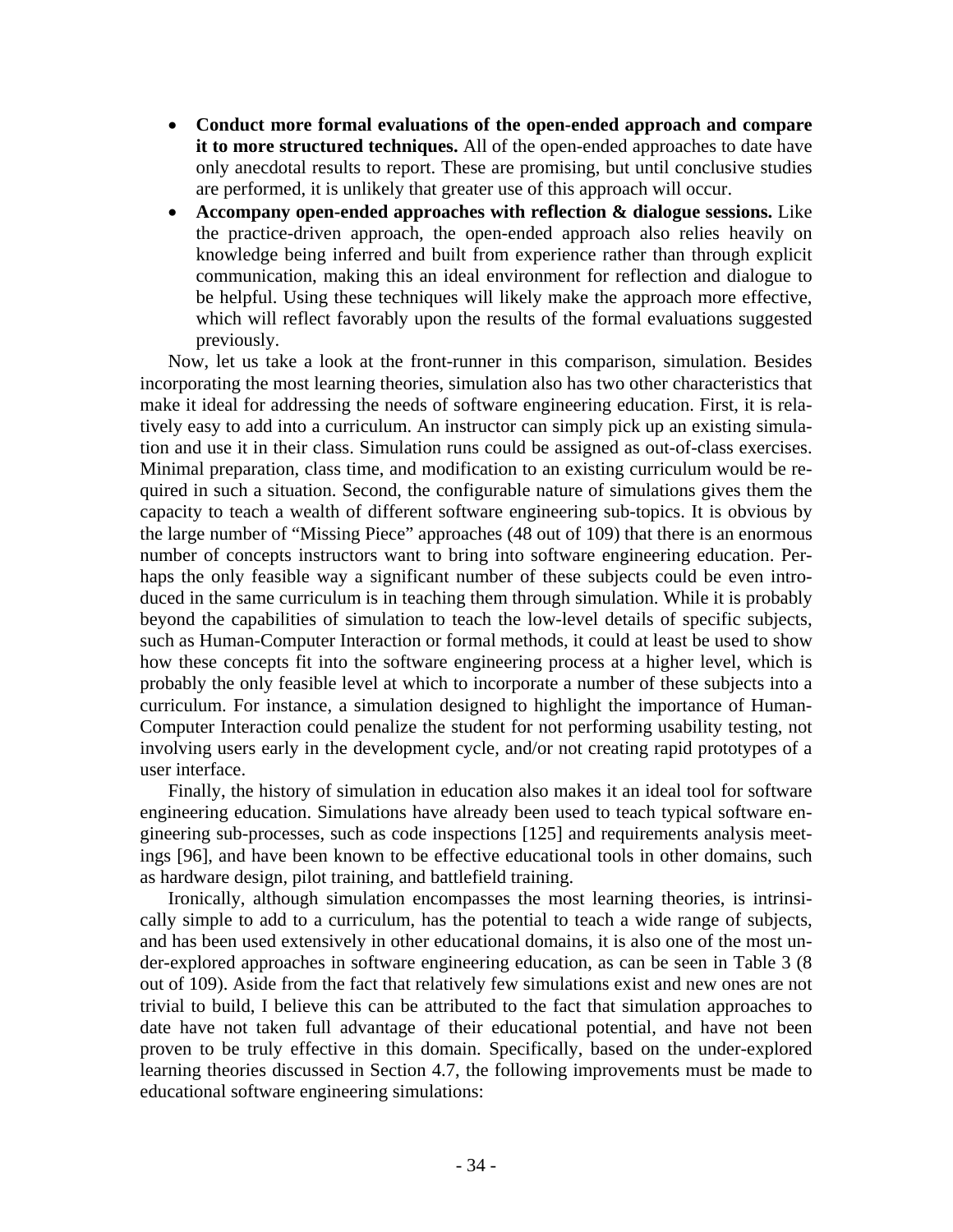- **Simulations should make better use of dialogue and reflection techniques.** In order to better leverage the Learning through Dialogue and Learning through Reflection theories, simulations should more regularly be accompanied by postsimulation sessions in which instructor-student dialogue and reflection are encouraged. Such an activity would give students the opportunity to analyze, think, and talk about the lessons learned in the simulation, ingraining the concepts more deeply into their minds. (As mentioned previously, such an approach has only been used in [49] and [96]). Such an activity is especially important in simulation, due to the fact that its lessons are usually not completely explicit, but are rather implied and inferred through experience, observation, and analysis.
- **Simulations should be used in order of increasing complexity.** With the exception of [37], students are generally given one simulation of significant complexity and asked to tackle it immediately, with no introduction to simpler simulations first. The Elaboration learning theory could be better utilized if either simple models or simple assignments involving a more complex model (only requiring the student to complete part of, or a certain aspect of, the simulated project, for example) are practiced first, followed by increasingly complex ones.
- **Simulations should allow students to take on different roles in the simulated process.** As mentioned in Section 4.7, Lateral Thinking is one of the learning theories that educational software engineering simulations have failed to fully leverage. A simulation that allows students to experience a software process from different perspectives would address this issue. Such a feature would probably be most feasible and appropriate in game-based and group process simulations, in which there are usually multiple visible characters with different roles.
- **Simulation should take a more central role in instruction.** Also pointed out in Section 4.7 was the failure to leverage the Anchored Instruction learning theory in simulation. An ideal situation that uses simulation as an "anchor" and takes full advantage of this theory would be something like the following: In a lecture, whenever the instructor introduces a concept, she has a simulation model that illustrates that concept. She could first go through the simulation, which is projected on the screen for the students to see. Then, the students (who all have laptops) would be assigned to execute the simulation on their own. For instance, in teaching the waterfall model of software development, the instructor could assign them to first follow the correct requirements  $\rightarrow$  design  $\rightarrow$  code  $\rightarrow$  test cycle, then start the simulation again and follow a different model, and compare the results of each simulation run. Of course, this type of approach would require a significant amount of effort on the instructor's part, re-designing their teaching approach and building models for each concept, but it also may be the most rewarding and effective way to incorporate simulation into a course (as opposed to, e.g., simply assigning simulations as homework).
- **Simulations should be more easily configurable.** If simulations are going to take a more central role in instruction and teach a wide range of different concepts (necessitated by the "Missing Piece" approaches), this obviously requires that they be easily configurable. Such configurability could be realized through two major features: user-friendly modeling tools that allow instructors to build models quickly and easily; and pre-existing, possibly generic models that can be easily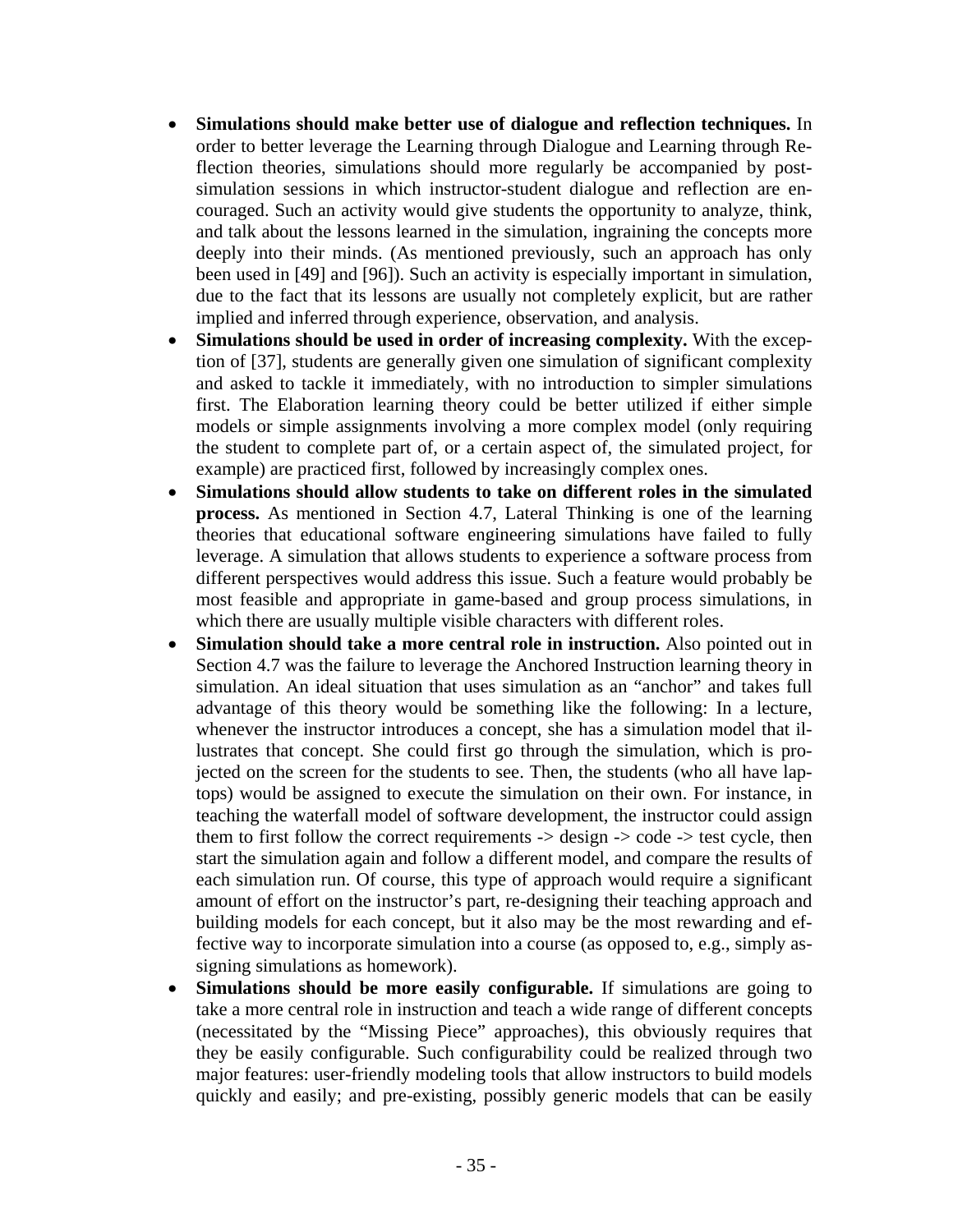modified, enhanced, and/or configured to fit different educational goals. The current state-of-the-art in configurability is SESAM, which has its own complicated (although powerful) textual process modeling language that the instructor must learn. Furthermore, there has only been one SESAM model built to date [49]. This does not give an instructor many examples to work with when trying to build a new model, and is also evidence that, despite SESAM's powerful language, the need to actually textually program a model is a significant challenge that few wish to tackle.

• **Simulation approaches should be more robustly verified.** Possibly one of the most significant factors in the underutilization of simulation in software engineering education is that instructors are unsure of its effectiveness in this domain, and therefore hesitant to expend the time and effort to invest in employing it in their classrooms. This is a valid concern, as there have been relatively few studies that have definitively affirmed the effectiveness of simulation in software engineering education. With the exception of [100], all of the other experiments involving educational software engineering simulations, although mostly favorable (a possible explanation for the unfavorable results of [49] is that it did not follow all of these recommendations), have been preliminary and informal in nature. More robust, complete, and formally-design experiments are needed to confirm these studies and/or reveal needed areas of improvement. Such studies will likely instill more confidence in the minds of software engineering educators who are considering adding simulation to their curriculum.

In order to achieve these goals, it is unclear whether existing simulations can be modified, or whether this will require new simulations to be developed. It is also unclear whether it is even feasible to have all of these features in one simulation. For instance, a simulation that allows different viewpoints might have the adverse side effect of making configurability quite difficult. In order to answer these questions, a series of feasibility studies need to be undertaken: First, existing simulations must be explored in order to see if they can be modified to fit these recommendations. Second, either an existing simulation should be modified, or a new simulation be created that attempts to incorporate all of these features and explores the tradeoffs between them. Only after these questions are answered can the ideal and most educationally effective software engineering simulation environment (and associated approach for class use) be developed.

From this discussion, it should be clear that although simulation has tremendous educational potential, its effectiveness is highly contingent on the method of use in a curriculum, and the "right" usage will require a significant amount of effort—it is not a readymade, pre-packaged "silver bullet." Specifically, there are several learning theories that can only be leveraged if simulation is used in a particular way. Anchored Instruction, for instance, is only leveraged if numerous realistic simulation models are built and the curriculum is redesigned around these examples. Even in a non-Anchored Instruction approach in which lectures are the main mode of teaching and simulation is used as a supporting activity, simulation models must be built to illustrate the concepts the instructor wishes to convey. Likewise, Aptitude-Treatment Interaction and Elaboration can only be employed if multiple models of varying levels of structure and complexity are built. Aptitude-Treatment Interaction also requires the further effort of assessing students' aptitudes and assigning models accordingly. Finally, Learning through Dialogue and Learning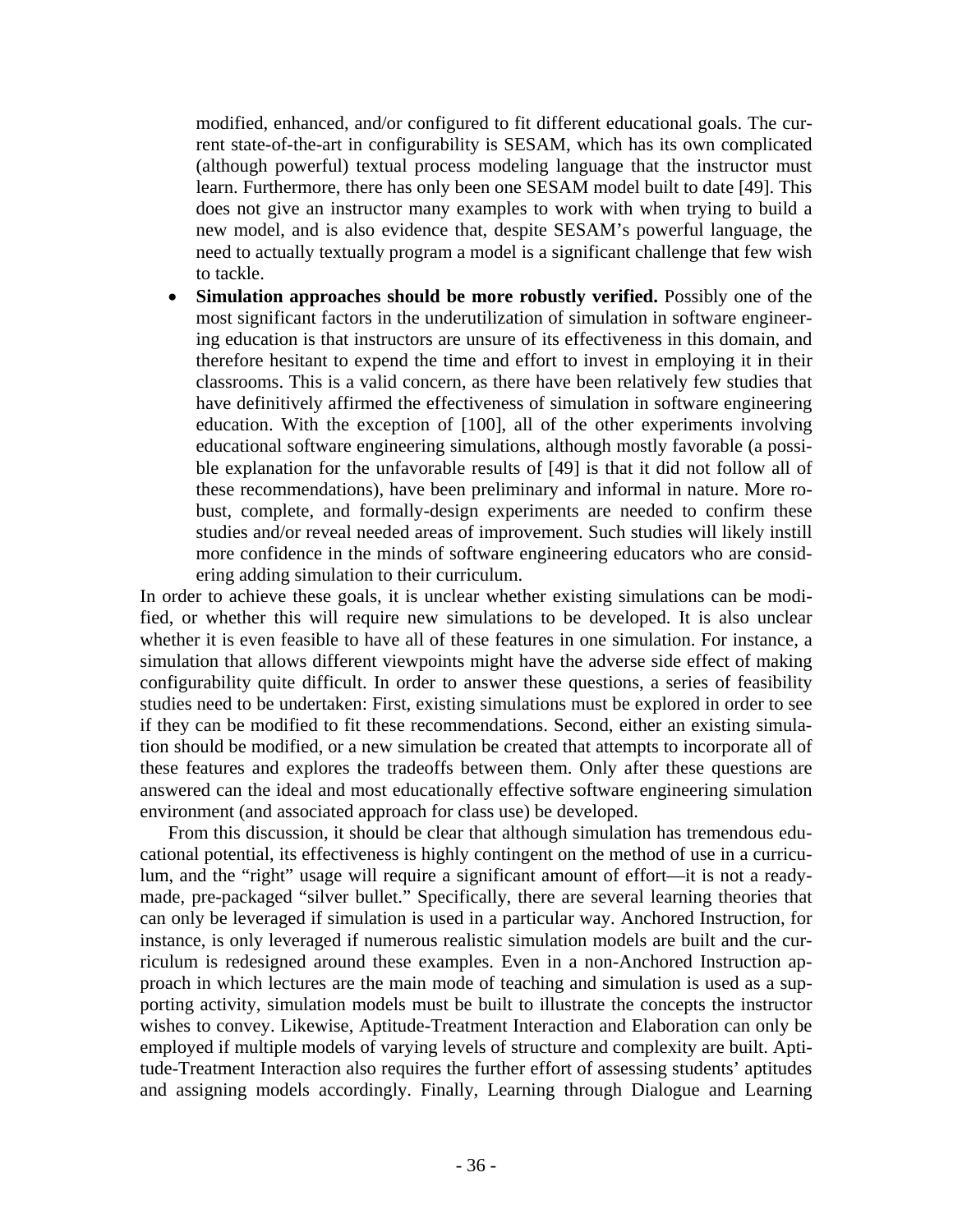through Reflection can only be incorporated if the curriculum is modified to include sessions for these purposes. One should not think that simply adopting simulation in a minimal way, such as adding it as a one-time homework assignment, is going to bring the maximal educational benefits, although it may bring some advantages.

Although this is the first time simulation has emerged as one of the answers to the problem of software engineering education through the particular analysis presented in this paper, it is certainly not the first time simulation in software engineering education has been proposed as a highly promising approach. In Mary Shaw's Roadmap for Software Engineering Education, one of the key improvements she suggests is to "exploit our own technology in support of education… In local classrooms, we could make better use of simulations and game-playing exercises" [118]. At Ed Yourdon's keynote speech at the 2002 Conference on Software Engineering Education and Training titled "Preparing Software Engineers for the 'Real World'", he stated that industry has found that the best way to teach their new hires (recent graduates) the competencies they lack is through "'war games' based on realistic simulation models of software projects", and suggested that academia also incorporate this kind of approach into their curricula [141]. A project that aimed to analyze "the gap between the knowledge and skills learned in academic software engineering course projects and those required in real projects" by assessing a typical software engineering curriculum using the guidelines presented in SWEBOK concluded that the gaps found are attributable to the time and size constraints on course projects. They suggested that the ideal way to bridge this gap would be through "simulation technology to create a large project learning environment" [82]. Clearly, there are many experts in the field that are in agreement on the potential benefits of simulation in software engineering education.

# **6. Related Work**

Because software engineering education has long been recognized as being problematic, there have been several other papers written that provide general, overall suggestions for remedying its problems. Most of these have gone about suggesting solutions either through intuition, informal personal analysis, or the author's experience and expertise. Mentioned previously, Medhi Jazayeri gave a keynote talk at the 2004 Automated Software Engineering Conference that gave a broad outline of his ideal software engineering curriculum, largely based on new trends and technologies in the field, arguing that these should be major driving factors in the design of software engineering educational programs [70]. Bertrand Meyer takes a different approach in his 2001 IEEE Computer article about the topic, stating that software engineering curricula should instead be more rooted in traditional mathematical, engineering, and computer science topics and techniques [91]. Mary Shaw's roadmap for software engineering education took a stance somewhere in between these two viewpoints, stating that an engineering attitude should be instilled in students while, at the same time, education should be kept current in the face of rapid change [118]. She also recommended that distinct roles in software engineering should be defined, and separate education programs be developed for each.

While these analyses are all based on the expertise and experience of seasoned software engineers and educators, there is also another class of analyses that are based on data other than personal experience. Also mentioned previously is an analysis of the deficiencies of software engineering education based on the areas of knowledge defined in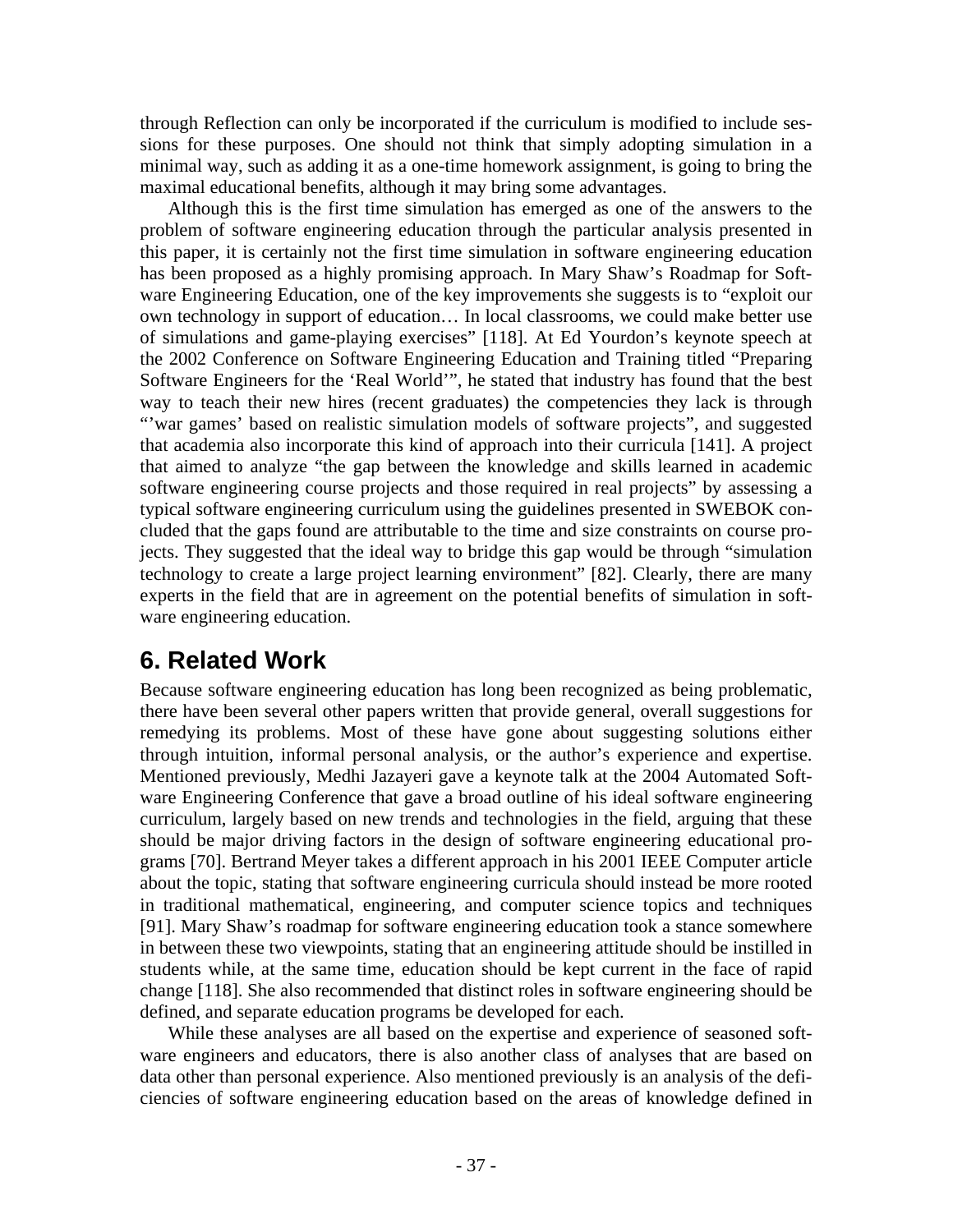SWEBOK [82]. This study concluded that the primary problem is the time and scope constraints of the academic environment preventing students from being able to practice projects of realistic size, and suggested simulation as a solution. In a 1987 paper, when software engineering education was still an up-and-coming field, Doris Carver surveyed software engineering textbooks to glean what the important topics in the area were, and accordingly proposed an ideal curriculum for a software engineering course [34]. Finally, Timothy Lethbridge conducted a survey of computer science or software engineering graduates working in industry, asking them which topics they felt turned out to be most useful to them in their careers [80]. From this, he recommended which topics should be taught more (such as data structures, algorithms, communication, and professionalism) based on their higher anticipated usefulness, as well as ones that should be taught less (such as mathematics). In a 1997 article in IEEE Software, Thomas Hilburn makes recommendations for improving software engineering education based on Carnegie Mellon's Software Engineering Institute's people, process, and technology triad. Namely, he defines a set of skills in each category (i.e., people skills, technology skills, and process skills) that education should focus on and invest in [66].

This survey is distinguished from the others in three major ways: First, it is the only one to date that approaches the problem from a general educational view, using general learning theories, rather than from a domain-specific software engineering education view. Second, this is the first time an extensive survey has been done of the research literature in the field. Third, most of these other works have focused primarily on topics that should be included in software engineering educational programs. Although topics are a necessary part of any discussion about software engineering education, including this survey, and some delivery methods are largely defined by the topics they are meant to teach (e.g., the various team composition approaches are meant to teach the topic of teamwork skills, the missing piece approach is defined by its topics), the main focus here is delivery methods and overall approaches to teaching the subject as a whole.

# **7. Conclusions**

Despite all of the effort that educators have put into making software engineering educational techniques more effective, new graduates are still notoriously unprepared for functioning in a real-world software engineering situation. In this paper, I have attempted to discover one reason why this is so. An analysis of software engineering educational delivery methods in light of learning theories revealed three possible answers to this:

- 1. There are several learning theories that are under-utilized in existing approaches. In particular, Learning through Failure, Keller's ARCS, Discovery Learning, Aptitude-Treatment Interaction, Lateral Thinking, and Anchored Instruction are all leveraged by less than half of the approaches. Learning by Doing and Situated Learning are the most utilized theories.
- 2. There exists a great deal of untapped potential in the existing approaches that suggests ways they could be enhanced to take advantage of several more learning theories.
- 3. The approaches that utilize the widest range of learning theories and are therefore some of the most promising, namely, practice-driven curricula, the open-ended approach, and simulation, are infrequently used. This could be attributed to certain shortfalls in the existing approaches in these categories and their typical us-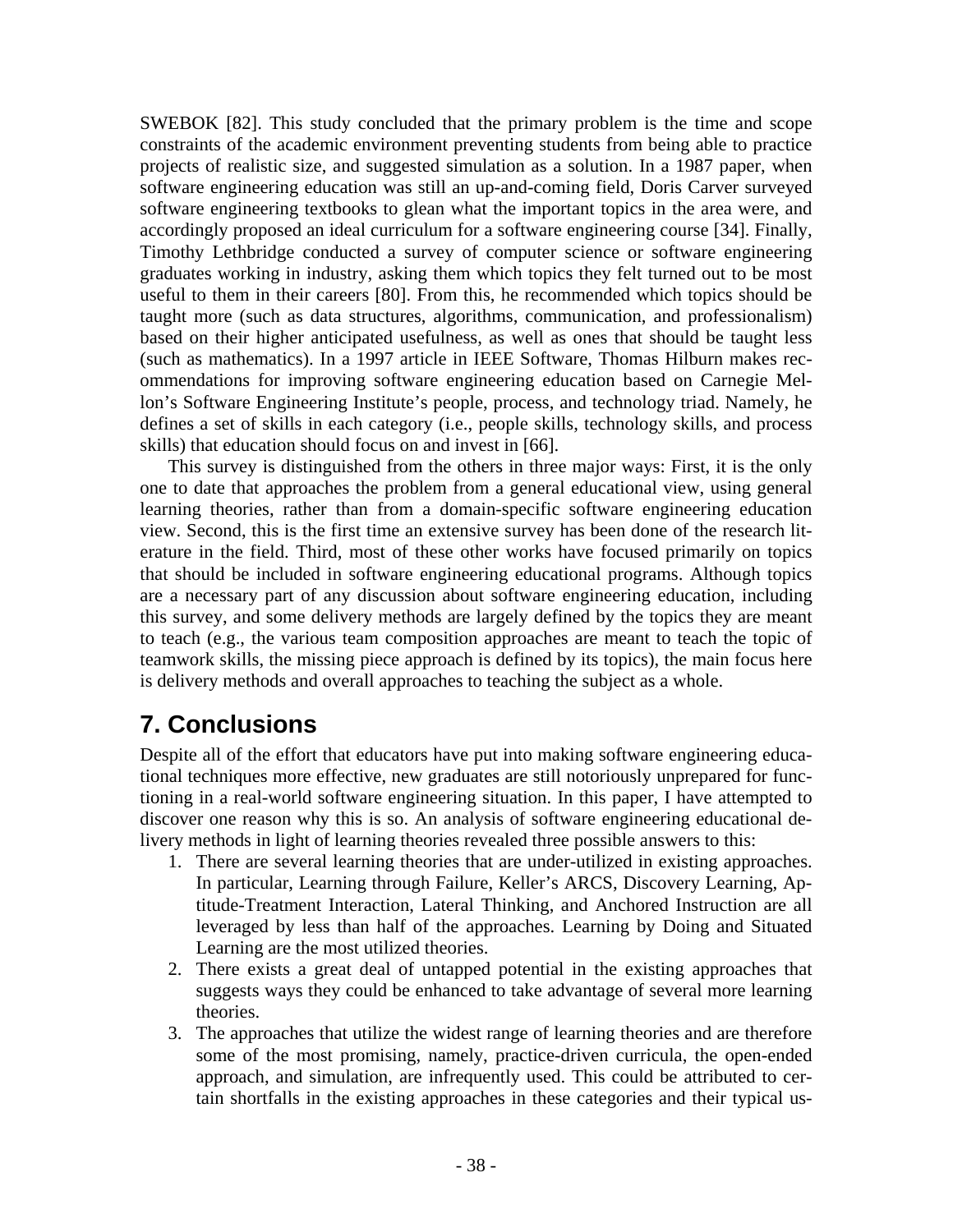age. Specifically, practice-driven curricula is a more radical departure from traditional types of instruction than most educators are comfortable with; open-ended approaches entail a great deal of risk on the part of the instructor; and existing simulations fall short in their usage, flexibility, and configurability.

Based on these holes and deficiencies, the following recommendations can be made for enhancing the educational effectiveness of software engineering curricula:

- 1. **Existing software engineering educational approaches should be modified to take advantage of stated potential areas for improvement.** Most promising are the Learning through Dialogue and Learning through Reflection enhancements, which can be used to enhance nearly every approach. Simulation is the approach that could be improved to employ the most additional learning theories (six).
- 2. **New approaches should be designed to specifically address the more underutilized learning theories**. Over half of the learning theories are utilized by 50% or less of the approaches. Most under-utilized are Aptitude-Treatment Interaction, Lateral Thinking, and Anchored Instruction. Although the theory of Multiple Intelligences is not utilized by any approach, it also does not have clear potential to be. Hence, there are needed investigations into this theory's applicability to the domain of software engineering education.
- 3. **Practice-driven approaches should be more robustly evaluated and make better use of reflection and dialogue techniques.** With more conclusive evidence that this approach is effective, along with the added benefits of reflection and dialogue techniques, perhaps more educators will be encouraged to adopt this somewhat radical approach.
- 4. **Open-ended approaches should be used with only advanced students, perhaps be tempered with a slightly more structured approach, make use of reflection and dialogue techniques, and be more robustly verified.** The combination of these modifications will likely make the approach more effective and viewed as less risky by potential adopters of it.
- 5. **Simulations should be accompanied by dialogue and reflection sessions, used in order of increasing complexity, allow students to take on different roles and viewpoints, take a more central role in instruction, be more easily configurable, and undergo more robust evaluation.** These modifications will directly address what are the probable factors that have impeded the widespread use of simulation in the past, and make it a much more potentially educationally effective technology.
- 6. **Software engineering educational techniques should undergo more frequent, robust, and formal evaluations.** While there exists a wealth of promising approaches, many of them are risky and require a significant paradigm shift on the part of the educator, as well as a great deal of effort incorporating them into their curricula. If these techniques are proven to be effective, more educators will likely be willing to expend the effort to adopt them.
- **7. Software engineering educators should become more educated in learning theories.** If educators are better versed in learning theories, they will design their delivery methods to better take advantage of these theories.
- **8. Software engineering education research should be framed in the context of learning theories.** Through this perspective, the community can begin to ap-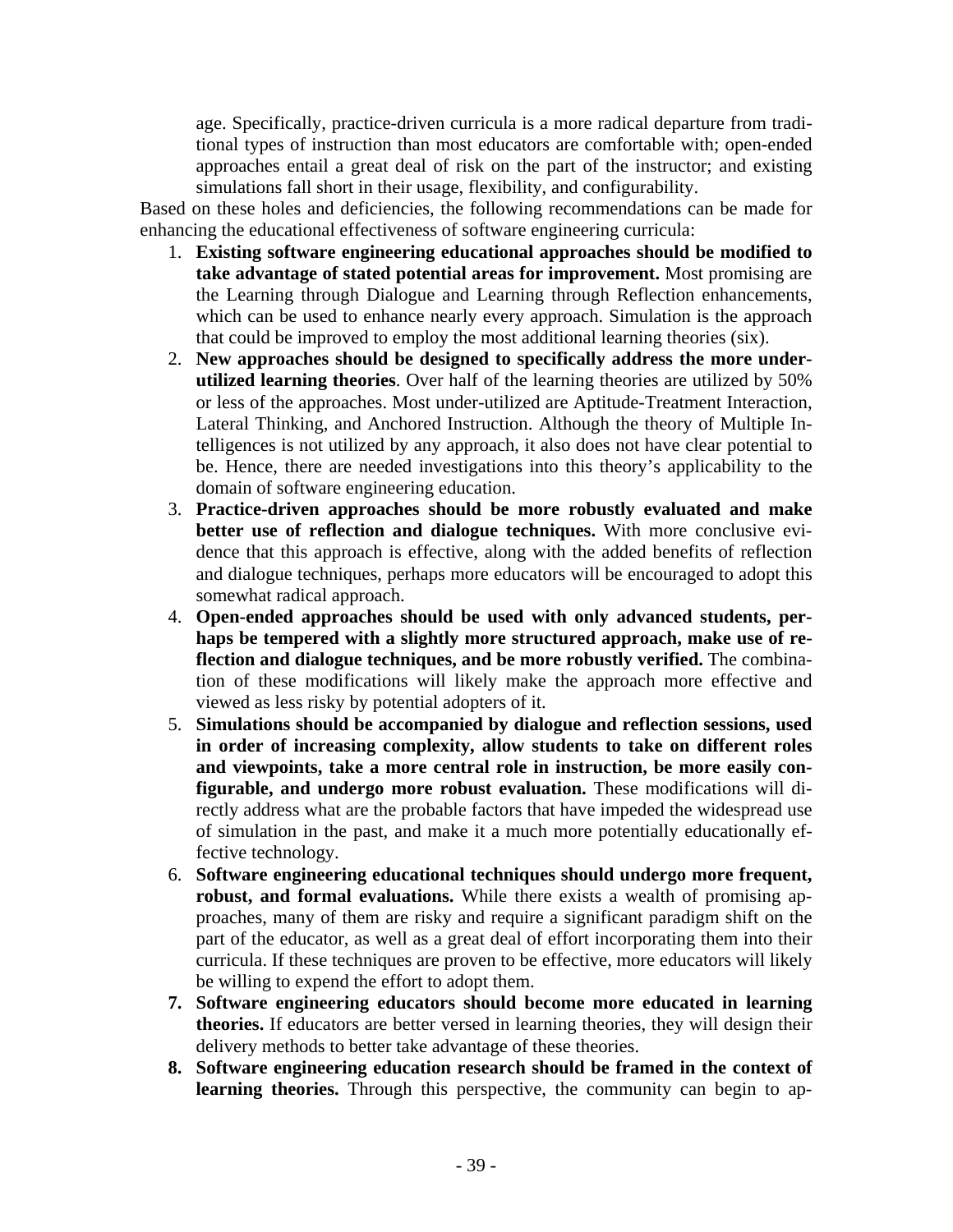proach the problem of software engineering education's effectiveness from a new and potentially useful angle.

To sum up, software engineering education could become more effective if delivery methods are designed, modified, and evaluated with learning theories in mind

The particular analysis presented in this paper, evaluating software engineering educational approaches in terms of the learning theories they leverage, is, of course, only one analysis, and surely does not reveal all of the problems and holes and suggest all of the potential solutions. There are undoubtedly numerous other ways and criteria against which software engineering educational approaches can be evaluated that may reveal several different insights. However, the suggestions presented in this paper provide a good starting point for improving the state of software engineering based on this particular analysis.

## **Acknowledgements**

I would like to thank my advisor, André van der Hoek, for his invaluable wisdom, guidance, and feedback on this paper.

### **References**

- 1. *The Journal of Systems and Software*. Vol. 49. 1999: Elsevier Science Inc.
- 2. *Proceedings of the 22nd International Conference on Software Engineering*. 2000: ACM.
- 3. *Proceedings of the 23rd International Conference on Software Engineering*. 2001, Toronto, Canada: IEEE Computer Society.
- 4. *IEEE Software, Special Issue on Educating Software Professionals*. Vol. 19 (5), September/October. 2002: IEEE.
- 5. *Proceedings of the 24th International Conference on Software Engineering*. 2002, Orlando, Florida: ACM.
- 6. *Proceedings of the 2003 Frontiers in Education Conference*. 2003, Boulder, CO, USA.
- 7. *Proceedings of the 2004 Canadian Conference on Computer and Software Engineering Education*. 2004, Calgary, Alberta, Canada.
- 8. *Proceedings of the 2004 Frontiers in Education Conference*. 2004, Savannah, GA, USA.
- 9. *Proceedings of the Seventeenth Conference on Software Engineering Education and Training*. 2004, Norfolk, Virginia, USA: IEEE.
- 10. Abernethy, K. and J. Kelly, *Technology Transfer Issues for Formal Methods of Software Specification*, in *Proceedings of the Thirteenth Conference on Software Engineering Education and Training*. 2000, IEEE: Austin, TX, USA. p. 23-31.
- 11. Ace Win-E-Crypt 1.0 Beta. 2001.
- 12. Alessi, S.M. and S.R. Trollip, *Multimedia for Learning*. 2001, Needham Heights, MA, USA: Allyn & Bacon.
- 13. Alfonso, M.I. and F. Mora, *Learning Software Engineering with Group Work*, in *Proceedings of the Sixteenth Conference on Software Engineering Education and Training*. 2003, IEEE: Madrid, Spain. p. 309-316.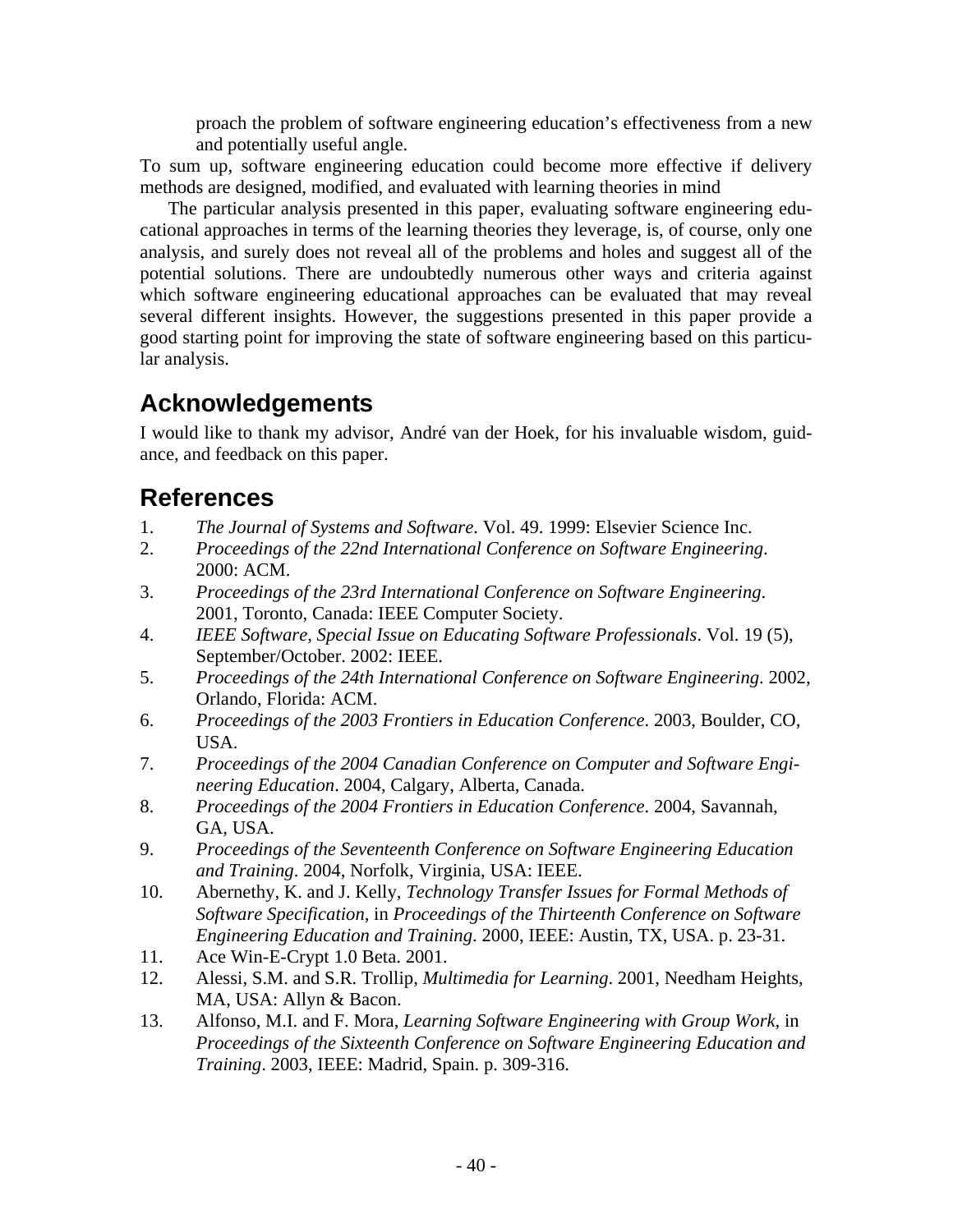- 14. Anderson, R.C., *The Notion of Schemata and the Educational Enterprise*, in *Schooling and the Acquisition of Knowledge*, R.C. Anderson, R.J. Spiro, and W.E. Monatague, Editors. 1977, Lawrence Erlbaum: Hillsdale, NJ, USA. p. 415-431.
- 15. Andrews, J.H. and H.L. Lutfiyya, *Experience Report: A Software Maintenance Project Course*, in *Proceedings of the Thirteenth Conference on Software Engineering Education and Training*. 2000, IEEE: Austin, TX, USA. p. 132-139.
- 16. Angehrn, A.A., *Advanced Social Simulations: Innovating the Way we Learn how to Manage Change in Organizations.* International Journal of Information Technology Education, 2004 (to appear).
- 17. Applefield, J.M., R.L. Huber, and M. Moallem, *Constructivism in Theory and Practice Toward a Better Understanding.* High School Journal, 2000. **84**(2): p. 35-46.
- 18. Baker, A., E.O. Navarro, and A. van der Hoek, *Problems and Programmers: An Educational Software Engineering Card Game*, in *Proceedings of the 2003 International Conference on Software Engineering*. 2003: Portland, Oregon. p. 614- 619.
- 19. Balci, O., *Annals of Software Engineering*. Vol. 6. 1998: Baltzer Science Publishers.
- 20. Beckman, K., et al., *Collaborations: Closing the Industry-Academia Gap.* IEEE Software, 1997. **14**(6): p. 49-57.
- 21. Bernstein, L. and D. Klappholz, *Eliminating Aversion to Software Process in Computer Science Students and Measuring the Results*, in *Proceedings of the Fifteenth Conference on Software Engineering Education and Training*. 2002, IEEE: Covington, KY, USA. p. 90-99.
- 22. Blake, B.M., *A Student-Enacted Simulation Approach to Software Engineering Education.* IEEE Transactions on Education, 2003. **46**(1): p. 124-132.
- 23. Blake, B.M. and T. Cornett, *Teaching an Object-Oriented Software Development Lifecycle in Undergraduate Software Engineering Education*, in *Proceedings of the Fifteenth Conference on Software Engineering Education and Training*. 2002, IEEE: Covington, KY. p. 234-240.
- 24. Bonwell, C.C. and J.A. Eison, *Active Learning: Creating Excitement in the Classroom.* ERIC Clearinghouse on Higher Education, 1991(Document No. ED 340 272).
- 25. Bransford, J.D., et al., *Anchored Instruction: Why we Need it and how Technology can Help*, in *Cognition, Education, and Multimedia: Exploring Ideas in High Technology*, D. Nix and R. Spiro, Editors. 1990, Lawrence Erlbaum: Hillsdale, NJ. p. 115-141.
- 26. Brereton, O.P., M. Gumbley, and S. Lees, *Distributed Student Projects in Software Engineering*, in *Proceedings of the Eleventh Conference on Software Engineering Education and Training*. 1998, IEEE: Atlanta, GA, USA. p. 4-15.
- 27. Brereton, O.P., et al., *Student Group Working Across Universities: A Case Study in Software Engineering.* IEEE Transactions on Education, 2000. **43**(4): p. 394- 399.
- 28. Brown, J.S., A. Collins, and P. Duguid, *Situated Cognition and the Culture of Learning.* Educational Researcher, 1989. **18**(1): p. 32-42.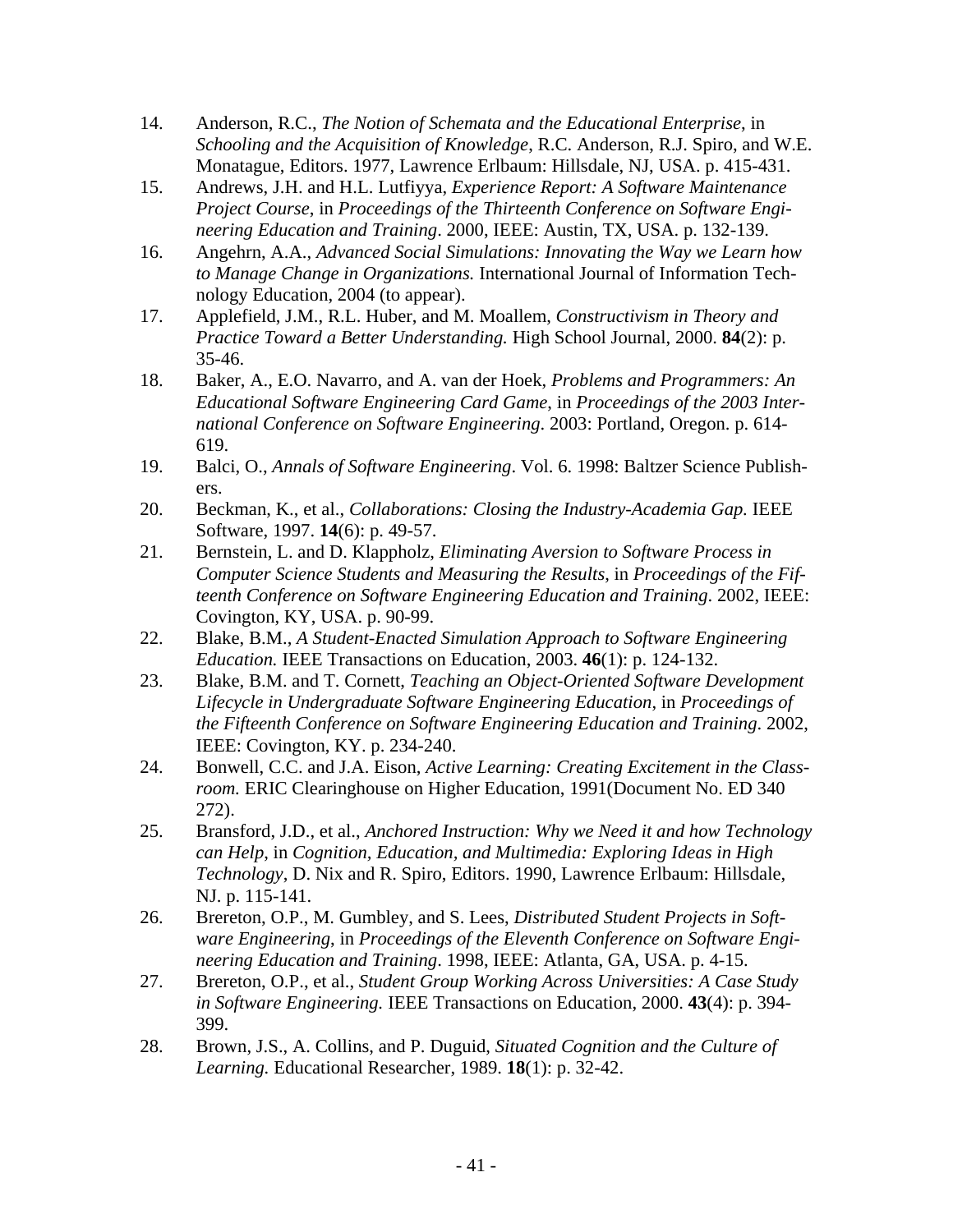- 29. Brown, S.M., *A Software Maintenance Process Architecture*, in *Proceedings of the Ninth Conference on Software Engineering Education and Training*. 1996, IEEE: Daytona Beach, FL, USA. p. 130-141.
- 30. Bruner, J., *Acts of Meaning*. 1990, Cambridge, MA, USA: Harvard University Press.
- 31. Callahan, D. and B. Pedigo, *Educating Experienced IT Professionals by Addressing Industry's Needs.* IEEE Software, 2002. **19**(5): p. 57-62.
- 32. Cannon, B., T. Hilburn, and J. Diaz-Herrera, *Tutorial: Introduction to the Team Software Process*, in *Proceedings of the Thirteenth Conference on Software Engineering Education and Training*. 2000, 315: Austin, TX, USA.
- 33. Carrington, D., B. McEniery, and D. Johnston, *PSP in the Large Class*, in *Proceedings of the Fourteenth Conference on Software Engineering Education and Training*. 2001, IEEE: Charlotte, NC, USA. p. 81-88.
- 34. Carver, D.L., *Recommendations for Software Engineering Education*, in *Proceedings of the Eighteenth SIGCSE Technical Symposium on Computer Science Education*. 1987: St. Louis, MO, USA. p. 228-232.
- 35. Ceberio-Verghese, A.C., *Personal Software Process: A User's Perspective*, in *Proceedings of the Ninth Conference on Software Engineering Education and Training*. 1996, IEEE: Daytona Beach, FL, USA. p. 52-65.
- 36. Collins, A., *Cognitive Apprenticeship and Instructional Technology*, in *Educational Values and Cognitive Instruction: Implications for Reform*, L. Idol and B.F. Jones, Editors. 1991, Erlbaum: Hillsdale, NJ.
- 37. Collofello, J.S., *University/Industry Collaboration in Developing a Simulation Based Software Project Management Training Course*, in *Proceedings of the Thirteenth Conference on Software Engineering Education and Training*, S. Mengel and P.J. Knoke, Editors. 2000, IEEE Computer Society. p. 161-168.
- 38. Conn, R., *Developing Software Engineers at the C-130J Software Factory.* IEEE Software, 2002. **19**(5): p. 25-29.
- 39. Cook, J., *The Role of Dialogue in Computer-based Learning and Observing Learning: an Evolutionary Approach to Theory.* Journal of Interactive Media in Education, 2002. **5**.
- 40. Cowling, A.J., *The Crossover Project as an Introduction to Software Engineering*, in *Proceedings of the Seventeenth Conference on Software Engineering Education and Training*. 2004, IEEE: Norfolk, VA, USA. p. 12-17.
- 41. Crnkovic, I., R. Land, and A. Sjogren, *Is Software Engineering Training Enough for Software Engineers?* in *Proceedings of the Sixteenth Conference on Software Engineering Education and Training*. 2003, IEEE: Madrid, Spain.
- 42. Cronbach, L. and R. Snow, *Aptitudes and Instructional Methods: A Handbook for Research on Interactions*. 1977, New York, NY, USA: Irvington.
- 43. Dalcher, D. and M. Woodman, *Together We Stand: Group Projects for Integrating Software Engineering in the Curriculum*, in *Proceedings of the Sixteenth Conference on Software Engineering Education and Training*. 2003, IEEE: Madrid, Spain.
- 44. Dampier, D.A. and R.E. Wilson, *Teaching Scientific Method for Real-Time Software Engineering*, in *Proceedings of the Thirteenth Conference on Software Engineering Education and Training*. 2000, IEEE: Austin, TX, USA. p. 199-199.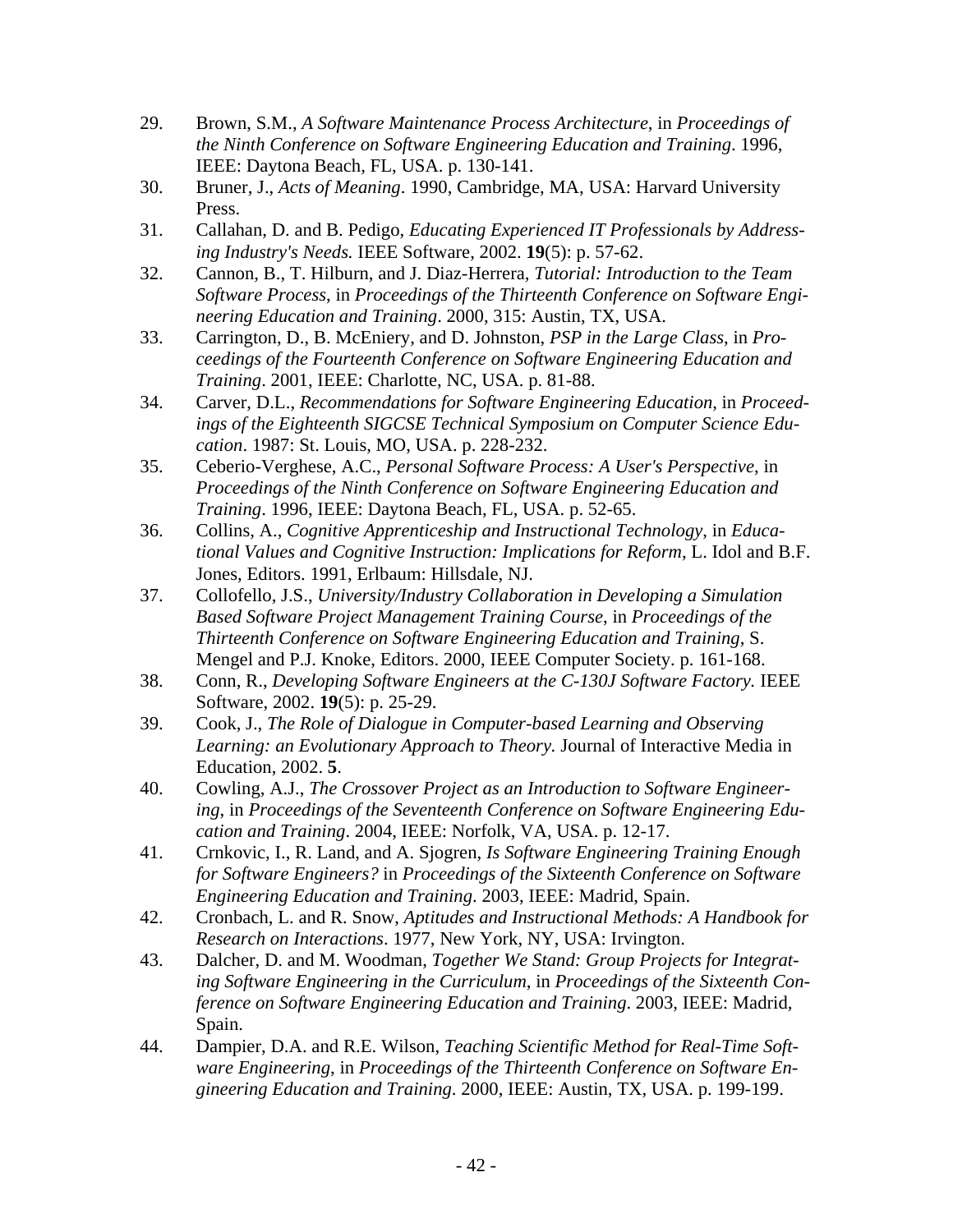- 45. Daniels, M., X. Faulkner, and I. Newman, *Open Ended Group Projects, Motivating Students and Preparing them for the 'Real World'*, in *Proceedings of the Fifteenth Conference on Software Engineering Education and Training*. 2002, IEEE: Covington, KY, USA. p. 115-126.
- 46. Dantas, A.R., M.O. Barros, and C.M.L. Werner, *A Simulation-Based Game for Project Management Experiential Learning*, in *Proceedings of the 2004 International Conference on Software Engineering and Knowledge Engineering*. 2004: Banff, Alberta, Canada.
- 47. Dawson, R., *Twenty Dirty Tricks to Train Software Engineers*, in *Proceedings of the 22nd International Conference on Software Engineering*. 2000, ACM. p. 209- 218.
- 48. DeBono, E., *NewThink: The Use of Lateral Thinking in the Generation of New Ideas*. 1967, New York, NY, USA: Basic Books.
- 49. Drappa, A. and J. Ludewig, *Simulation in Software Engineering Training*, in *Proceedings of the 22nd International Conference on Software Engineering*. 2000, ACM. p. 199-208.
- 50. Favela, J. and F. Pena-Mora, *An Experience in Collaborative Software Engineering Education.* IEEE Software, 2001. **18**(2): p. 47-53.
- 51. Flor, N.V., F.J. Lerch, and S. Hong, *A Market-driven Approach to Teaching Software Components Engineering.* Annals of Software Engineering, 1998. **6**: p. 223- 251.
- 52. Gamble, R.F. and L.A. Davis, *A Framework for Interaction in Software Development Training.* Journal of Information and Technology Education, 2002. **1**(4).
- 53. Gardner, H., *Art, Mind and Brain*. 1982, New York, NY, USA: Basic Books.
- 54. Gee, J.P., *What Video Games Have to Teach Us About Literacy and Learning*. 2003, New York, NY, USA: Palgrave Macmillan.
- 55. Gehrke, M., et al., *Reporting about Industrial Strength Software Engineering Courses for Undergraduates*, in *Proceedings of the 24th International Conference on Software Engineering*. 2002, IEEE: Orlando, FL, USA. p. 395-405.
- 56. Gnatz, M., et al., *A Practical Approach of Teaching Software Engineering*, in *Proceedings of the Sixteenth Conference on Software Engineering Education and Training*. 2003, IEEE: Madrid, Spain. p. 120-128.
- 57. Goold, A. and P. Horan, *Foundation Software Engineering Practices for Capstone Projects and Beyond*, in *Proceedings of the Fifteenth Conference on Software Engineering Education and Training*. 2002, IEEE: Covington, KY, USA. p. 140-146.
- 58. Groth, D.P. and E.L. Robertson, *It's All About Process: Project-Oriented Teaching of Software Engineering*, in *Proceedings of the Fourteenth Conference on Software Engineering Education and Training*. 2001, IEEE: Charlotte, NC, USA. p. 7-17.
- 59. Habra, N., *"Peopleware" Integration in an Evolving Software Engineering Curriculum*, in *Proceedings of the Tenth Conference on Software Engineering Education and Training*. 1997, IEEE: Virginia Beach, VA, USA. p. 102-110.
- 60. Halling, M., et al., *Teaching the Unified Process to Undergraduate Students*, in *Proceedings of the Fifteenth Conference on Software Engineering Education and Training*. 2002, IEEE: Covington, KY, USA. p. 148-159.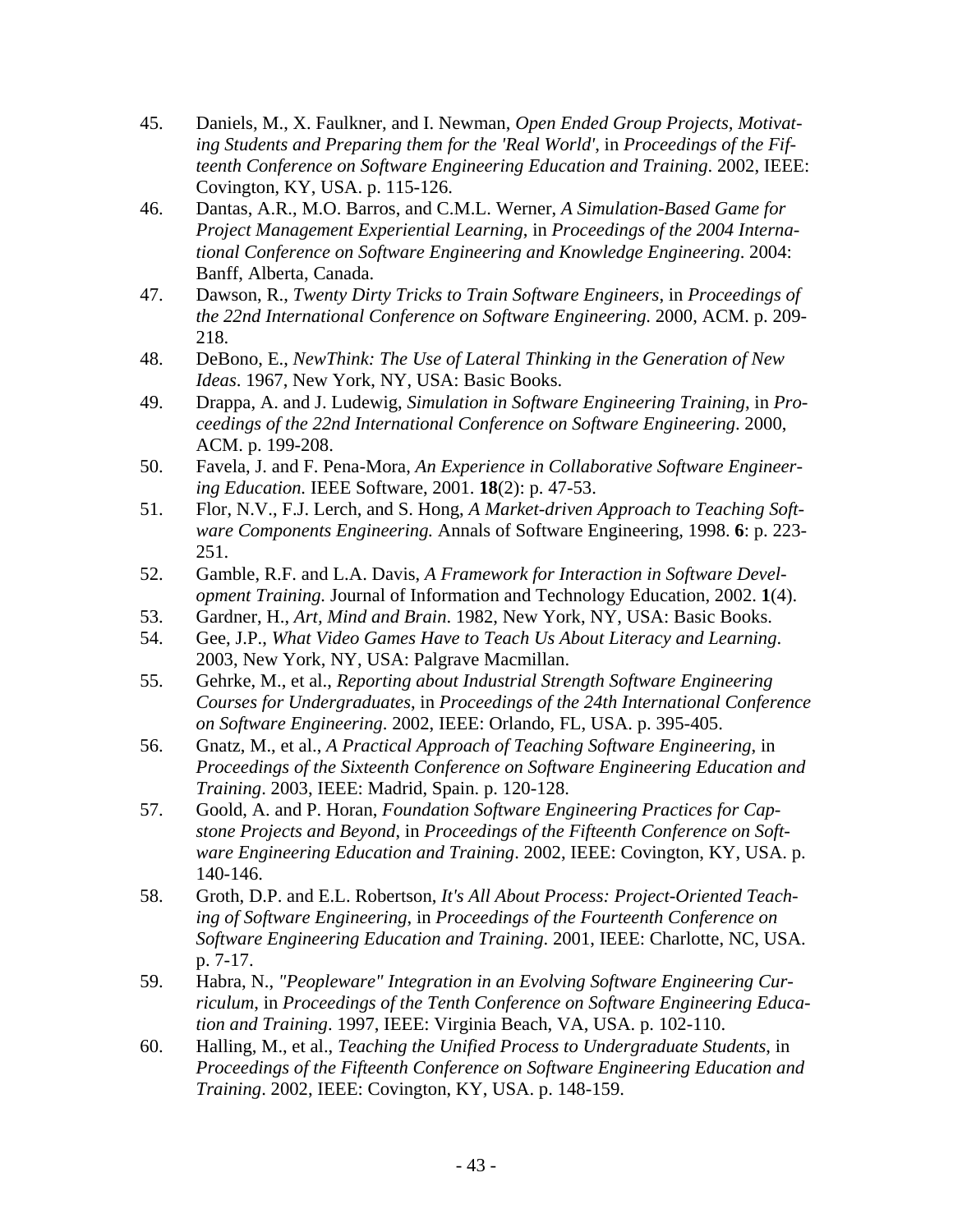- 61. Harrison, J.V., *Enhancing Software Development Project Courses Via Industry Participation*, in *Proceedings of the Tenth Conference on Software Engineering Education and Training*. 1997, IEEE: Virginia Beach, VA, USA.
- 62. Hayes, J.H., *Energizing Software Engineering Education through Real-World Projects as Experimental Studies*, in *Proceedings of the 15th Conference on Software Engineering Education and Training*. 2002, IEEE. p. 192-206.
- 63. Hazzan, O. and Y. Dubinsky, *Teaching a Software Development Methodology: The Case of Extreme Programming*, in *Proceedings of the Sixteenth Conference on Software Engineering Education and Training*. 2003, IEEE: Madrid, Spain. p. 176-184.
- 64. Hazzan, O. and J.E. Tomayko, *Reflection Processes in the Teaching and and Learning of Human Aspects of Software Engineering*, in *Proceedings of the Seventeenth Conference on Software Engineering Education and Training*. 2004, IEEE: Norfolk, VA, USA. p. 32-38.
- 65. Hilburn, T., *PSP Metrics in Support of Software Engineering Education*, in *Proceedings of the Twelfth Conference on Software Engineering Education and Training*. 1999, IEEE: New Orleans, LA, USA. p. 135-136.
- 66. Hilburn, T.B., *Software Engineering Education: A Modest Proposal.* IEEE Software, 1997: p. 44-48.
- 67. Hirai, K., *Micro-Process Based Software Metrics in the Training*, in *Proceedings of the Twelfth Conference on Software Engineering Education and Training*. 1999, IEEE: New Orleans, LA, USA. p. 132-134.
- 68. IEEE Computer Society Professional Practices Committee, *Guide to the Software Engineering Body of Knowledge*. 2004.
- 69. Jaccheri, M.L. and P. Lago, *Applying Software Process Modeling and Improvement in Academic Setting*, in *Proceedings of the Tenth Conference on Software Engineering Education and Training*. 1997, IEEE: Virginia Beach, VA, USA. p. 13-27.
- 70. Jazayeri, M., *The Education of a Software Engineer*, in *Proceedings of the 19th International Conference on Automated Software Engineering*. 2004, IEEE: Linz, Austria. p. xviii-xxvii.
- 71. Keller, J.M. and K. Suzuki, *Use of the ARCS Motivation Model in Courseware Design*, in *Instructional Designs for Microcomputer Courseware*, D.H. Jonassen, Editor. 1988, Lawrence Erlbaum: Hillsdale, NJ, USA.
- 72. Kessler, R.R. and L.A. Williams, *"If This is What It's Really Like, Maybe I Better Major in English": Integrating Realism into a Sophomore Software Engineering Course*, in *Proceedings of the 1999 Frontiers in Education Conference*. 1999, IEEE: San Juan, Puerto Rico.
- 73. Knowles, M.S., *The Modern Practice of Adult Education From Pedagogy to Andragogy*. 1980, Chicago, IL, USA: Association Press.
- 74. Kolb, D.A., *Experiential Learning: Experiences as the Source of Learning and Development*. 1984, Englewood Cliffs, NJ, USA: Prentice-Hall International, Inc.
- 75. Kornecki, A.J., *Real-Time Computing in Software Engineering Education*, in *Proceedings of the Thirteenth Conference on Software Engineering Education and Training*. 2000, IEEE: Austin, TX, USA. p. 197-198.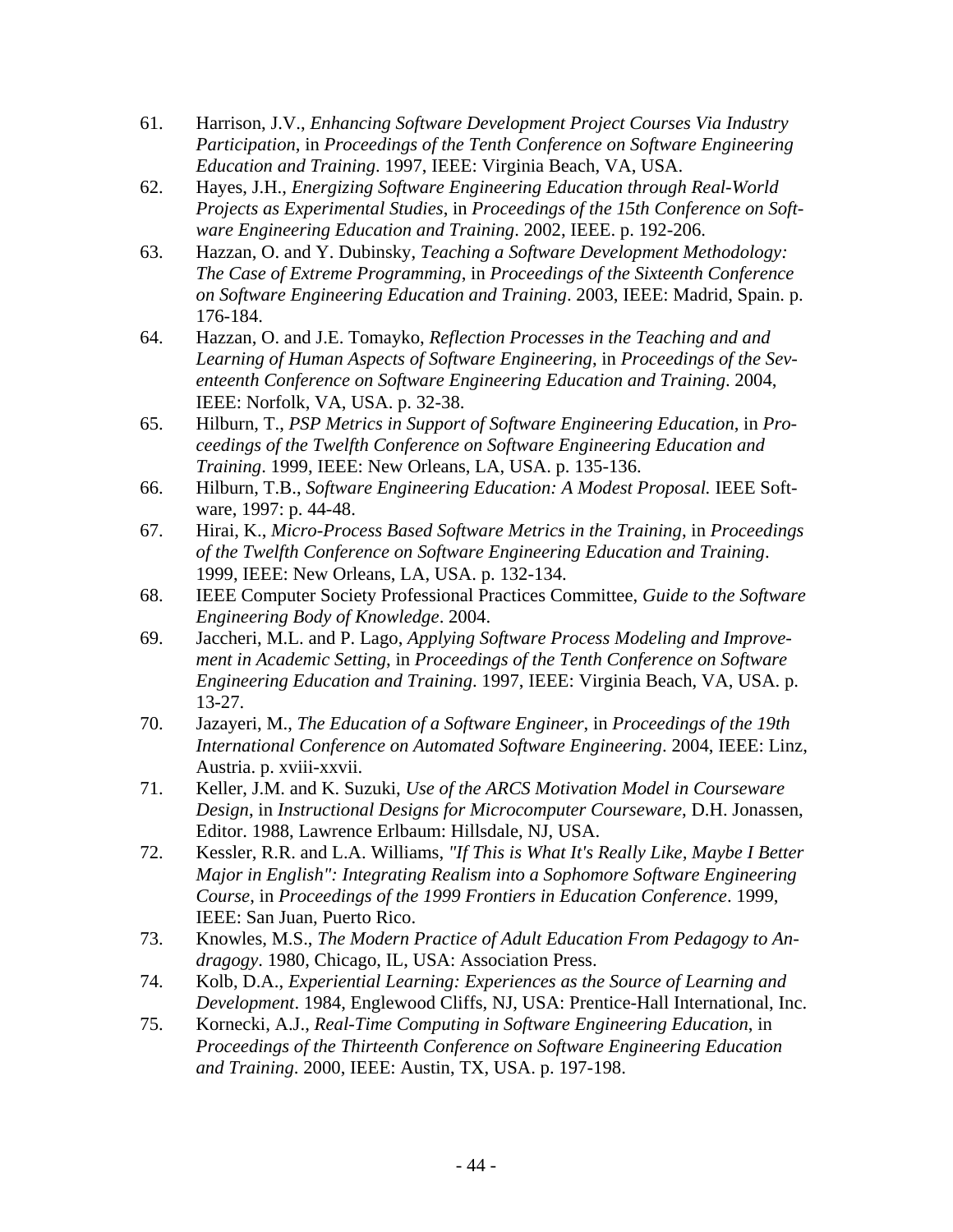- 76. Kornecki, A.J., I. Hirmanpour, and M. Towhidnajad, *Strengthening Software Engineering Education through Academic Industry Collaboration*, in *Proceedings of the Tenth Conference on Software Engineering Education and Training*. 1997, IEEE: Virginia Beach, VA, USA. p. 204-211.
- 77. Kornecki, A.J., S. Khajenoori, and D. Gluch, *On a Partnership between Software Industry and Academia*, in *Proceedings of the Sixteenth Conference on Software Engineering Education and Training*. 2003, IEEE: Madrid, Spain. p. 60-69.
- 78. Kornecki, A.J., J. Zalewski, and D. Eyassu, *Learning Real-Time Programming Concepts through VxWorks Lab Experiments*, in *Proceedings of the Thirteenth Conference on Software Engineering Education and Training*. 2000, IEEE: Austin, TX, USA. p. 294-301.
- 79. Krone, J., D. Juedes, and M. Sitharam, *When Theory Meets Practice: Enriching the CS Curriculum Through Industrial Case Studies*, in *Proceedings of the Fifteenth Conference on Software Engineering Education and Training*. 2002, IEEE: Covington, KY, USA. p. 207-214.
- 80. Lethbridge, T.C., *Priorities for the Education and Training of Software Engineers.* Journal of Systems and Software, 2000. **53**(1): p. 53-71.
- 81. Lisack, S.K., *The Personal Software Process in the Classroom: Student Reactions (An Experience Report)*, in *Proceedings of the Thirteenth Conference on Software Engineering Education and Training*. 2000, IEEE: Austin, TX, USA. p. 169-175.
- 82. Ludi, S. and J.S. Collofello, *An Analysis of the Gap Between the Knowledge and Skills Learned in Academic Software Engineering Course Projects and Those Required in Real Projects*, in *Proceedings of the 2001 Frontiers in Education Conference*. 2001.
- 83. Maletic, J.I., A. Howald, and A. Marcus, *Incorporating PSP into a Traditional Software Engineering Course: An Experience Report*, in *Proceedings of the Fourteenth Conference on Software Engineering Education and Training*. 2001, IEEE: Charlotte, NC, USA. p. 89-97.
- 84. Mandl-Striegnitz, P., *How to Successfully Use Software Project Simulation for Educating Software Project Managers*, in *Proceedings of the 2001 Frontiers in Education Conference*. 2001: Reno, NV, USA.
- 85. Mayr, H., *Teaching Software Engineering by Means of a "Virtual Enterprise"*, in *Proceedings of the 10th Conference on Software Engineering*. 1997, IEEE Computer Society. p. 176-184.
- 86. McDonald, J., *Teaching Software Project Management in Industrial and Academic Environments*, in *Proceedings of the Thirteenth Conference on Software Engineering Education and Training*. 2000, IEEE: Austin, TX, USA. p. 151-160.
- 87. McKeachie, W., *Teaching Tips: Strategies, Research, and Theory for College and University Teachers*. 1994, Lexington, MA, USA: D.C. Heath and Company.
- 88. McKim, J.C. and H.J.C. Ellis, *Using a Multiple Term Project to Teach Object Oriented Programming and Design*, in *Proceedings of the Seventeenth Conference on Software Engineering Education and Training*. 2004, IEEE: Norfolk, VA, USA.
- 89. McMillan, W.W. and S. Rajaprabhakaran, *What Leading Practitioners Say Should Be Emphasized in Students' Software Engineering Projects*, in *Proceed-*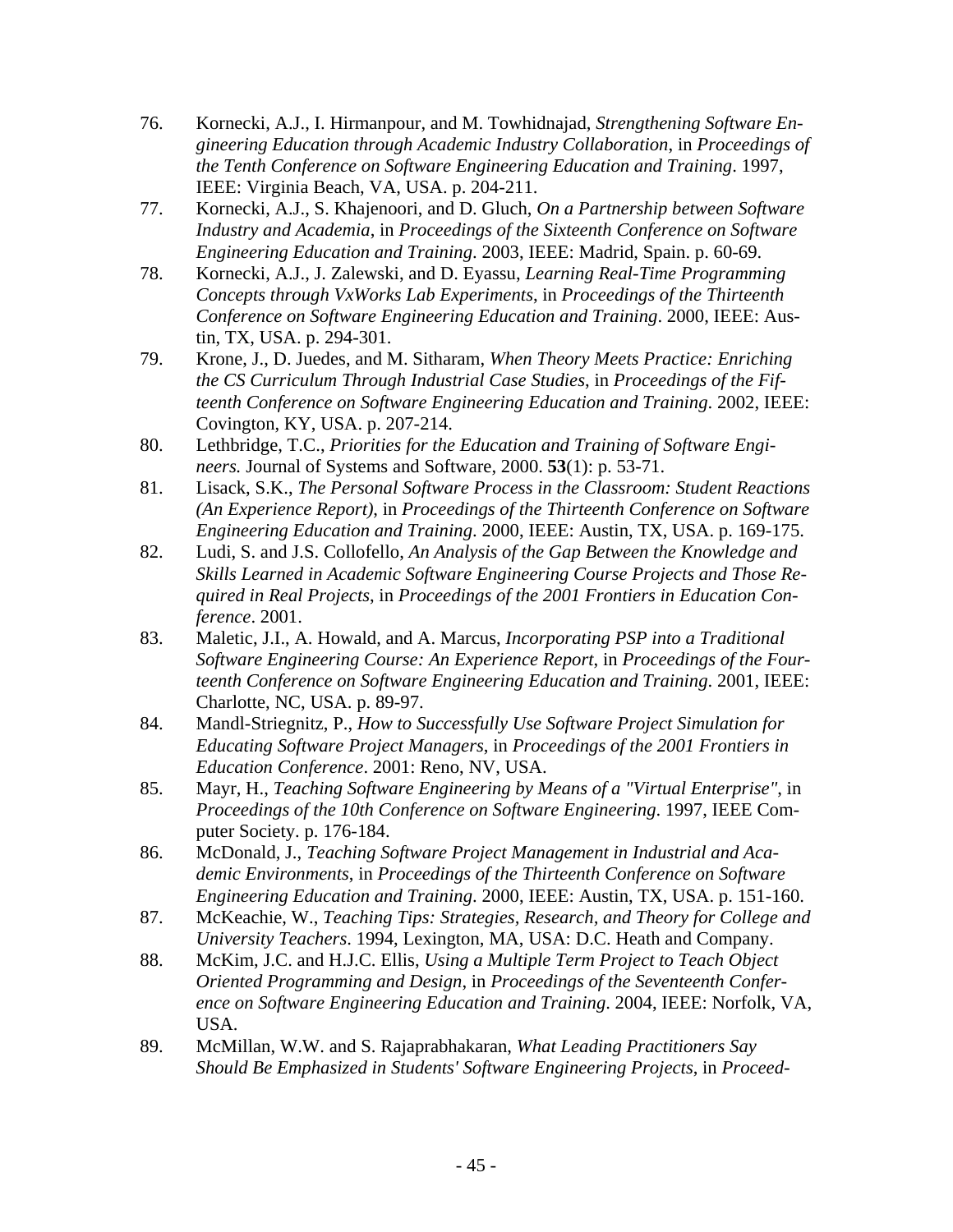*ings of the Twelfth Conference on Software Engineering Education and Training*, H. Saiedian, Editor. 1999, IEEE Computer Society. p. 177-185.

- 90. Mengel, S.A., L. Carter, and J. Falkenberg, *A Perspective on Three Cooperating Courses*, in *Proceedings of the Thirteenth Conference on Software Engineering Education and Training*. 2000, IEEE: Austin, TX, USA. p. 265-272.
- 91. Meyer, B., *Software Engineering in the Academy.* IEEE Computer, 2001. **34**(5): p. 28-35.
- 92. Miller, G.A., *The Magical Number Seven, Plus or Minus Two: Some Limits on Our Capacity for Processing Information.* Psychological Review, 1956. **63**: p. 81- 97.
- 93. Murphy, M.G., *Teaching Software Project Management: A Response-Interaction Approach*, in *Proceedings of the Twelfth Conference on Software Engineering Education and Training*. 1999, IEEE: New Orleans, LA, USA. p. 26-31.
- 94. Navarro, E.O. and A. van der Hoek, *Scaling Up: How Thirty-two Students Collaborated and Succeeded in Developing a Prototype Software Design Environment*, in *Proceedings of the Eighteenth Conference on Software Engineering Education and Training*. 2004, IEEE: Ottawa, Canada (to appear).
- 95. Navarro, E.O. and A. van der Hoek, *Design and Evaluation of an Education Software Process Simulation Environment and Associated Model*, in *Proceedings of the Eighteenth Conference on Software Engineering Education and Training*. 2005 (to appear), IEEE: Ottawa, Canada.
- 96. Nulden, U. and H. Scheepers, *Understanding and Learning about Escalation: Simulation in Action*, in *Proceedings of the 3rd Process Simulation Modeling Workshop (ProSim 2000)*. 2000: London, United Kingdom.
- 97. Ohlsson, L. and C. Johansson, *A Practice Driven Approach to Software Engineering Education.* IEEE Transactions on Education, 1995. **38**(3): p. 291-295.
- 98. Parrish, A., et al., *A Case Study Approach to Teaching Component Based Software Engineering*, in *Proceedings of the Thirteenth Conference on Software Engineering Education and Training*. 2000, IEEE: Austin, TX, USA. p. 140-147.
- 99. Pask, G., *Conversation, Cognition, and Learning*. 1975, New York, NY, USA: Elsevier.
- 100. Pfahl, D., et al., *Evaluating the Learning Effectiveness of Using Simulations in Software Project Management Education: Results From a Twice Replicated Experiment.* Information and Software Technology, 2004. **46**: p. 81-147.
- 101. Pierce, K.R., *Teaching Software Engineering Principles Using Maintenance-Based Projects*, in *Proceedings of the 10th Conference on Software Engineering Education and Training*. 1997, IEEE Computer Society: Virginia Beach, VA, USA. p. 53-60.
- 102. Poole, W.G., *The Softer Side of Custom Software Development: Working with the Other Players*, in *Proceedings of the Sixteenth Conference on Software Engineering Education and Training*. 2003, IEEE: Madrid, Spain. p. 14-21.
- 103. Postema, M., J. Miller, and M. Dick, *Including Practical Software Evolution in Software Engineering Education*, in *Proceedings of the Fourteenth Conference on Software Engineering Education and Training*. 2001, IEEE: Charlotte, NC, USA. p. 127-135.
- 104. Prensky, M., *Digital Game-Based Learning*. 2001, New York, NY: McGraw-Hill.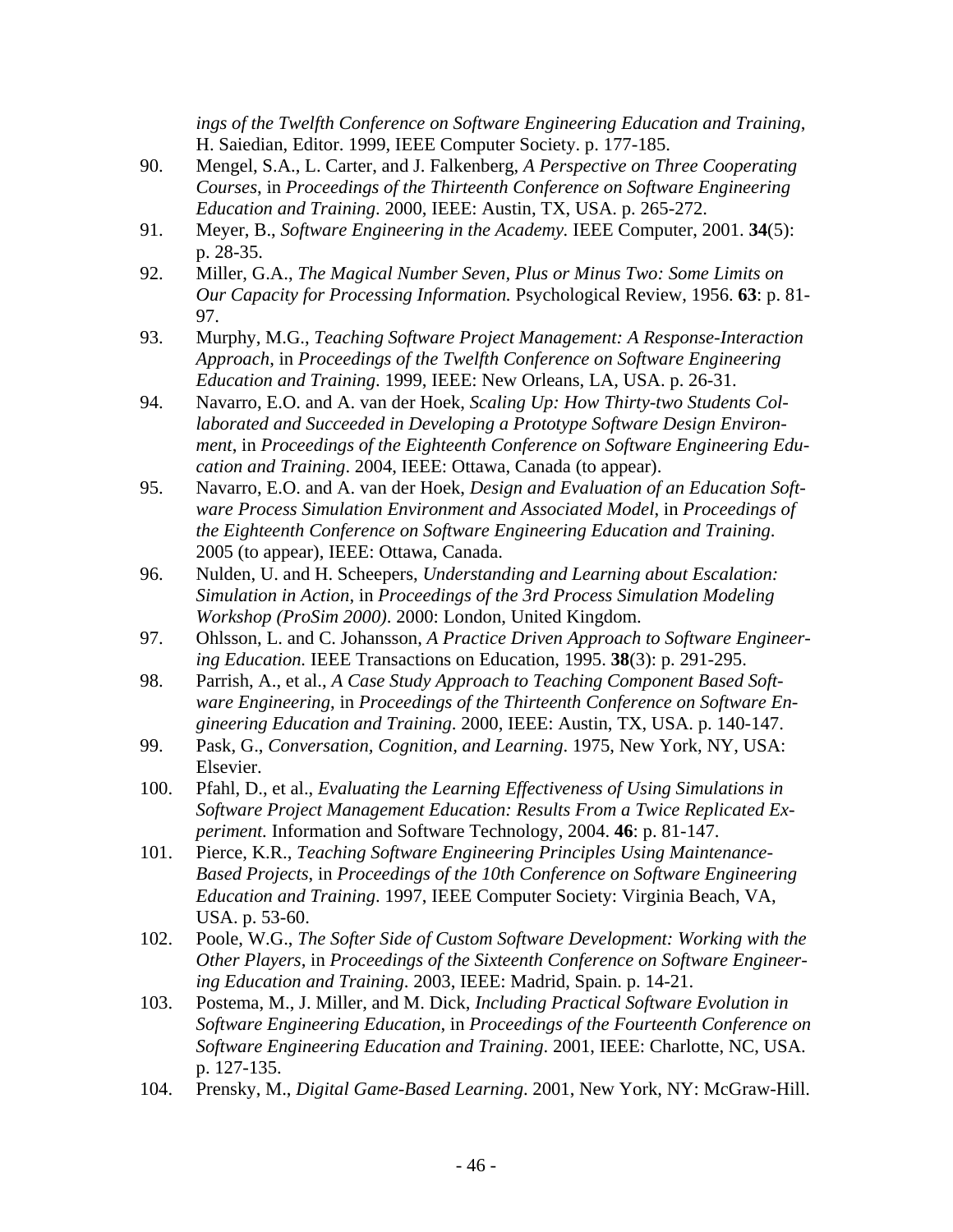- 105. Reigeluth, C.M. and C.A. Rodgers, *The Elaboration Theory of Instruction: Prescriptions for Task Analysis and Design.* NSPI Journal, 1980. **19**: p. 16-26.
- 106. Resnick, L., *Learning in School and Out.* Educational Researcher, 1987. **16**(9): p. 13-20.
- 107. Robillard, P.N., *Measuring Team Activities in a Process-Oriented Software Engineering Course*, in *Proceedings of the Eleventh Conference on Software Engineering Education and Training*. 1998, IEEE: Atlanta, GA, USA. p. 90-101.
- 108. Robillard, P.N., P. Kruchten, and P. d'Astous, *YOOPEEDOO (UPEDU): A Process for Teaching Software Process*, in *Proceedings of the Fourteenth Conference on Software Engineering Education and Training*. 2001, IEEE: Charlotte, NC, USA. p. 18-26.
- 109. Rogers, C.R., *Freedom to Learn*. 1969, Columbus, OH, USA: Merrill.
- 110. Runeson, P., *Experiences from Teaching PSP for Freshmen*, in *Proceedings of the Fourteenth Conference on Software Engineering Education and Training*. 2001, IEEE: Charlotte, NC, USA. p. 98-107.
- 111. Schank, R.C., *Virtual Learning*. 1997, New York, NY, USA: McGraw-Hill.
- 112. Schank, R.C. and C. Cleary, *Engines for Education*. 1995, Hillsdale, NJ, USA: Lawrence Erlbaum Associates, Inc.
- 113. Schlimmer, J.C., J.B. Fletcher, and L.A. Hermens, *Team-Oriented Software Practicum.* IEEE Transactions on Education, 1994. **37**(2): p. 212-220.
- 114. Schlimmer, J.C. and J.R. Hagemeister, *Utilizing Corporate Models in a Software Engineering Studio*, in *Proceedings of the Tenth Conference on Software Engineering Education and Training*. 1997, IEEE: Virginia Beach, VA, USA.
- 115. Schon, D., *Educating the Reflective Practitioner*. 1987, San Francisco, CA, USA: Jossey-Bass.
- 116. Sebern, M.J., *The Software Development Laboratory: Incorporating Industrial Practice in an Academic Environment*, in *Proceedings of the 15th Conference on Software Engineering and Training*. 2002, IEEE. p. 118-127.
- 117. Sharp, H. and P. Hall, *An Interactive Multimedia Software House Simulation for Postgraduate Software Engineers*, in *Proceedings of the 22nd International Conference on Software Engineering*. 2000, ACM. p. 688-691.
- 118. Shaw, M., *Software Engineering Education: A Roadmap*, in *The Future of Software Engineering*, A. Finkelstein, Editor. 2000, ACM. p. 373-380.
- 119. Shukla, A. and L. Williams, *Adapting Extreme Programming for a Core Software Engineering Course*, in *Proceedings of the Fifteenth Conference on Software Engineering Education and Training*. 2002, IEEE. p. 184-191.
- 120. Sikkel, K., T.A.M. Spil, and R.L.W. van de Web, *Replacing a Hospital Information System: an Example of a Real-World Case Study*, in *Proceedings of the Twelfth Conference on Software Engineering Education and Training*. 1999, IEEE: New Orleans, LA, USA.
- 121. Sindre, G., et al., *The Cross-Course Software Engineering Project at the NTNU: Four Years of Experience*, in *Proceedings of the Sixteenth Conference on Software Engineering Education and Training*. 2003, IEEE: Madrid, Spain. p. 251- 258.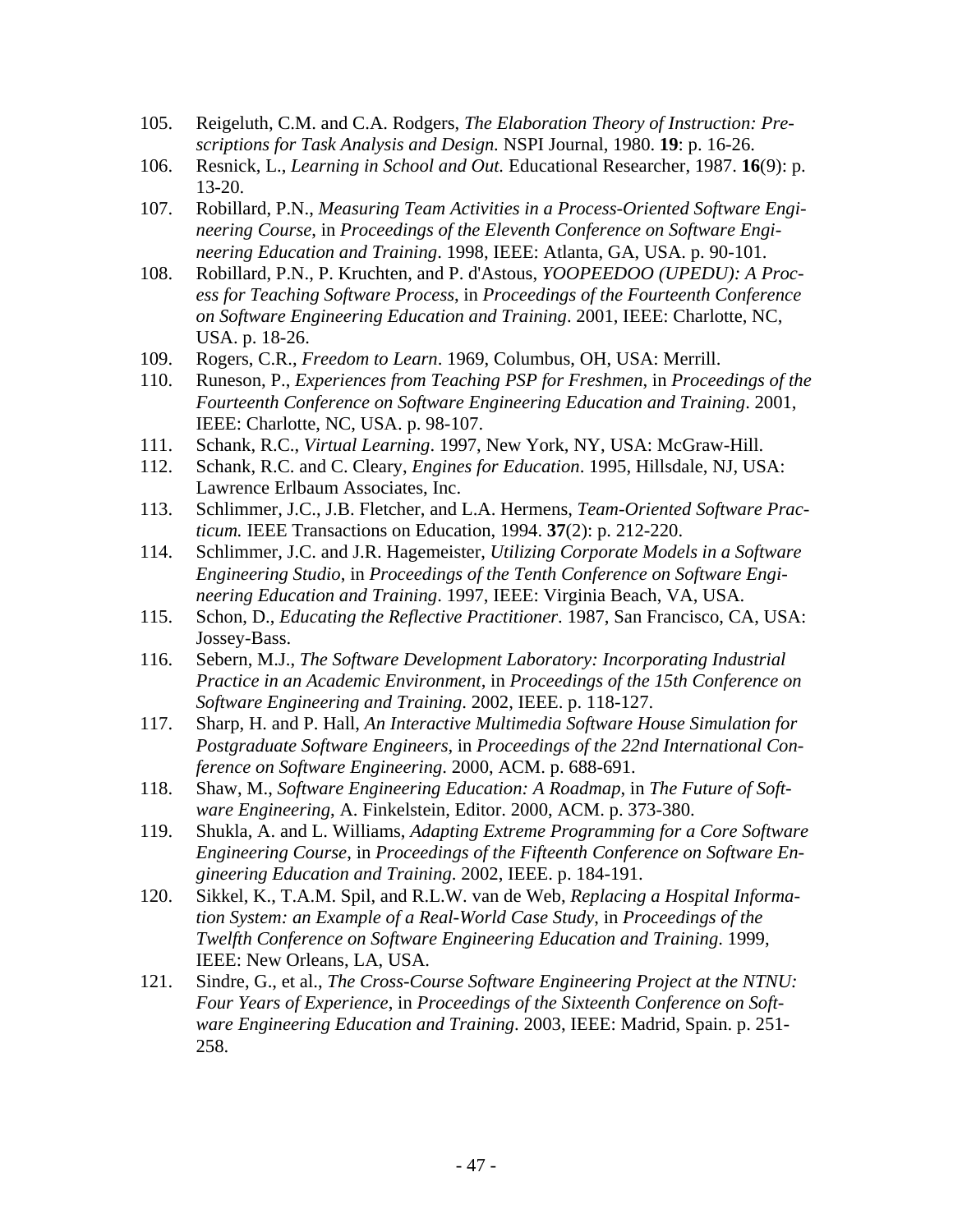- 122. Slimick, J., *An Undergraduate Course in Software Maintenance and Enhancement*, in *Proceedings of the Tenth Conference on Software Engineering Education and Training*. 1997, IEEE: Virginia Beach, VA, USA. p. 61-73.
- 123. Stepien, W.J. and S.A. Gallagher, *Problem-based Learning: As Authentic as it Gets.* Educational Leadership, 1993. **50**(7): p. 25-28.
- 124. Sternberg, R.J., R.K. Wagner, and L. Okagaki, *Practical Intelligence: The Nature and Role of Tacit Knowledge in Work and at School*, in *Mechanisms of Everyday Cognition*, J.M. Puckett and H.W. Reese, Editors. 1993, Lawrence Erlbaum Associates: Hillsdale, NJ. p. 205-227.
- 125. Stevens, S.M., *Intelligent Interactive Video Simulation of a Code Inspection.* Communications of the ACM, 1989. **32**(7): p. 832-843.
- 126. Sticht, T.G., *Applications of the Audread Model to Reading Evaluation and Instruction*, in *Theory of Practice and Early Reading*, L. Resnick and P. Weaver, Editors. 1975, Erlbaum: Hillsdale, NJ.
- 127. Suri, D. and M.J. Sebern, *Incorporating Software Process in an Undergraduate Software Engineering Curriculum: Challenges and Rewards*, in *Proceedings of the Seventeenth Conference on Software Engineering Education and Training*. 2004, IEEE: Norfolk, VA, USA. p. 18-23.
- 128. Syu, I., et al., *A Web-Based System for Automating a Disciplined Personal Software Process (PSP)*, in *Proceedings of the Tenth Conference on Software Engineering Education and Training*. 1997, IEEE: Virginia Beach, VA, USA. p. 86- 96.
- 129. Tomayko, J.E., *Carnegie Mellon's Software Development Studio: a Five Year Retrospective*, in *Proceedings of the Ninth Conference on Software Engineering Education and Training*. 1996, IEEE: Daytona Beach, FL, USA. p. 119-129.
- 130. Umphress, D.A. and J.A. Hamilton, *Software Process as a Foundation for Teaching, Learning, and Accrediting*, in *Proceedings of the Fifteenth Conference on Software Engineering Education and Training*. 2002, IEEE: Covington, Kentucky, USA. p. 160-169.
- 131. Upchurch, R.L. and J.E. Sims-Knight, *Designing Process-based Software Curriculum*, in *Proceedings of the Tenth Conference on Software Engineering Education and Training*. 1997, IEEE: Virginia Beach, VA, USA. p. 28-38.
- 132. Upchurch, R.L. and J.E. Sims-Knight, *In Support of Student Process Improvement*, in *Proceedings of the Eleventh Conference on Software Engineering Education and Training*. 1998, IEEE: Atlanta, GA, USA. p. 114-123.
- 133. van der Veer, G. and H. van Vliet, *The Human-Computer Interface is the System; A Plea for a Poor Man's HCI Component in Software Engineering Curricula*, in *Proceedings of the Fourteenth Conference on Software Engineering Education and Training*. 2001, IEEE: Charlotte, NC, USA. p. 276-286.
- 134. Vaughn, R.B., *A Report on Industrial Transfer of Software Engineering to the Clasroom Environment*, in *Proceedings of the Thirteenth Conference on Software Engineering Education and Training*. 2000, IEEE: Austin, TX, USA. p. 15-22.
- 135. von Konsky, B.R., M. Robey, and S. Nair, *Integrating Design Formalisms in Software Engineering Education*, in *Proceedings of the Seventeenth Conference on Software Engineering Education and Training*. 2004, IEEE: Norfolk, VA, USA. p. 78-83.